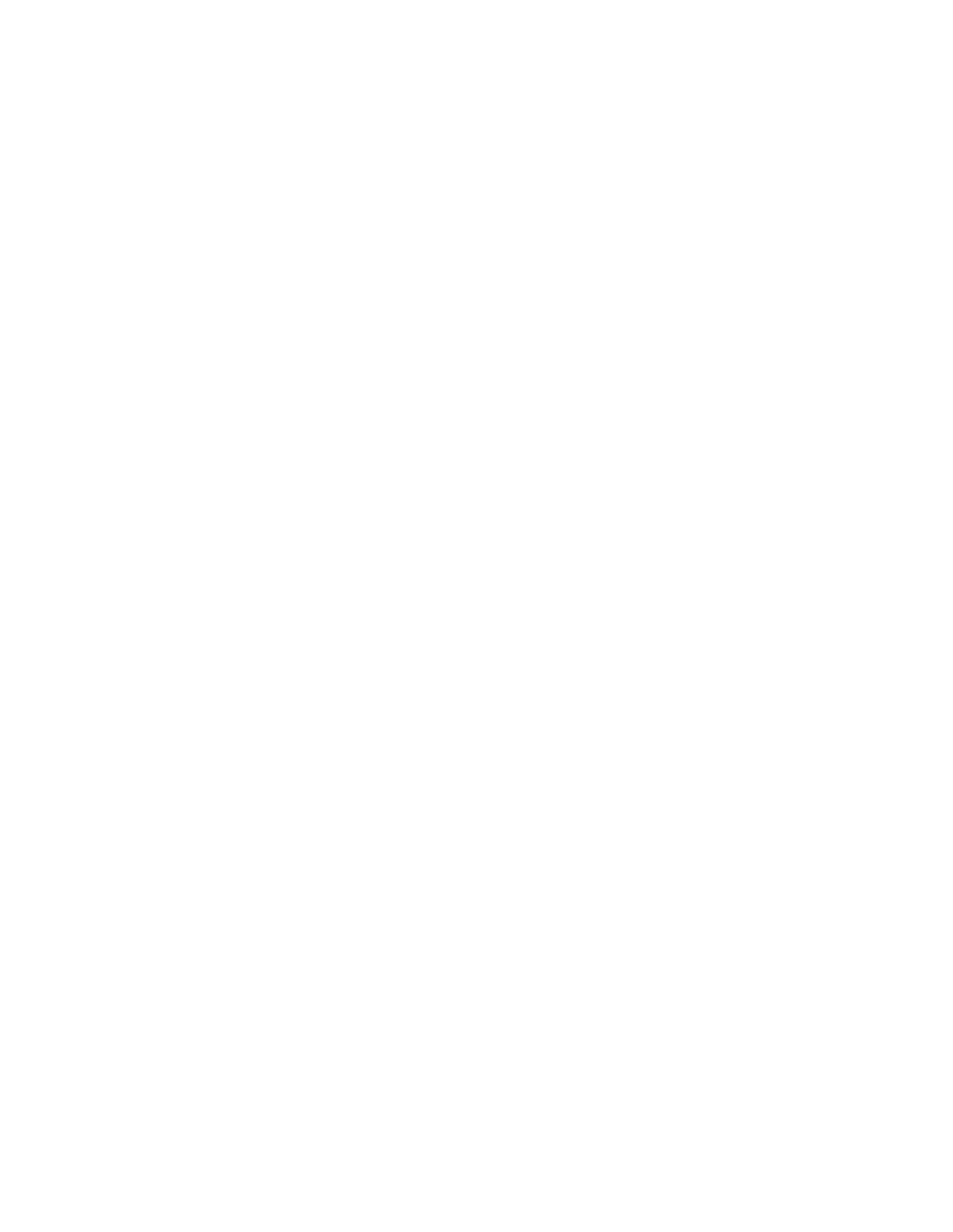# **Proceedings and Papers**

# of the

# **Fifty-Ninth Annual Meeting**

of the

# **Utah Mosquito Abatement Association**

Held at Holiday Inn Resort Hotel and Conference Center St. George, Utah

October 1-3, 2006

Edited by Ryan J. Arkoudas

Reviewers: Sammie Lee Dickson, Kenneth L. Minson, Lewis T. Nielsen

UTAH MOSQUITO ABATEMENT ASSOCIATION 85 North 600 West, Kaysville, Utah 84037 www.umaa.org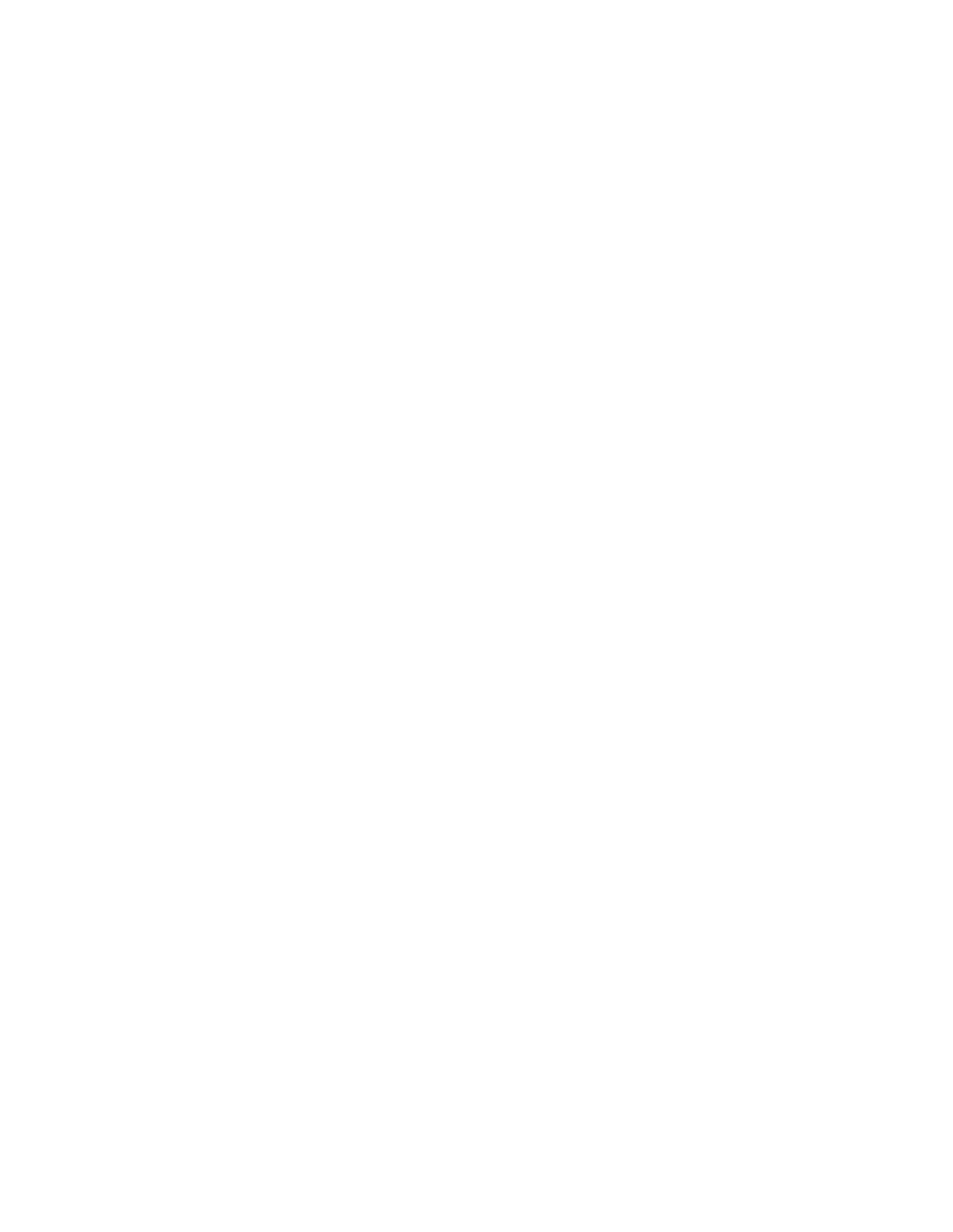# **IN MEMORY OF DR. ROBERT E. ELBEL**

The Fifty-Ninth Annual Meeting of the Utah Mosquito Abatement Association is dedicated to the memory of Dr. Robert E. Elbel, who died in a tragic accident in December 2005. Dr. Elbel was a recognized authority on bird lice and fleas, but also made notable contributions as a malarialogist and a researcher in studies on mosquito-borne encephalitis. Dr. Elbel was a strong supporter of the UMAA who regularly attended the annual meetings during which he presented numerous papers. For his many contributions he received the UMAA Meritorious Service Award in 1988.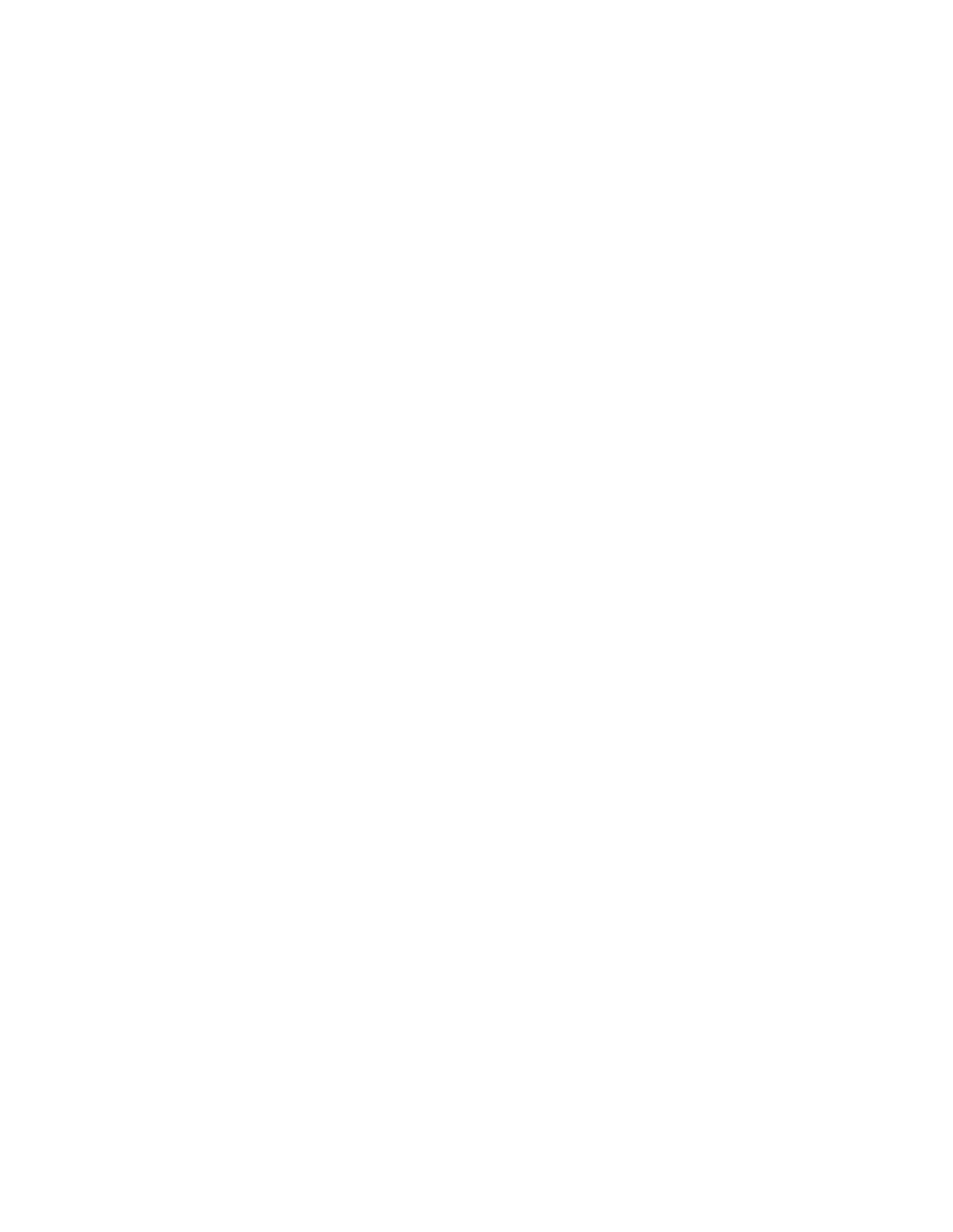# TABLE OF CONTENTS

| Gordon M. Patterson                                                                              |
|--------------------------------------------------------------------------------------------------|
| Robert C. Mower                                                                                  |
| 2006 Mosquito Season Summary - South Salt Lake Valley Mosquito Abatement District<br>Val Bowlden |
| <b>Brian Hougaard</b>                                                                            |
| Ben Sperry and Mike Maynor                                                                       |
| Steve DeFeyter                                                                                   |
| Ryan J. Arkoudas                                                                                 |
| Lisa Wyman                                                                                       |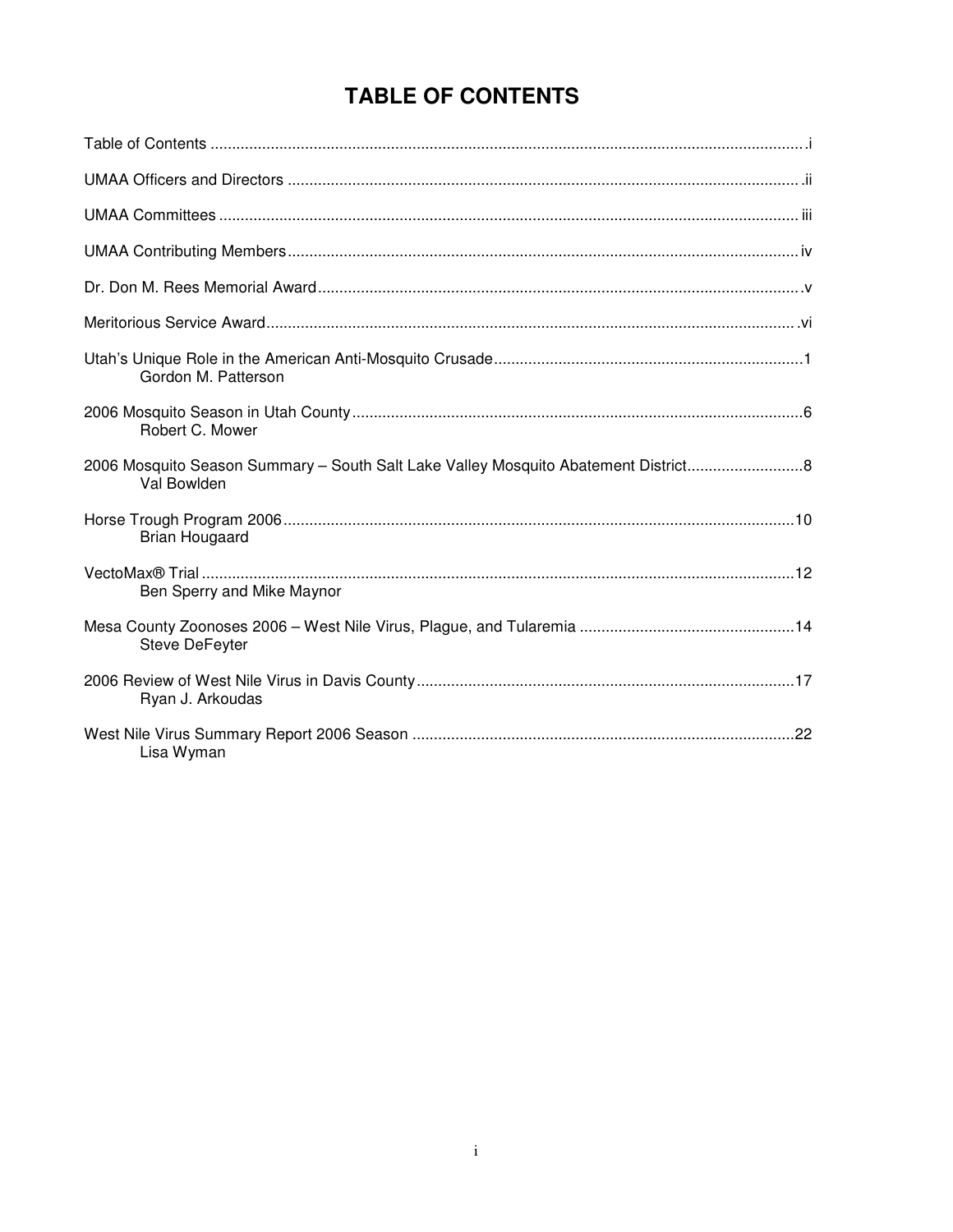# **UMAA OFFICERS**

# **DIRECTORS**

| PO Box 310<br>Bluff, UT 84512<br>(435) 678-1217                                                        | PO Box 40<br>Magna, UT 84044<br>(801) 250-7765                                                                     |  |
|--------------------------------------------------------------------------------------------------------|--------------------------------------------------------------------------------------------------------------------|--|
| 115 South 1050 West<br>Brigham City, UT 84302<br>(435) 723-3700                                        | <b>PO Box 142</b><br>Moab, UT 84532<br>(435) 259-7161                                                              |  |
| Bear River Health Dept.<br>655 East 1300 North<br>Logan, UT 84321<br>(435) 792-6439                    | Salt Lake City MAD  Sammie Lee Dickson<br>2020 North Redwood Road<br>Salt Lake City, UT 84116<br>(801) 355-9221    |  |
| Carbon County Maintenance  Mike Johnson<br>and Abatement Dept.<br>59 East 900 North<br>Price, UT 84501 | Sevier County Mosquito Abatement Dept John Johnson<br>2780 South 600 West<br>Richfield, UT 84701<br>(435) 896-6636 |  |
| (435) 636-3270<br>College Ward / Young Ward MAD Brad Tolman<br>3605 West 1400 South                    | South Salt Lake Valley MAD  Val Bowlden<br>8682 South Sandy Parkway<br>Sandy, UT 84070-6424<br>$(801)$ 255-4651    |  |
| College Ward, UT 84321<br>(435) 755-5733<br><b>PO Box 191</b>                                          | 197 East Tabernacle<br>St. George, UT 84770<br>(435) 652-5842                                                      |  |
| Manila, UT 84046                                                                                       |                                                                                                                    |  |
| 85 North 600 West<br>Kaysville, UT 84037<br>(801) 544-3736                                             | PO Box 523<br>Coalville, UT 84017<br>(435) 336-2088                                                                |  |
| PO Box 1951<br>Roosevelt, UT 84066<br>(435) 722-3802                                                   | <b>PO Box 788</b><br>Grantsville, UT 84029<br>(801) 250-3879                                                       |  |
| Emery County Weed and Mosquito E. James Nielsen<br>Abatement Dept.<br>PO Box 629                       | PO Box 983<br>Vernal, UT 84078<br>(435) 789-4105                                                                   |  |
| Castle Dale, UT 84513<br>(435) 381-2933                                                                | Utah County Health Dept., Mosquito  Robert C. Mower<br><b>Abatement Division</b>                                   |  |
| 160 North Main <b>National State Act 160 North Main</b><br>Nephi, UT 84648<br>(435) 623-3408           | 2855 South State<br>Provo, UT 84606<br>(801) 851-7637                                                              |  |
| 950 West 600 North<br>Logan, UT 84321<br>(435) 716-9763                                                | 505 West 12 <sup>th</sup> Street<br>Ogden, UT 84404<br>$(801)$ 392-1630                                            |  |
|                                                                                                        | PO Box 233<br>Hinckley, UT 84635<br>(435) 864-4742                                                                 |  |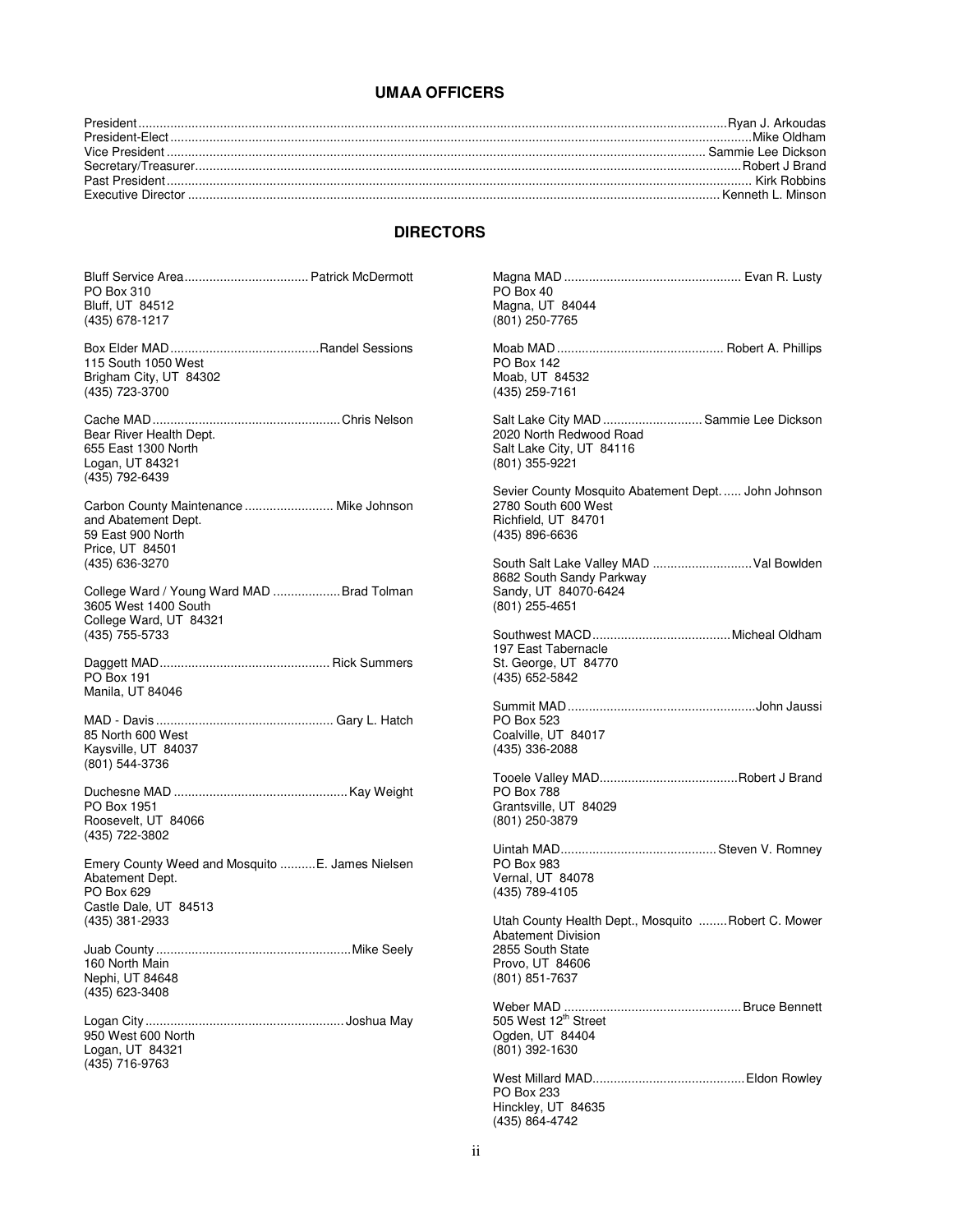# **UMAA COMMITTEES**

#### **Auditing**

 Sammie Dickson, Chair Randel Sessions Evan Lusty

#### **Awards**

 Kirk Robbins, Chair Eldon Rowley Randel Sessions

# **Computer/Data Processing**

Andrew Dewsnup, Chair Tyson Packer Mike Oldham

### **Encephalitis Surveillance Program**

 Gary Hatch, Chair Robert Mower Kay Weight Bruce Bennett

#### **Environmental Impact**

Val Bowlden, Chair Steven Romney Robert Phillips Gary Hatch

# **Legislative & Resolutions**

 Ken Minson, Chair John Jaussi Val Bowlden

# **Local Arrangements-Annual Meeting**

 Mike Oldham, Chair Sammie Dickson Robert Brand Ryan Arkoudas

### **Newsletter**

 Ken Minson, Editor Lewis Nielsen Ryan Arkoudas All Managers

# **Nominating**

 Kirk Robbins, Chair Eldon Rowley Steven Romney Mike Johnson

# **Operational**

Brian Hougaard, Chair James Nielsen John Feragen Brandon Anderson

#### **Pesticides**

 Sammie Dickson, Chair Dennis Kiyoguchi John Johnson Howard Deer

# **Policy, Finance & Bylaws**

 Sammie Dickson, Chair Robert Brand James Nielsen John Johnson

### **Program**

 Mike Oldham, Chair Sammie Dickson Robert Mower Ryan Arkoudas

### **Public Education**

 Kirk Robbins, Chair Gary Hatch Rudy Montoya Brian Hougaard

#### **Publications & Proceedings**

Ryan Arkoudas, Chair Lewis Nielsen John Jaussi

# **Spring Workshop**

Lewis Nielsen, Chair Clark Burgess Evan Lusty Kay Weight

# **Wildlife Resources Coordination**

 Randel Sessions, Chair Steven Romney Robert Phillips Bruce Bennett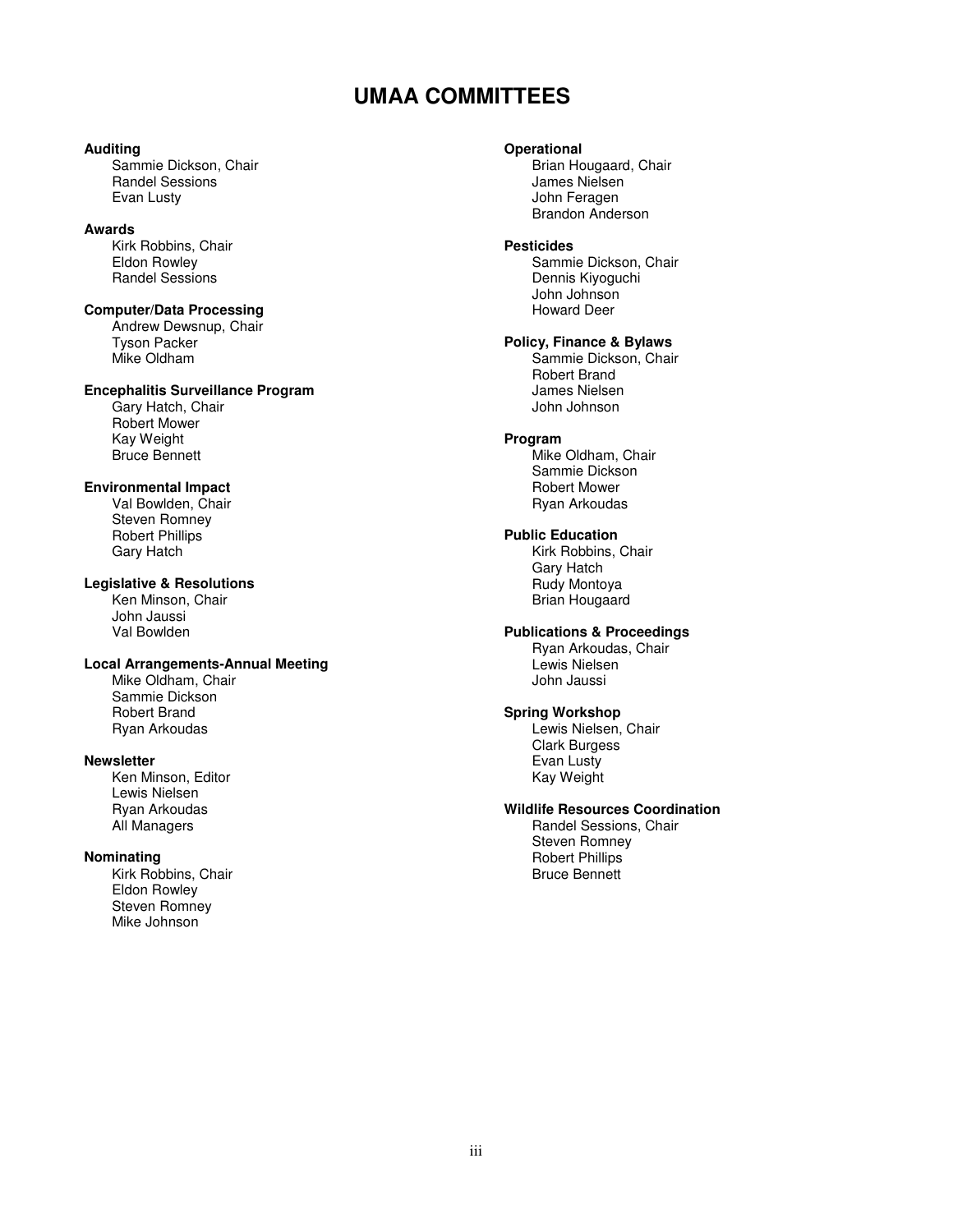# **2006 UMAA CONTRIBUTING MEMBERS**

# **ADAPCO/FENNIMORE CHEMICALS,**

# **INC.**

Gale Jirik 2035 La Mesa Drive Raton, NM 87740-2017 (866) 845-2520 (505) 366-7987 (cell)

#### **AIRMOTIVE SERVICE**

Wayne Larson 406 North 100 West Tremonton, UT 84337 (435) 257-3765

#### **ALLWEST SALES & SERVICE**

Norman 'Bud' Miller 4520 West 2100 South PO Box 65563 Salt Lake City, UT 84165 (801) 886-9100

#### **AMVAC**

Bill Strange 1425 West Osprey Ridge Drive Eagle, ID 83616 (208) 854-1936 (208) 890-1015 (cell)

#### **BAYER ENVIRONMENTAL SCIENCE**

Peter Connelly 751 Ocracoke Square SW Vero Beach, FL 32968 (772) 562-5550 (919) 622-0710 (cell)

#### **B&G CHEMICALS & EQUIPMENT**

Emmitt Bewley PO Box 540428 Dallas, TX 75354 (800) 345-9837 (940) 367-8039 (cell)

#### **B2E BIOTECH/AQUAPRENE**

David Siogren 17560 SW Woodhaven Dr Sherwood, OR 97140 (503) 625-8525

#### **CHEMINOVA**

Allan Van Wagner Oak Hill Park 1700 Route 23 North Suite 300 Wayne, NJ 07470 (973) 305-6600 Ext. 223

#### **CLARKE MOSQUITO CONTROL**

Steve Ingalls 105 South Louisiana Kennewick, WA 99336 (509) 734-1506 (509) 539-0898 (cell)

#### **COGNIS CORPORATION**

Dean Oester 5051 Estecreek Drive Cincinnati, OH 45232-1446 (513) 482-2332 (800) 254-1029

#### **CURTIS DYNA-FOG**

Bill Phillips 17335 U.S. 31 North PO Box 297 Westfield, IN 46074-0297 (317) 896-2561

#### **DYNAMIC AVIATION**

David P. Hoyt 1402 Airport Road PO Box 7 Bridgewater, VA 22812 (540) 828-6070

#### **ELECTRONIC DATA SOLUTIONS**

Ryan Pierson 682 East 950 North Shelley, ID 83274 (208) 346-6106 (208) 358-1142 (cell)

#### **INTELLI-SPRAY**

Benjamin Lambrechtsen PO Box 3014 Central Point, OR 97502 (800) 603-2580

#### **LONDON FOG, INC**

Bob Bonnett 305 Brimhall Lane PO Box 406 Long Lake, MN 55356 (952) 473-5366

# **MADFLY AERIAL SPRAYING**

Gerald Martin 6816 South Pinehurst Gilbert, AZ 85297 (480) 471-8196

#### **NEW MOUNTAIN INNOVATIONS**

Herb Nyberg 6 Hawthorne Road Old Lyme, CT 06371 (860) 434-5181

### **PETERSON EQUIPMENT**

Jim Grewe PO Box 6070 Logan, UT 84341 (435) 752-5110

#### **UNIVAR**

Mike Kunka PO Box 2369 Salt Lake City, UT 84110 (801) 328-1112

# **UTAH LOCAL GOVERNMENTS**

 **TRUST**  Steve Flitton 55 South Hwy 89 North Salt Lake, UT 84054-2504 (801) 936-6400

#### **VALENT BIOSCIENCES**

Stephanie Whitman 1450 North 35<sup>th</sup> Street Laramie, WY 82072 (307) 721-4335 (307) 229-1732 (cell)

#### **WELLMARK/ZOECON INC.**

Ed Bredemeyer 3631 Sumantra Cliff San Antonio, TX 78261 (303) 883-7408 (cell)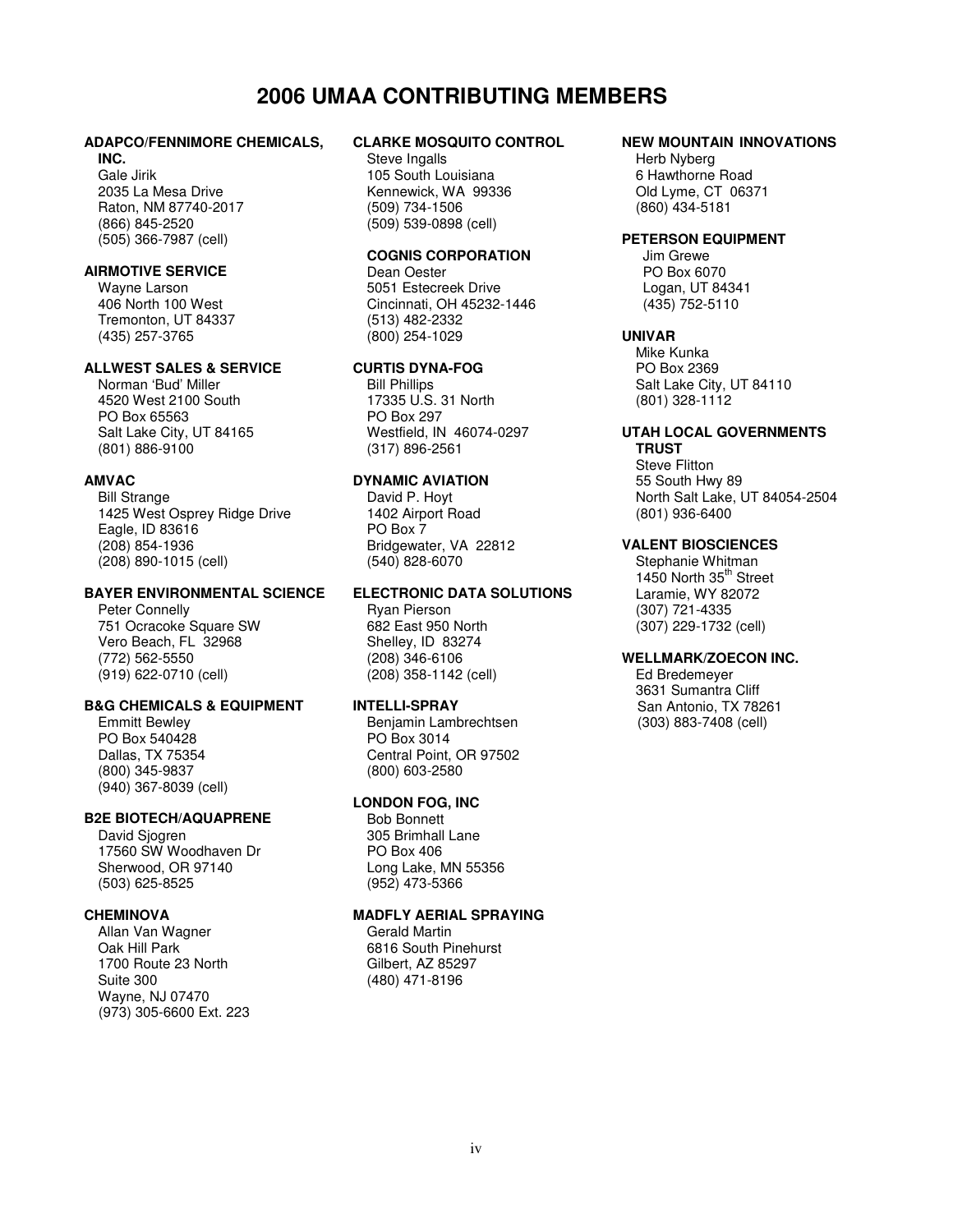# **Dr. Don Merrill Rees Memorial Award**

In 1987, the UMAA Board of Directors established the **Dr. Don Merrill Rees Memorial Award**. The award honors Dr. Rees, 1901 – 1976, who is often referred to as the "Father of Mosquito Abatement in Utah". The highest award of the Utah Mosquito Abatement Association is given to individuals who have made distinguished contributions to mosquito science and control.

This year's recipient is **Dr. Steven V. Romney**. Dr. Romney is a native of Utah and received his graduate education at the University of Utah. He received his Masters Degree in 1968 studying the biology of Aedes niphadophsis in Tooele County. In 1971 he received his PhD on a study of mosquitoes and other organisms that exist in desert potholes in south eastern Utah. The amazing diversity of organisms that Steve found in this environment received the attention of the National Geographic Society which published a report of this work in the October 1975 issue of their magazine entitled "Miracle of the Potholes".

Following the receipt of his PhD, Steve spent two years on a Post Doctoral Study at the University of North Carolina researching the biological control of mosquitoes using fungal parasites of the genus Coelomomyces. In 1975, Steve became the manager of the Uintah Mosquito Abatement District, a position he has held with distinction for 32 years. He has served notably as a member of the UMAA, serving twice as its president, contributing on numerous committees and presenting many papers at the annual meetings and workshops. Steve is retiring in the spring of 2008. We hope he will remain active and a valued contributor to this Association.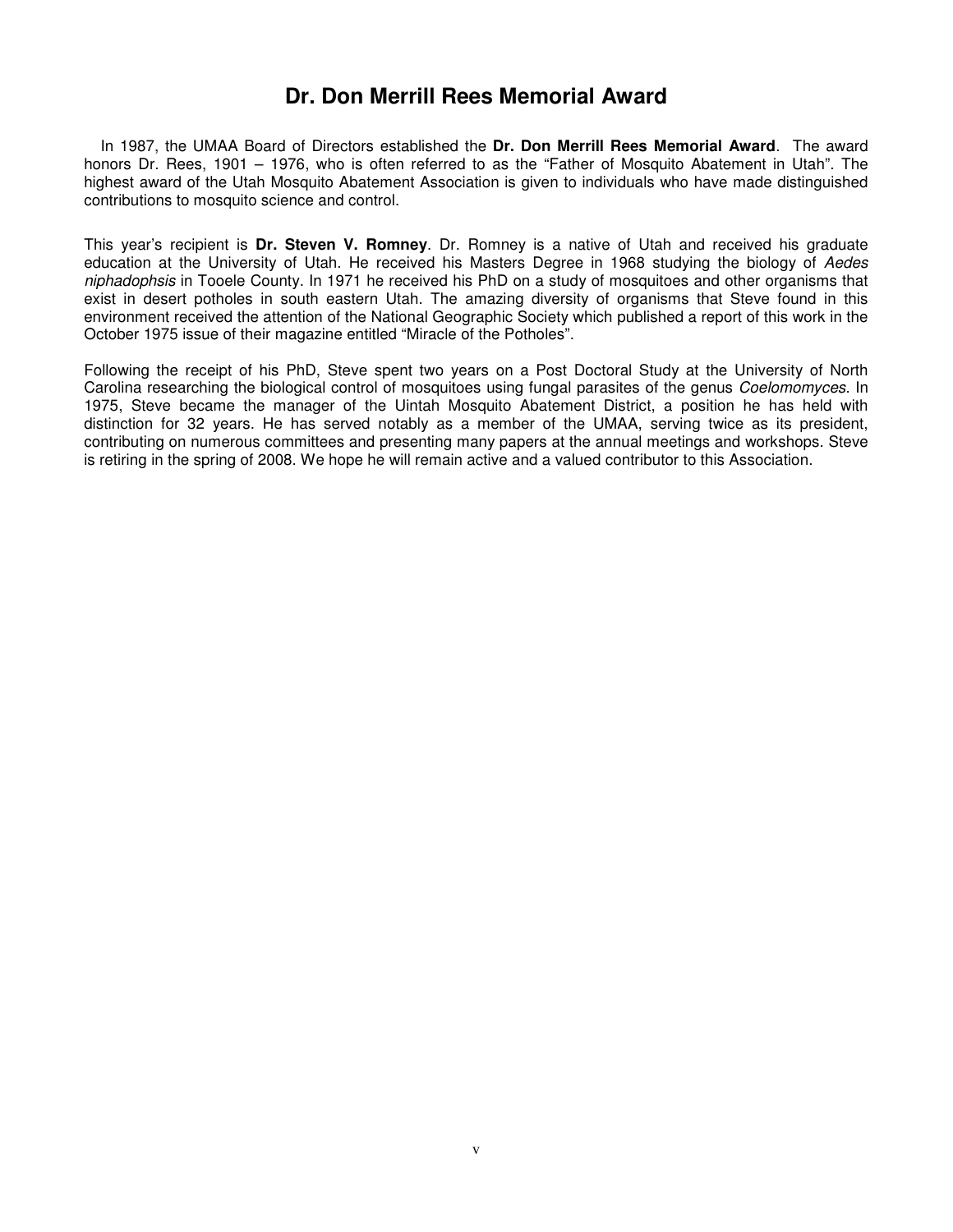# **MERITORIOUS SERVICE AWARD**

 The **UMAA Meritorious Service Award** is presented to individuals who have distinguished themselves in administrative or technical service to mosquito control in Utah. The Utah Mosquito Abatement Association consists of mosquito abatement personnel, individual members from universities, health departments and related fields, as well as, individuals that help educate and supply control personnel with the tools they need to control mosquitoes. The UMAA first presented this award in 1970. This year's recipients are: **Gary Hatch, Craig Bott,**  the **Utah Public Health Laboratory Personnel,** and the **Utah Veterinary Diagnostic Laboratory Personnel**.

**Gary Hatch** is presented with the UMAA Meritorious Service Award for his dedicated service as chairman of the UMAA Encephalitis Surveillance Committee. Gary has spent countless hours coordinating the efforts of the Utah Department of Health, the Utah Public Health Laboratory, and the Utah Veterinary Diagnostic Laboratory in behalf of the Utah Mosquito Abatement Association. Because of his hard work with the state agencies and laboratories, individual mosquito abatement districts receive timely results of positive disease detection.

**Craig Bott**, as an attorney with the Utah Local Governments Trust (ULGT) was an important part in the training of full time employees, seasonal employees, and district trustees. Craig has trained on a variety of subjects at the annual spring workshop held each April and the UMAA Annual Meeting held in October. Craig stopped working for the ULGT in the spring of 2006.

The **Utah Public Health Laboratory Personnel** and the **Utah Veterinary Diagnostic Laboratory Personnel** are each awarded the UMAA Meritorious Service Award. The Public Health Lab, besides conducting the testing of West Nile Virus in humans and wild birds, has the responsibility of processing all mosquito pools submitted by mosquito abatement districts and county health departments. The Veterinary Diagnostic Lab processes all blood samples taken by mosquito abatement personnel from sentinel chicken flocks. Each lab has aided mosquito abatement districts with rapid and accurate returns on positive samples. Most testing is completed the same week it is submitted. The UMAA honors the dedicated service of these two laboratory staffs.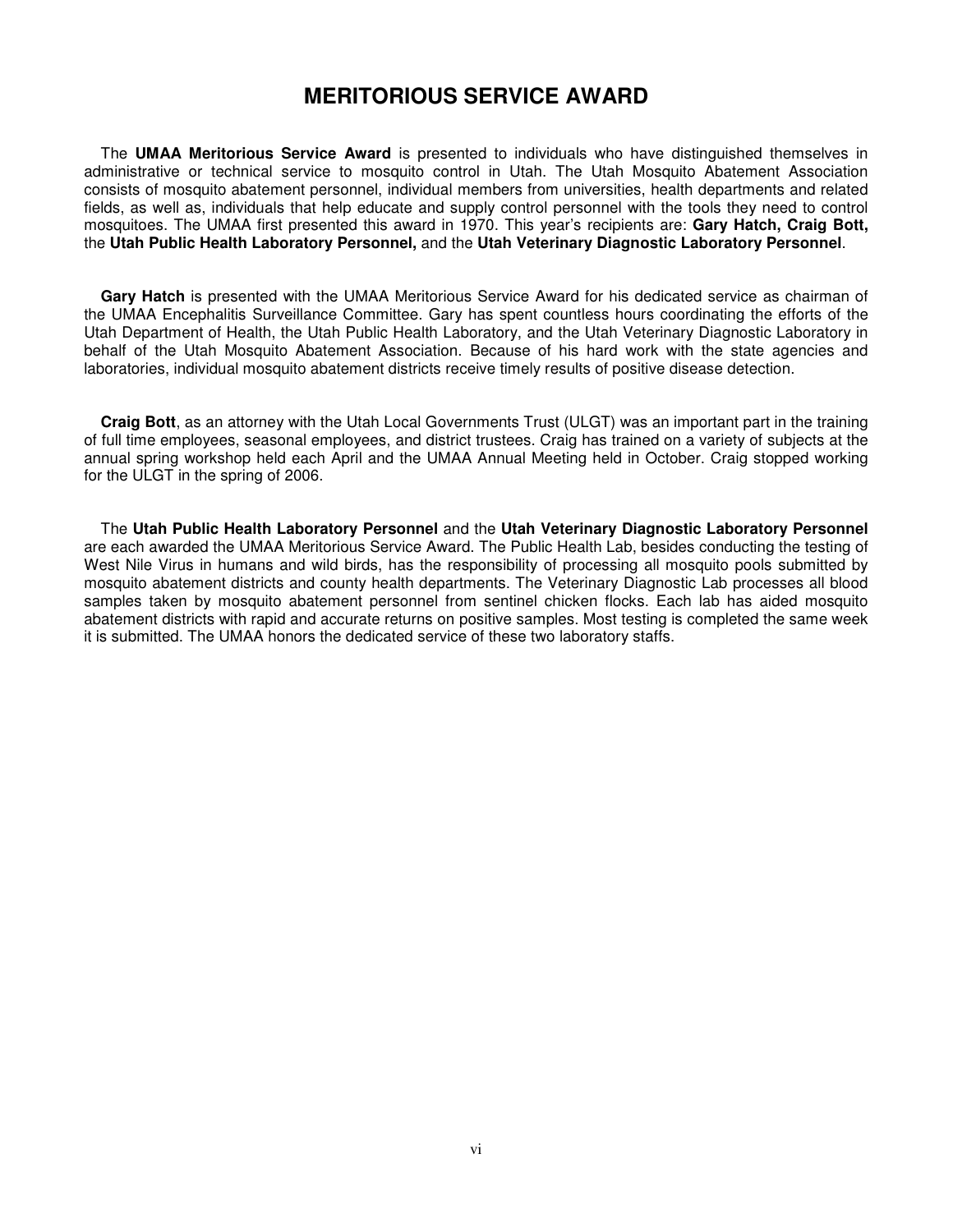# **UTAH'S UNIQUE ROLE IN THE AMERICAN ANTI-MOSQUITO CRUSADE**

Gordon M. Patterson, Ph.D.

Florida Institute of Technology, Melbourne, FL 32901

"Act well your part, there all the honour lies." Alexander Pope Essay on Man

"To forget one's purpose is the commonest form of stupidity."

Friedrich Nietzsche Der Wanderer und sein Schatten Menschliches Allzumenschliches: Zweite Abteilung

It is an honor and a pleasure to meet with you today. The Utah Mosquito Abatement Association has a unique place in the history of the mosquito control movement. It is a storied tradition of epic proportions replete with heroes and villains (I hasten to add that the great majority of the villains had six-legs). I would be remiss, if I did not at the beginning of these remarks express my gratitude to several individuals present this morning. I want to thank publicly Glen Collett and Professor Lewis Nielsen for their kindness and sage counsel. Wherever I have gone in my research, the names Collett and Nielsen universally evoke respect and admiration. Respect for their commitment to the highest professional standards; and, admiration for their collegial, ever-willing to help, natures. I would also like to thank Sammie Dickson for his hospitality. I spent a week at Sammie's shop in 2005 and I returned last June. Finally, I owe thanks to Gary Hatch, Ryan Arkoudas, Ken Minson, and Mike Oldham for their encouragement. Mike has done a marvelous job in arranging the conference's program. I look forward to learning more about the contemporary challenges facing mosquito control in Utah as well as hearing the talks by AMCA President Joe Sanzone and MVCAC President Elizabeth Cline.

 It may seem strange to begin a talk on the history of the anti-mosquito movement with a quotation from an eighteenth century poet and a nineteenth century philosopher. I will argue that these quotations point to two of the central themes in the history of the antimosquito movement in twentieth century America. They are particularly appropriate quotations to place at the beginning of a talk about the achievements of the mosquito control movement in Utah. The first comes from Alexander Pope's Fourth Epistle in his Essay on Man. After ruminating on human pride and vanity, Pope expressed his judgment on what constituted true nobility. He declared: "Act well your part, there all the honour lies." The second quotation is from the German philosopher Nietzsche. Nietzsche declared: "To forget one's purpose is the commonest form of stupidity." I hope to demonstrate this morning that the individuals who forged the anti-mosquito movement. Leland Osian Howard at the USDA, John Smith in New Jersey, William Brodbeck Herms in California, and Don Rees "acted well their parts" and succeeded in never forgetting the purpose of their work. To do this I need to say something about the origins of the mosquito movement at the beginning of the twentieth century before discussing the organization of Utah's part of the campaign. Organizationally, what follows may be thought of as a play in three acts:

Act: 1 The Beginning of the Mosquito Crusade

Act 2: Launching Anti-Mosquito Work in Utah

Act 3: Forging a National Movement.

# **ACT 1: THE BEGINNING OF THE MOSQUITO CRUSADE**

 It is difficult to say precisely when the mosquito crusades began. Some might choose Patrick Manson's discovery of the role of mosquitoes in the transmission of filariasis, or Ross's discovery of the man-mosquito malaria cycle, or the Reed Commission's work in Havana. I think, however, that a strong argument can be made that the real beginning of organized mosquito control in the United States came on May 16, 1901, in South Orange, New Jersey. Late in the afternoon that day Spencer Miller, a successful civil engineer, drove his carriage to the train station and picked up Leland Osian Howard, chief entomologist at the United States Department of Agriculture. Howard had just published a book Mosquitoes: How They Live; How they Carry Disease: How they are Classified; How they May be Destroyed. Miller had recently moved to South Orange and begun construction on a magnificent house. The mosquitoes proved so numerous that the men working on the house threatened to stop work. Miller vowed to do something about the mosquitoes. He constructed a number of extravagant, if ineffectual devices, that failed to solve the problem. During an earlier business trip to Ithaca, New York, he learned of Howard's work. He returned to South Orange and organized a small group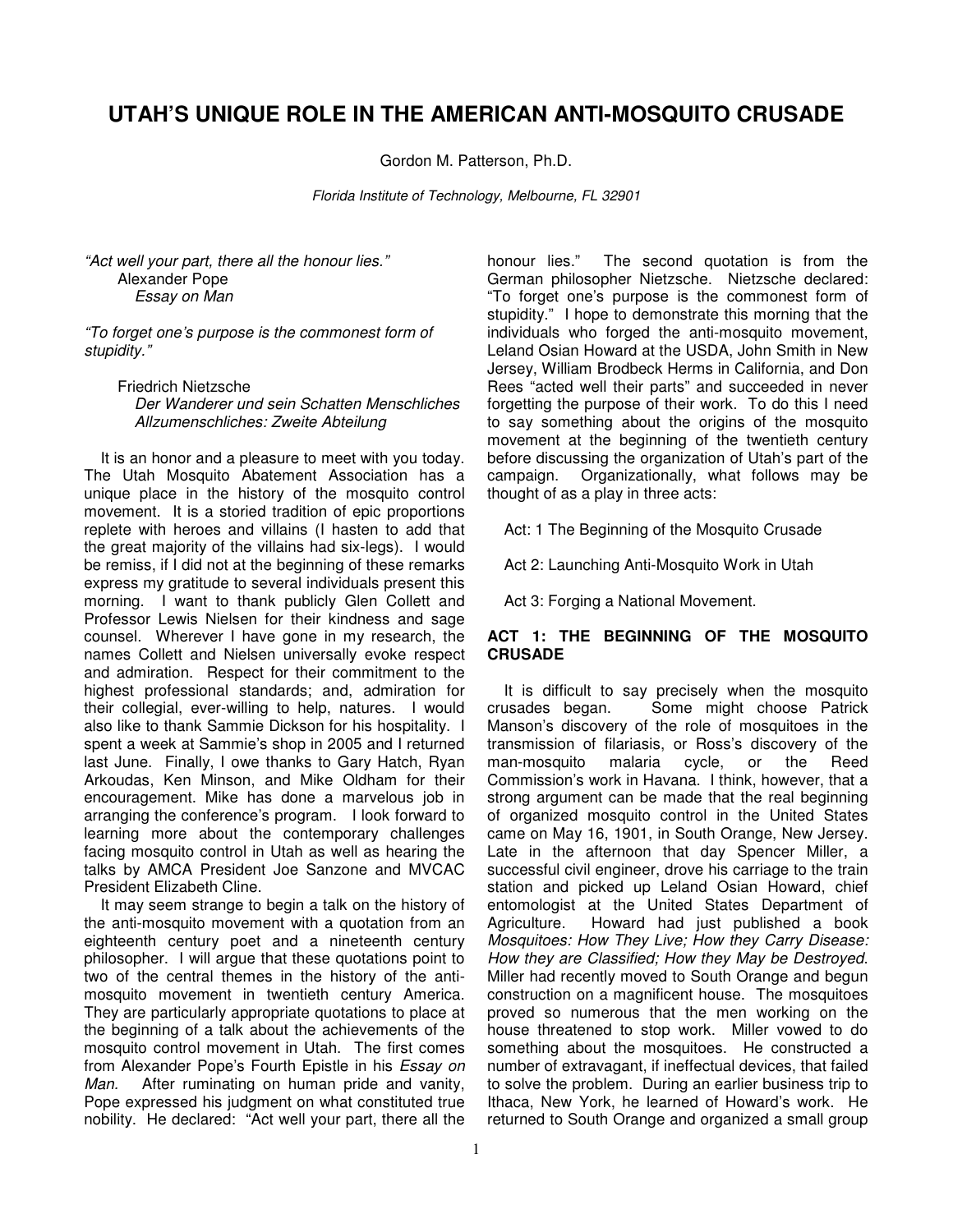called the South Orange Improvement Association. They rented a hall and advertised Howard's talk as the beginning of a mosquito crusade.

 There is no extant copy of Howard's remarks. There were a number of newspaper reporters present. They commented the next day that Howard's talk was punctuated with enthusiastic applause. They added that it was impossible to discern whether the thunderous clapping was generated by the audience's approval of what Howard was saying or a reflection of the participant's desperate effort to ward off the prodigious numbers of mosquitoes that were interested, if thirsty, observers of the proceedings.

 One thing that probably did amaze the audience was the depth of Howard's knowledge about New Jersey's mosquitoes. In his book Howard drew extensively on the work of John B. Smith, professor of entomology and state entomologist at the Agricultural Experiment Station at Rutgers. Smith, who was a self-trained scientist, had begun studying New Jersey's mosquito problem two years earlier. What is important for our discussion today is that Smith believed that mosquito control must be based in a scientific understanding of the life history of mosquitoes. In 1902, Smith secured from a somewhat incredulous New Jersey legislature \$10,000 to study the state's mosquitoes and make experiments on their control. In 1904, with Spencer Miller's help, Smith secured the addition of five words, "waters that breed mosquito larvae" to the description of what constituted a "public nuisance" to the state's health code. Two years later Smith won the state's commitment to undertaking salt marsh work.

 Smith's career offers an important lesson on "acting well your part." His genius was his recognition that mosquito control must be based on science. He cautioned against those who offered panaceas. He resisted the enthusiasts and the profiteers and called for careful scientific work. His legacy was his belief that effective mosquito control must rest on a thorough understanding of the life history of mosquitoes and their habitats.

 Smith's influence stretched across the continent. In the spring of 2006, I discovered a treasure trove of documents in the basement of Blake Hall, home of the Entomology Department at Rutgers. In a closet attached to the boiler room, I found copies of every letter that Smith wrote between 1902 and 1912 and, even more remarkably, bound volumes of every letter he received. These letters provide a wealth of information of the formative period of anti-mosquito movement. When I came to Utah this summer I was still inebriated with what I had found. Glen Collett and Professor Nielsen will attest to my reading a handful of these letters to them. One letter written on April 18, 1905 was of particular importance. It was a letter from H.J. Quayle, a young entomologist at the University of California, Berkeley, describing the beginning of antimosquito work on the south San Francisco Bay. He wrote: "I am in receipt of your report on Mosquitoes

and wish to thank you very much for the favor. I am constantly referring to it in my work on mosquitoes here and find it a great help. Indeed, it is the only guide I have for practical control work on a large scale (Quayle 1905).

Smith's Report on the Mosquitoes of New Jersey provided a scientific and practical guidebook for the growing mosquito crusade. A few weeks later C.W. Woodworth, head of entomology at Berkeley, wrote to Smith asking if he had any young men that he could send out. Smith did not and Woodworth began a three year search for Quayle's replacement.

 In 1908, Woodworth offered the position to William Brodbeck Herms. Herms had grown up in rural Ohio. Seven bouts with malaria left him with a desire to become a medical missionary to China. In 1898, he learned of Ross's discovery of the man-mosquitomalaria cycle and began to study entomology. (I found in Smith's papers at Blake Hall at Rutgers an exchange between the student Herms and John Smith. Smith promised to send Herms everything he had published on mosquitoes.) Herms earned his Masters from Ohio State and won a fellowship to Harvard in 1907. When he returned to Ohio, he received Woodworth's offer. His professors at Harvard advised him against taking the job. California was "uncultured" and nothing "good would come out of Berkeley." Herms reasoned<br>California was nearer to China than either California was nearer to Massachusetts or Ohio and took the post. He arrived on a foggy August day. Everything seemed to go wrong. He later revealed that he feared he had made a colossal mistake. Woodworth tried to interest him in salt marsh mosquito work along the San Francisco bay. Herms demurred. His interest lay in malaria. In 1909, Woodworth assigned Herms to accompany the state's agricultural and horticultural train. The train consisted of 7 cars. Herms contribution was "four small glass-covered boxes containing specimens of fleas, lice, flies, ticks and particularly specimens of anopheline mosquitoes, and a few charts (Herms 1929).

 As the train made its way from southern California northwards, Herms found that there was tremendous interest in his short talks on malaria. He discovered that despite the obvious differences between the Ohio River Valley and California's Great Central Valley, that there was one disturbing similarity: the presence of malaria. In 1910 Herms launched an anti-malaria campaign in Penryn, a small town located in the foothills of the Sierra. By August, Herms had expanded his work against malaria to Oroville and Bakersfield. The lesson of Herms' work for the history of mosquito control was his commitment to service.

# **ACT 2: LAUNCHING ANTI-MOSQUITO WORK IN UTAH**

 An organized, anti-mosquito movement in Utah began in the early 1920s. Concern about mosquitoes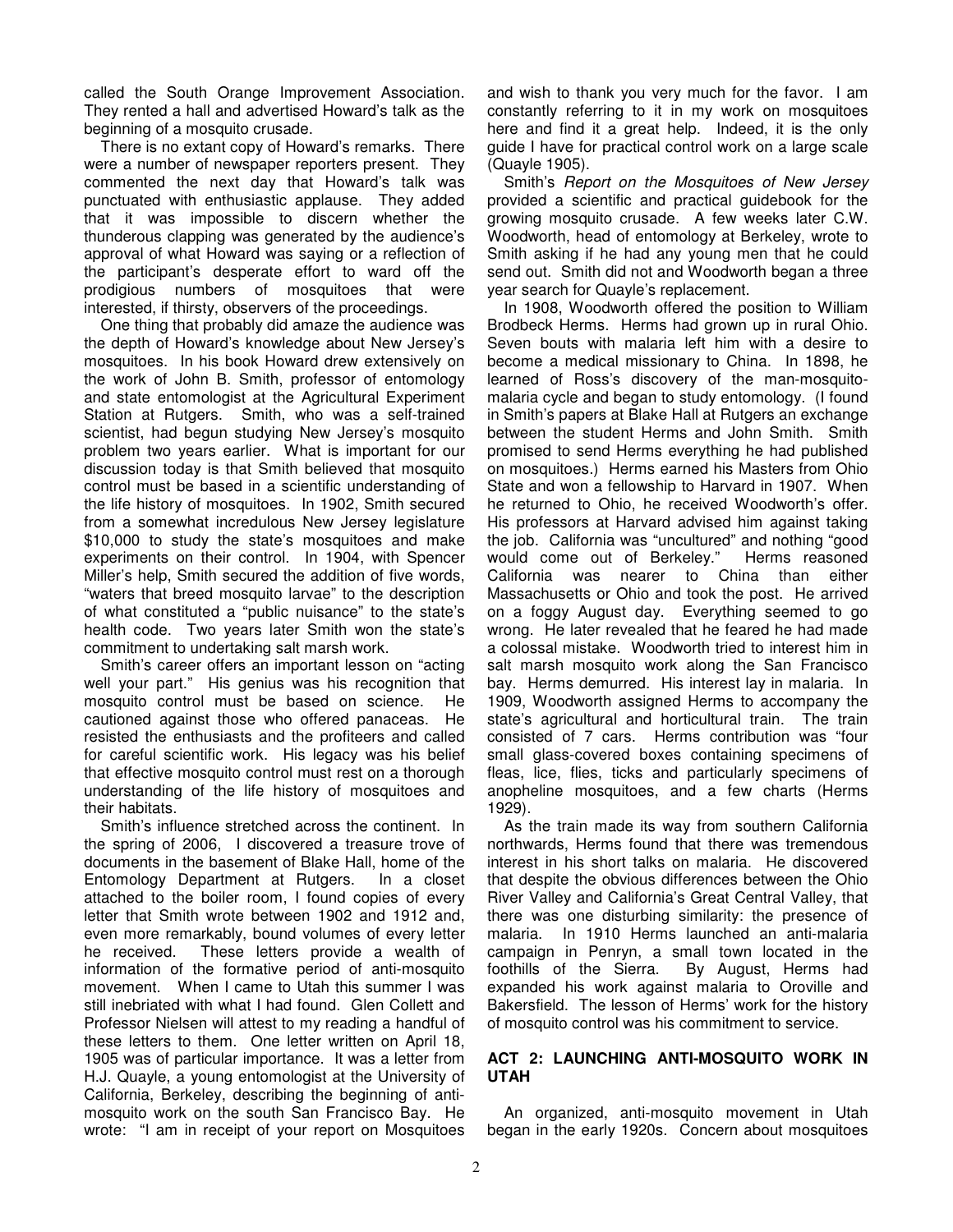goes back, however, to 1847, when the first settlers arrived in what is now Salt Lake City. Great hordes of mosquitoes, as Glen Collett and Lewis Nielsen have previously noted, were considered acts of nature like droughts, floods, crickets, and grasshoppers. In 1922, T.B. Beatty, Utah State Health Commissioner and a handful of progressive citizens decided that the time had come to do something about mosquitoes. Reports of the successful work in New Jersey and in California inspired Beatty and a local attorney named E.W. Senior to invite Major Joseph Le Prince to come to Salt Lake and discuss what could be done about the mosquito situation.

 Le Prince was, of course, one of William Gorgas' team of medical doctors, entomologists, and engineers. Le Prince had spent ten years working in Panama. In 1914, he returned to the continental United States and took a commission as a sanitary engineer with the newly formed USPHS (1912). When America entered World War I, Le Prince was placed in charge of developing mosquito control (anti-malaria work) around military facilities. After the war, he became an advocate of expanding mosquito control across the nation.

 Le Prince made a preliminary survey of the Salt Lake City area in 1922. He suggested the outlines for legislation authorizing the formation of abatement districts. He also carried back to the east coast news of the stirring events that were taking place on the west side of the Wasatch Front. In his report on the "General Plan for Mosquito Work in the Southern States and its Apparent Results", Le Prince called attention to Utah.

To arouse public interest in mosquito elimination the state health officer of Utah writes his messages to people about mosquitoes with mosquitoes. The words are made with the mucilage and mosquitoes are poured on. All his messages are read. And the cartoons referring to mosquitoes are rich and enjoyed.

The Utah legislature and the state's governor got Beatty's message and passed the bill authorizing the formation of mosquito abatement districts in 1923. The Salt Lake Mosquito Abatement District was organized in 1924. It held its first meeting on May 19 and considered "what temporary measures" as might be taken so late in the season. A week later, the commissioners authorized hiring a "competent man" (the most notable condition of competency was that he be able to supply his own car) and paying him \$100 a month until the beginning of October. Temporary work continued in 1925. Real work began in 1926.

 In 1928, Le Prince wrote a letter to the Salt Lake City Trustees advising them to allocate funds for an entomological survey of the district. He told the trustees that "All of the successful work done in the coastal counties of New Jersey was based on a similar survey and, as you know, more progress has consequently been made in that state in mosquito control than in all the other states combined" (Anonymous 1928). Le Prince told the Board that he had met with the dean of the Biology Department at the University of Utah. The dean suggested that professor R.V. Chamberlin be assigned the task. Le Prince warned the trustees that "if this study is ignored, then sooner or later your committee may be severely and justly criticized for working blindly and wasting funds because of lack of knowledge of local entomological data" (Anonymous 1928).

The trustees accepted Le Prince's counsel and hired Professor R.V. Chamberlin (\$60 per month) to undertake the survey. Le Prince dispatched one of his assistants, W.E. Komp, a Rutgers graduate and one of Thomas Headlee's first graduate students, to help Chamberlin plan the survey. Chamberlin, on his part, had found a young man to help him. That man was, of course, Don Rees.

 The Minutes of the Salt Lake City Abatement District make for interesting reading. When Chamberlin and Rees completed their survey the board printed twelve copies. The thrifty Salt Lake City Trustees assumed that there would be no further need for a survey and thanked Chamberlin for his effort. It is to Chamberlin and Don Rees's credit that they convinced the board that the survey must be continued in the future. Chamberlin and Rees appreciated the critical role that science played in building a mosquito control program.

# **ACT 3: FORGING A NATIONAL MOVEMENT**

 The 1930s presented tremendous challenges to the mosquito control movement. The Great Depression left millions unemployed and forced draconian cutbacks in municipal and state appropriations for sanitation. Mosquito control programs were particularly hard hit. Roosevelt sought for innovative relief programs. In November 1933, FDR authorized USDA to supervise a dramatic initiative in which the federal government would directly employ hundreds of thousands of workers to do anti-mosquito work through the newly formed Civilian Works Administration (CWA). The problem was that in many areas there was no supervision for the work. Drainage projects were undertaken with no practical utility. Worse, some projects damaged sensitive habitats for wildlife. Opposition within the federal government from the United States Biological Survey and citizen groups such as the Audubon Societies led to a national conference in 1935 on the topic of "What's Wrong with Mosquito Control." Fred Bishopp from the USDA defended mosquito control from its critics.

 Utah escaped much of the fury. In November 1933, 1000 men were assigned to do work under CWA. Nearly half of them were under Don Rees's supervision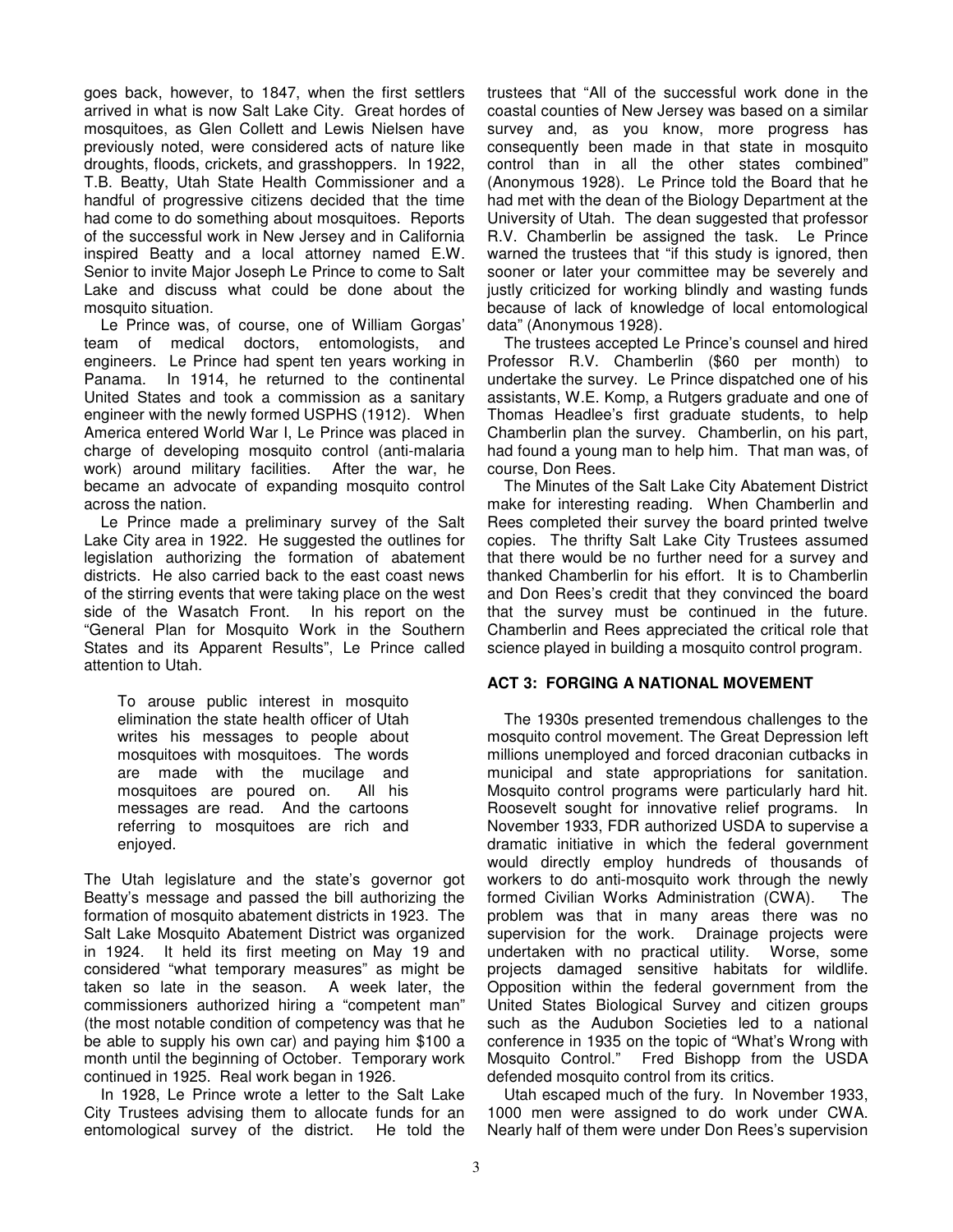in Salt Lake. Rees, a life-long hunter and fisherman, possessed a deep sensitivity to wildlife issues. In their 1929 entomological survey, Rees and Chamberlin demonstrated that the roughly 14 duck clubs along the east side of the Great Salt Lake were a major source of pest and nuisance mosquitoes. Ever practical, Rees sought to overcome the antipathy of the gun clubs through careful study and persuasion. In 1939, Rees told the delegates attending the New Jersey Mosquito Extermination Association's (NJMEA) annual meeting that "a proposed cooperative plan for mosquito control on the gun club properties west of Salt Lake City has tentatively been accepted by all parties concerned" (Rees 1939).

 One of the outcomes of the national outcry against mosquito control was the formation of the Eastern Association of Mosquito Control Workers (EAMCW) in June 1935. The stated objective of the EAMCW was to fend off attacks on the mosquito control movement while forging an alliance between mosquito workers. In 1941, the EAMCW began to publish a national journal, Mosquito News. Late in 1942, an editorial meeting was held in New York about the journal's future. Ostensibly, the topic was what should be the journal's format. On December 12, 1942, Robert Glasgow, New York's state entomologist wrote a letter to Tommy Mulhern who was a member of the committee seeking to revise Mosquito News. Glasgow's seven-page, single-space type written letter provides a remarkable insight into the final instar of what would become the American Mosquito Control Association (AMCA). Apparently, during the meeting the discussion had turned to the question of forming a national organization in which there would be equal representation between all of the different members of the anti-mosquito movement. Glasgow wrote, "I think you and I have known each other long enough to speak with absolute frankness; and I think I can trust you….I shall not be mealy-mouthed about calling a spade a spade." During the course of the meeting, some members of the committee raised the objection that forming a national organization would mean "we might lose control of the association." As Glasgow rode the train back to Albany, he mulled over this protest…this subconscious fear that 'New Jersey and New York might lose control'. He told Mulhern that he "personally believe[d] that any such idea would prove to be a disastrous fallacy" (Glasgow 1942).

 The challenge was to find a way to bridge the gap between the eastern, midwestern, southern and western members of the anti-mosquito movement. Here is where I think that Utah played a unique role. In the 1930s, R.V. Chamberlin and Don Rees were regular participants in the NJMEA annual meetings. In fact, Thomas Headlee expressly asked Don Rees to come to the Association's meetings to inform the eastern workers as to what was happening in the west. Simultaneously, Rees was actively engaged in building a close connection with California. In the early 1930s, he sent a request to the Dr. Morris District (Kern County) for Gambusia affinis. (They died and Le Prince sent 11 fish from Tennessee that Rees succeeded in raising in Utah.) Rees, as many of you know, earned his Ph.D. at Stanford. He was a regular participant in the California mosquito abatement associations meetings.

 My argument is that Utah (Don Rees) provided the collegial element that was indispensable in the emergence of the AMCA. Utah established a tradition of scientifically based mosquito control work, sensitivity to wildlife issues, and cooperation. Don Rees embodied these qualities. In the early 1940s, Rees played a central role in the creation of the AMCA. He was a member of the AMCA's Executive Committee in 1947-48, chairman of the association's Interim National Board in 1949, and AMCA's president in 1952. Four of Rees' students Lewis Nielsen, Glen Collett, Jay Graham, and David Bruce Fancey) have served as President of the AMCA. In the 1950's, the AMCA held two national meetings in Salt Lake City. The tradition of Utah's leadership role in AMCA continues. Sammie Dickson is but the latest member of the Utah Mosquito Abatement Association to lead the AMCA.

 I began this talk with two quotations. In the first, Pope offers the sage counsel: "Act well your part, there all the honour lies." This is, I think, one of the great achievements of the Utah Association. Since the 1920s you have led by example and set a high standard of cooperation. Perhaps more fundamentally, you have not forgotten the twin messages of Smith and Herms. Mosquito control must be based on science; and, mosquito control must serve the community. Nietzsche is right: "To forget one's purpose is the commonest form of stupidity." Long may the Utah Mosquito Association remain wise.

# **REFERENCES CITED**

- Anonymous. 1928. "Minutes of the Board Meeting of the Salt Lake City Mosquito Abatement District," (Salt Lake City Mosquito Abatement District, 1928).
- Glasgow RD. 1942. Letter to Thomas Mulhern, December 12, 1942, in A.M.C.A. Papers, New Jersey Mosquito Control Association Archives (Room 119, Headlee Laboratory, Rutgers University).
- Herms WB. 1929. "Anopheline Mosquito Investigations in California," IV International Congress of Entomology (Ithaca: 1929), vol. 2, 709.
- Le Prince JAA. 1924. "Development of Mosquito Control in Southern States," Proceedings of the Eleventh Annual Meeting of the New Jersey Mosquito Extermination Association (Atlantic City, New Jersey: Modern Printing Company, 1924), 31.
- Quayle HJ. 1905. Letter to John B. Smith, April 18, 1905 in JohnB. Smith, "Office Book Received Letters March and April, 1905" (Department of Entomology, Blake Hall, Rutgers University), 5.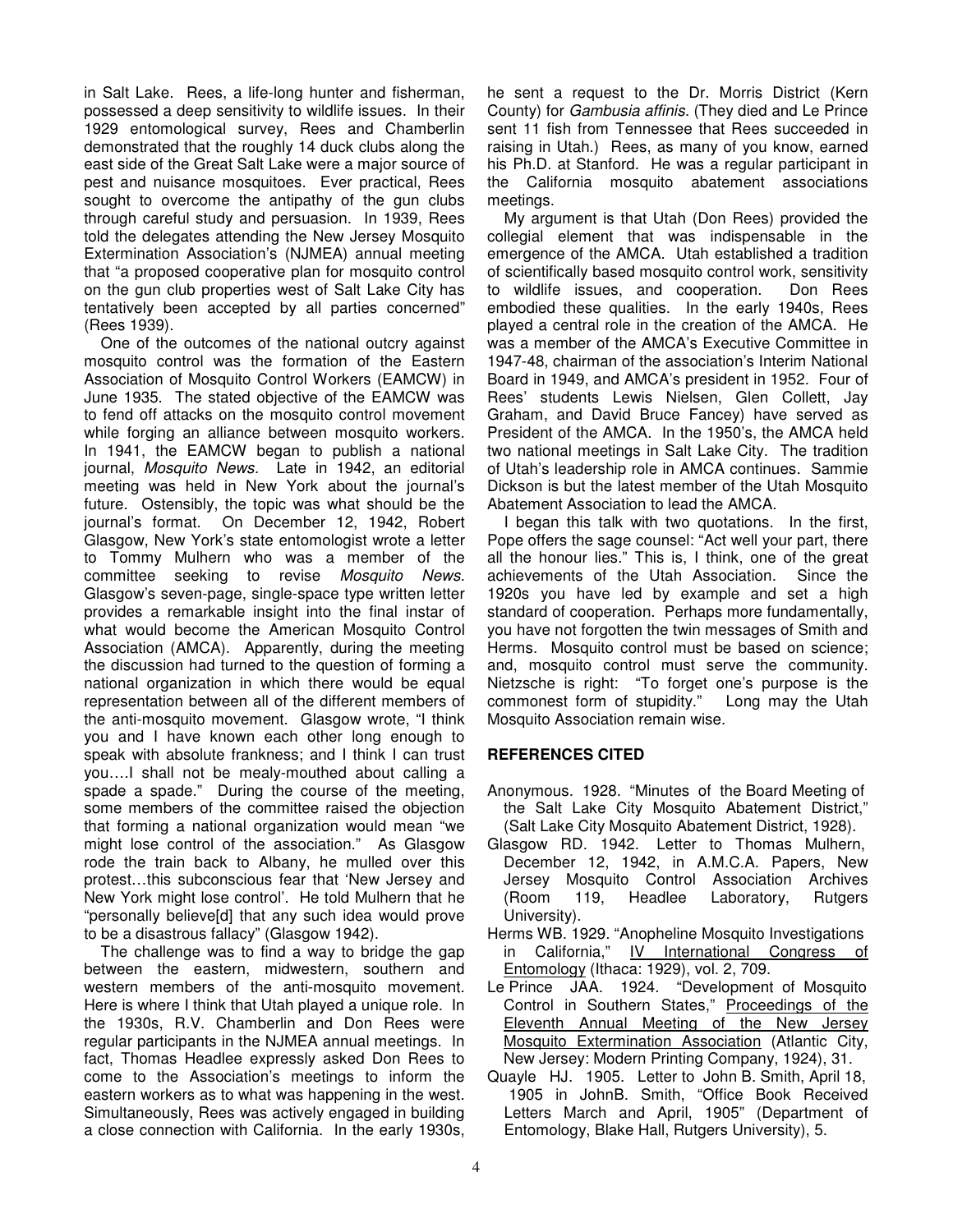Rees D. 1939. "Progress in Mosquito Control in the Vicinity of Salt Lake City," Proceedings of the Twenty–Sixth Annual Meeting of the New Jersey Mosquito Extermination Association (Atlantic City: 1939), 159.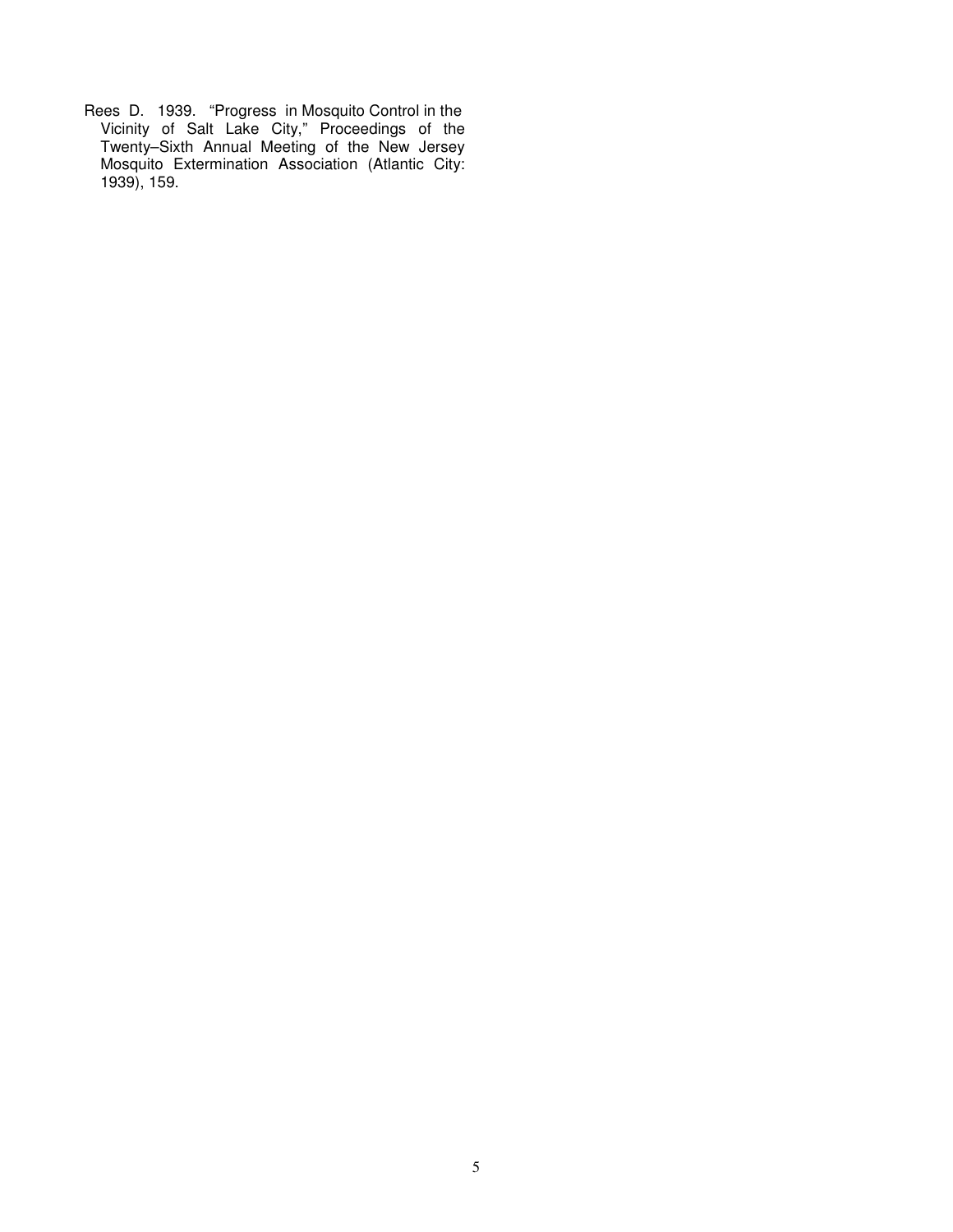# **2006 MOSQUITO SEASON IN UTAH COUNTY**

Robert C. Mower, District Manager

Utah County Health Dept., Mosquito Abatement Division, Provo, UT 84606

# **INTRODUCTION**

Utah County is located immediately south of Salt Lake County with an area of over 2,000 square miles. The metropolitan area is Provo/Orem but particularly rapid population growth is occurring in the north and south ends of the county and census numbers are approaching half a million residents. Utah Lake is the largest natural freshwater lake in Utah, fed by several mountain streams, springs, and wetlands that provide abundant mosquito habitat. The first human case of West Nile Virus (WNV) in the county was in 2005.

### **SUMMARY OF 2005 SEASON**

Climatic conditions began to suggest a reason for concern. The wet spring provided large areas of mosquito habitat particularly in the Provo Bay, Benjamin Slough, and White Lake areas as the water level of Utah Lake rose. The 2005 season indicated a probable increase in WNV activity for 2006. Utah County led the state in 2005 in WNV positives for mosquitoes pools (45 of 80), horses (39 of 68) and human cases (16 of 52). The first positive WNV mosquitoes were trapped the last week of July 2005 in Utah County and significant population increases began the second week of July in 2005. Plans were made for increased night spraying and funding was provided to contract aerial spraying for the first time in many years. Early spring field work identified potential aerial targets inaccessible with ground ULV sprayers. Mosquito surveillance plans were increased for  $CO<sub>2</sub>$ trapping from our normal 15 sites, to gather baseline data to determine aerial work. Chicken flocks were placed in the same four locations as previous years.

# **2006 SEASON**

The wet spring was followed by early hot temperatures ideal for WNV. The first positive mosquito pool was detected from a trap set in Goshen on 12 June 2006, six weeks earlier than the previous year. The next positive mosquitoes were found on 3 July. WNV positives continued each week throughout 11 September. Significant increases in Culex tarsalis numbers were found in traps on 10 July and plans were made to begin aerial spraying. Aerial spraying with Trumpet® EC began 15 July in non residential areas bordering Utah Lake, particularly concentrating on trapped, shallow water habitat, to create a barrier between mosquito source and concentrated human populations. Evening spraying continued through 21 August targeting the vector mosquito Cx. tarsalis with a total of nearly 60,000 acres being treated. Significant reduction in WNV vector mosquitoes was noticed, compared with the previous year (Figure 1). Regular evening fogging crews targeted residential areas of high mosquito activity in West Provo on Tuesdays; Lehi on Wednesdays; and, Palmyra, Lakeshore, and Benjamin on Thursdays, throughout the summer. WNV activity continued to accelerate throughout the season. The season totals for Utah County in 2006 were: 93 positive mosquito pools, 26 positive chickens, 17 positive horses, and 66 human cases. The horse cases this year were less than half of the 2005 totals. These horses were all unvaccinated or lacking updated vaccinations. The importance of vaccinating horses is beginning to be realized. The human cases were more concentrated on the northern half of the county whereas last year it was concentrated in the southern half. Over 3/4 of the cases fell within 18-59 age ranges and two deaths occurred in the ≥65 age range in Utah County.

# **COMPARISON OF PAST YEARS**

There were some interesting differences in the two most recent seasons. The county WNV positive infection rate from the mosquito pools tested (positive pools ÷ total pools tested) peaked at 20% this year with mosquitoes trapped on 31 July, compared with 12% on 8 August 2005. We had only 2 positive Culex pipiens pools of 998 total pools tested in 2005. This year 43 Cx. pipiens pools were positive of 891 total pools tested. This accounts for 46% or our 93 positives being Cx. pipiens and 54% being Cx. tarsalis. That is a significant increase in this bird biting vector. Birds seemed to be loaded with virus. Comparing the major species we encountered the past four seasons there has been a significant increase in WNV vector mosquitoes (Table 1). The drier years of 2003 and 2004 produced more irrigation/flood water species. The wetter springs and hotter summers have been more conducive to WNV vector mosquitoes in Utah County.

# **CONCLUSIONS**

WNV surveillance through CO<sub>2</sub> mosquito traps and chicken flocks provide excellent early detection of virus activity. Aerial spraying provides an effective way of reducing populations of Cx. tarsalis in large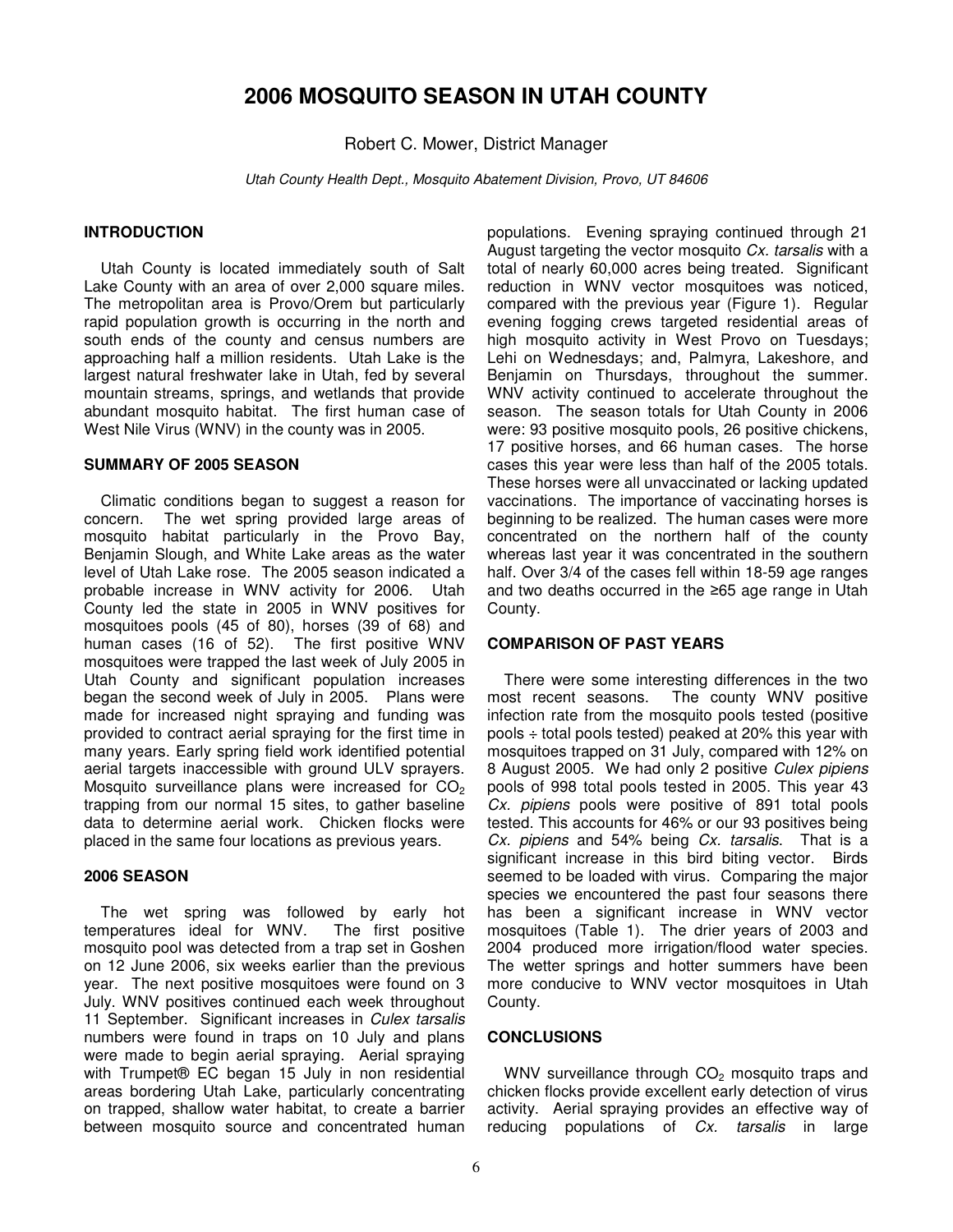inaccessible areas. Positive wild birds seem to have increased with the increase of Cx. pipiens. Horse vaccination continues to be an effective means of protecting these animals. Considering the increased percentage of Cx. tarsalis in our traps, the decrease in the total numbers directly related to aerial spraying as well as the nearly two times increase in the Minimum Infection Rate (MIR), Utah County could have had a much larger human infection than was manifested.



Figure 1. Comparison of Cx. tarsalis from 2004 to 2006.

|              | 2003  | 2004   | 2005   | 2006   |
|--------------|-------|--------|--------|--------|
| Cx. pipiens  | 5%    | 11%    | 19%    | 26%    |
| Cx. tarsalis | 8%    | 18%    | 47%    | 56%    |
| Ae. vexans   | 57%   | 45%    | 10%    | 2%     |
| Oc. dorsalis | 9%    | 12%    | 4%     | 2%     |
| Cs. inornata | $1\%$ | $1\%$  | 16%    | 7%     |
| <b>TOTAL</b> | 9,000 | 45,000 | 83,000 | 49,000 |

Table 1. Summary of collected mosquitoes from 2003 to 2006.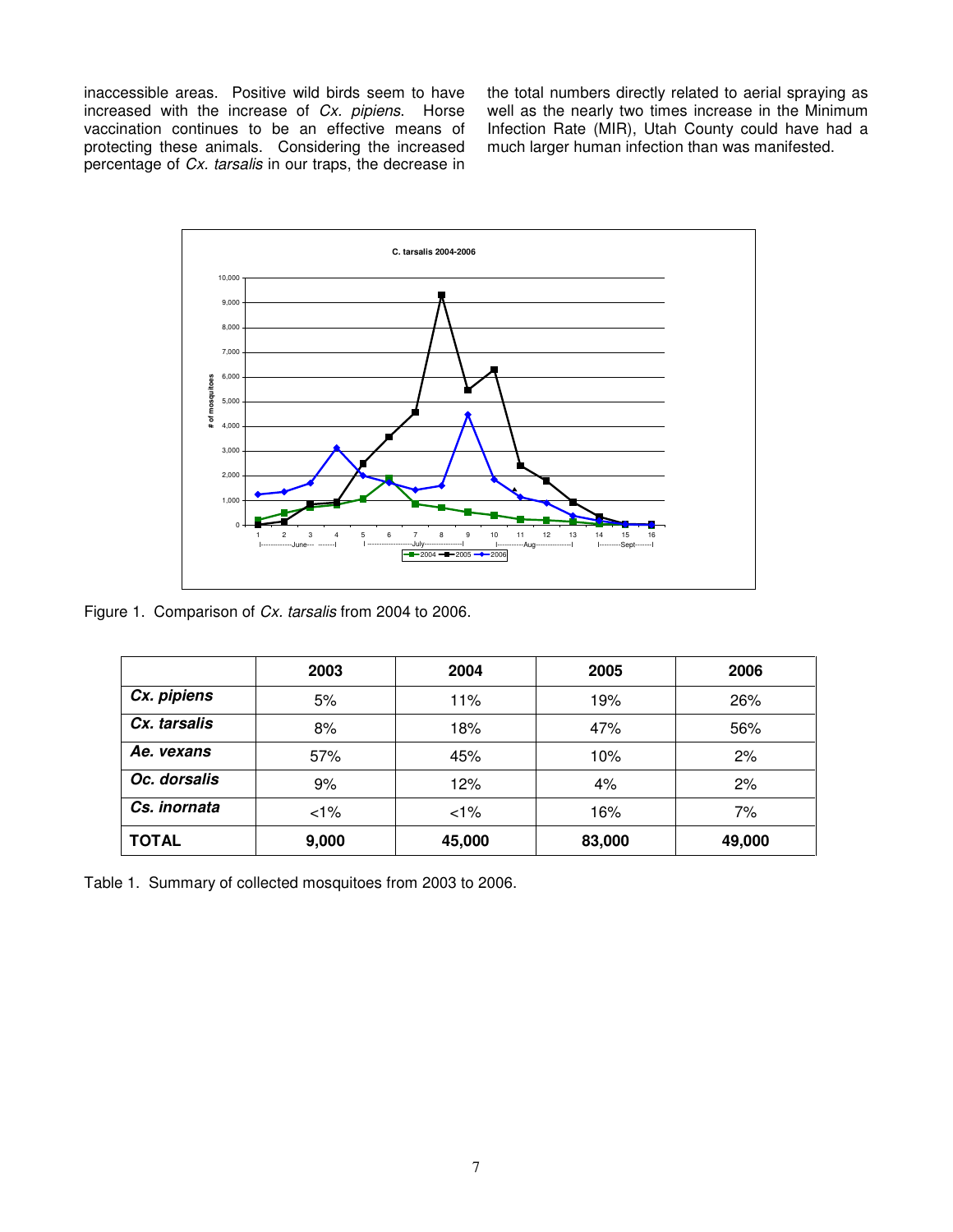# **2006 MOSQUITO SEASON SUMMARY - SOUTH SALT LAKE VALLEY MOSQUITO ABATEMENT DISTRICT**

Val Bowlden, District Manager

South Salt Lake Valley Mosquito Abatement District, Sandy, UT 84070

2006 has been a very interesting mosquito season for us in the south part of Salt Lake County. Our regular work load, coupled with West Nile Virus (WNV) activity has made it an extra busy summer.

I'd like to begin with some information about our district, then share what our goals were for 2006, and finally discuss WNV activity.

# **SOUTH SALT LAKE VALLEY MOSQUITO ABATEMENT DISTRICT**

Our district covers 447 square miles, which is about 60% of Salt Lake County. We have a population of about 711,000 or 70-75% of the people in Salt Lake County. We serve 15 cities and a large unincorporated area. Each city, except Alta, provides a board member to represent their people. Also, Dr. Dagmar Vitek from the Salt Lake Valley Health Department, represents the county at large.

The district consists of a variety of ecological habitats which produce mosquitoes. Some examples are irrigated pasture lands, wetlands along the Jordan River, marsh areas with subdivisions nearby, retention ponds built to control storm runoff, 14 golf courses, water features, parks and recreation areas with broken sprinklers and over watering problems, unkempt swimming pools, ornamental ponds, and catch basins.

As we began 2006, we had 3 goals:

- 1. Control larval and adult mosquito population numbers.
- 2. Improve control of Culex pipiens.
- 3. Control WNV vector numbers.

To accomplish these goals we hired 21 seasonal employees and our full time people. The seasonal employees are involved in the following district programs.

### **MOSQUITO CREWS**

Consisting of 7 people, divided into 3 crews, they are responsible for inspecting, recording data, and treating all known mosquito producing spots in the district, which number about 1,280.

### **CATCH BASIN CREWS**

These 4 people, riding bicycles, have treated over 53,000 catch basins with Altosid WSP. This is an increase of 4,000 from last year.

#### **FISH CREW**

These 3 individuals deliver mosquito fish or Altosid 150 day XR briquets to individuals with ornamental ponds who call and request this service. This year about 1,080 ponds were mapped and treated; an increase of 150 ponds.

### **TREE HOLES**

During April, May, and June this team of two people contact home owners on the east side of the district concerning holes in their trees that may be producing the dog heartworm vector, Ochlerotatus sierrensis. If larvae are found, holes are mapped and treatments are made using Altosid briquets or pellets.

#### **HORSE TROUGHS**

Brian Hougaard's paper will cover this program.

# **BLACK FLY CONTROL**

This program was started in 1978 by Ken Minson. Two workers inspect and treat 210 miles of streams, canals, ditches, and the Jordan River each week.

#### **2006 AND WEST NILE VIRUS**

Looking at some of the data collected through the summer gives us an idea about how well we did in accomplishing our 3 goals. Larval counts and adult trapping numbers indicate good control. The increase in the number of ponds and catch basins treated along with the new horse trough program leads us to believe we are improving our control of Cx. pipiens.

WNV activity is still a major concern and is the motivation for much of the work we do in the district. Good surveillance programs are a critical key to virus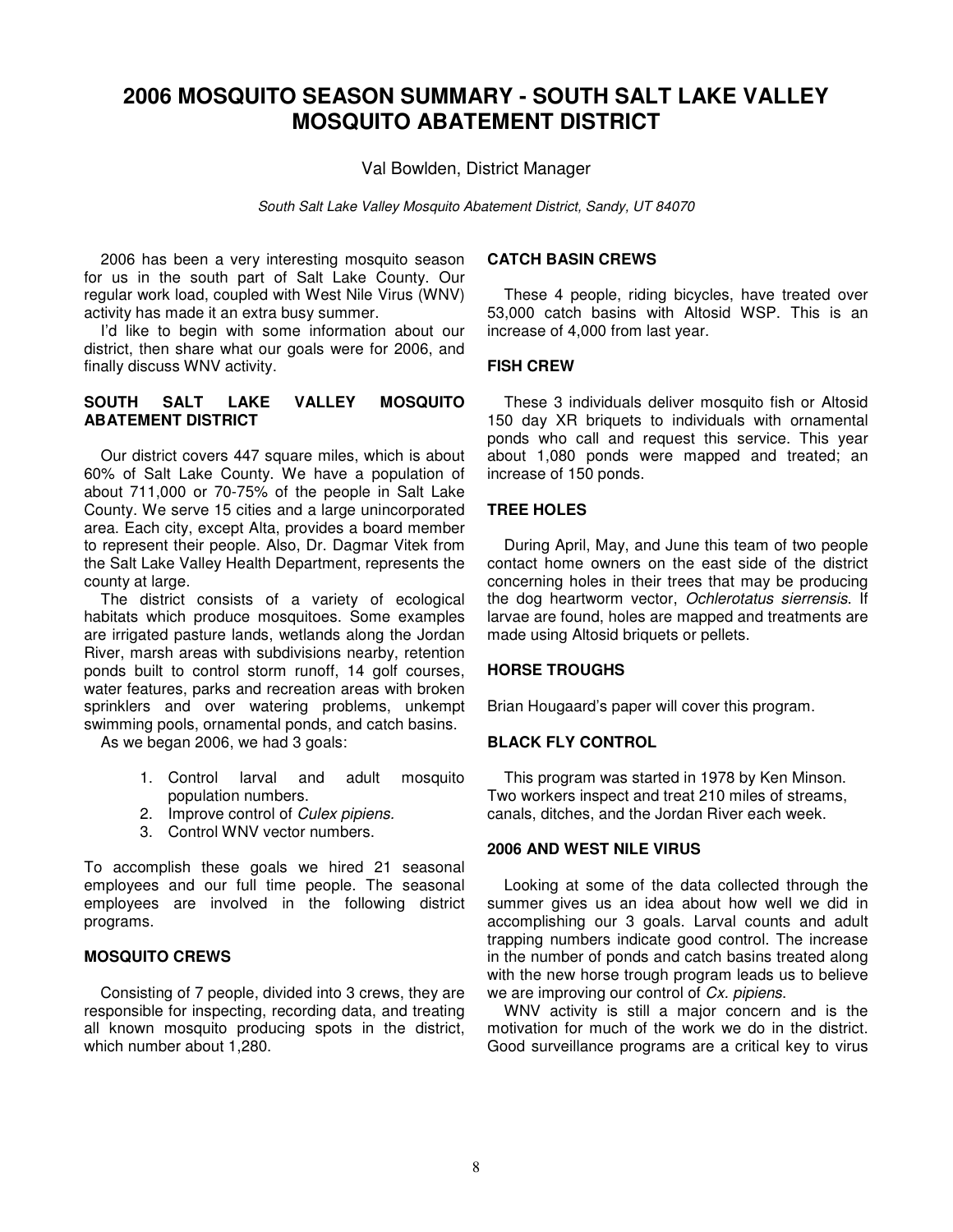detection. We use the following methods of West Nile surveillance.  $CO<sub>2</sub>$  traps are placed at 29 different sites each week. The trapped adults are speciated, counted, pooled, and sent to the health lab at the University of Utah. We have two chicken flocks, each consisting of 5 birds. Each week chickens are bled and their blood sent to the diagnostic lab in Nephi.

From our local and state health departments, division of wildlife resources, and the State Department of Agriculture and Food, we receive surveillance information concerning humans, birds, and horses. The following data are the results of these different surveillance reports.

West Nile activity was first detected in a magpie on June 2, about two and a half months earlier than in 2005. Three weeks passed and we began thinking there may have been a mistake. However, on June 20 a second magpie tested positive and we became very concerned. A total of 21 birds tested positive in 2006, 16 magpies, 3 scrub jays, 1 raven, and 1 sharpshinned hawk. On July 6 we received reports from the lab of our first positive mosquito pool. Positive pools continued through the rest of the summer. A total of 981 pools were sent in, 156 were positive (about 16%). Of these, 45 were Culex tarsalis (about 30%), and 111 were Cx. pipiens (about 70%). In sentinel chicken surveillance, 11 of 15 chickens sero-converted. Six horses reported positive. There have been 32 reported human cases, 17 female and 15 male. Of the female cases 9 are neuro-invasive, 8 fever, and in males there are 6 neuro-invasive and 9 fever cases.

We responded to each of the human cases and many of the bird reports in the following ways: (1) Night fogging is done using fogging units mounted in pickups. Some individual yard fogging is done using handheld "Colt" London Fog units. (2) The day following a report of human WNV, crew members are asked to focus their efforts within a half mile radius of the person's address; rechecking known spots, ponds, catch basins, or horse troughs and also looking for new spots.

Toward the end of July a decision was made to do an emergency aerial spray. This decision was made jointly by state and local health personnel and the three district managers in Salt Lake County. Reports showed very good success in reducing mosquito numbers and eventually the Minimum Infection Rate (MIR).

After the aerial spray, and for the remainder of August and September it was hold on, do the best you can, and pray for an early frost. With the cooler weather, virus activity seemed to slow down.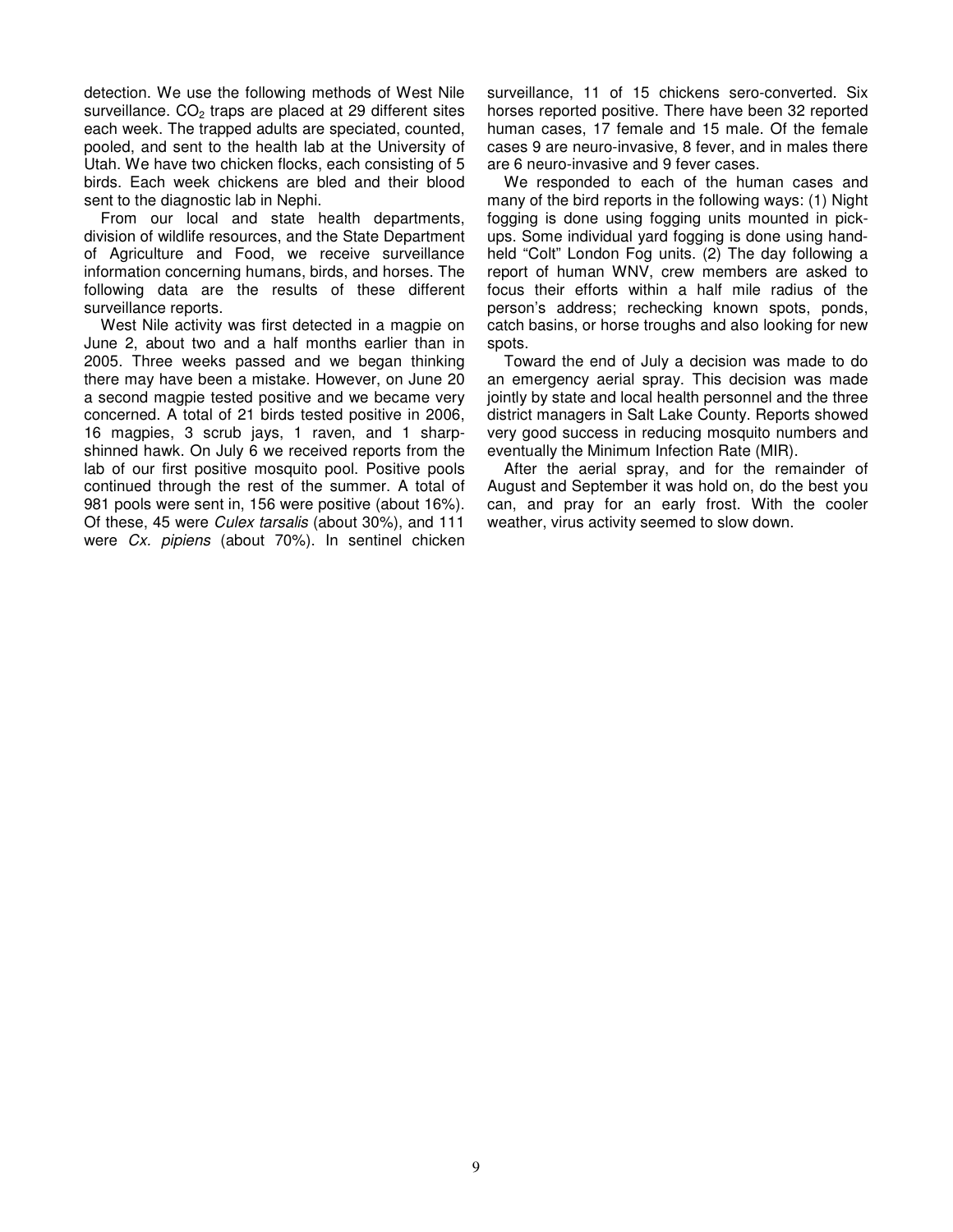# **HORSE TROUGH PROGRAM 2006**

Brian Hougaard, Assistant Manager

South Salt Lake Valley Mosquito Abatement District, Sandy, UT 84070

#### **INTRODUCTION**

With the threat of West Nile Virus (WNV) looming and with Culex pipiens being a main vector of WNV in 2006, the South Salt Lake Valley Mosquito Abatement District (SSLVMAD) decided to try and treat every Cx. pipiens spot that was practical. The SSLVMAD has for years been treating ornamental ponds; it also has a program treating gutters and catch basins, with a change this year in using bikes for this program. Both of these programs target Cx. pipiens. There is another source, however, of Cx. pipiens that has never really been addressed – horse troughs!

In the 2005 mosquito season, the SSLVMAD had four human cases of WNV. As employees of the district checked around the areas where these WNV cases lived, it was noticed that in three out of the four cases, there were numerous horses in the area. With horses come horse troughs. As the employees inspected these horse troughs, they noted that over half of the troughs contained mosquito larvae.

The SSLVMAD is mainly an urban district. But, in this urban setting there are many residences that enjoy having horses. Especially in the south end of the district, there are many neighborhoods that are zoned for horses. The horse troughs in these areas, which can be big mosquito producers, are all in very close proximity to humans.

Because of WNV and the number of potential horse troughs in the SSLVMAD, it was decided to implement a program to treat horse troughs. The goals of this program are first, to find the area where troughs are located. Second, notify horse owners of potential risk of WNV due to unmaintained horse troughs. And third, either treat horse troughs with larvicides or make sure they are being maintained on a weekly basis.

#### **METHODS AND MATERIALS**

The horse trough program consists of one full time and one part time employee going through the SSLVMAD and finding residences with horses. Once horse owners are located, the abatement technicians asked to check their horse troughs, and if necessary treat them with larvicides. If the troughs are maintained, the technicians recorded that information.

 The horse trough location was then mapped with a GPS unit. If the horse owner was not home, the technician would leave a flyer on their door. The horse owner would hopefully read the flyer and call the SSLVMAD, indicating if they either maintained their

troughs or that they wanted their troughs treated. If the treatment option was taken, the technicians would return to the location and treat the troughs with larvicide.

The first thing that was done, was to locate where horses were in the SSLVMAD. To do this, each of the municipalities in the district were contacted and asked to provide a zoning map of their city. These maps were originally asked for in an electronic format that was compatible with the SSLVMAD GIS mapping system. Many cities were not willing to give the electronic format of the zoning maps, but, were willing to give a paper copy. From these maps, the zones where horses could be located were identified.

The horse trough flyers were designed to be placed on doors. They gave information about the horse trough program. They talked about WNV, the mosquito that carries WNV, Cx. pipiens, and that these could come from horse troughs. It also gave information about Altosid XR briquets, the pesticide used to treat the troughs. The flyer then asked the horse owner to contact the SSLVMAD to have the district treat their troughs or to let them know if the troughs were maintained on a weekly basis.

The pesticide used to treat the horse troughs was Altosid XR Extended Residual Briquets. The formulation of this product is a small charcoal briquet impregnated with *methoprene*. This product has a residual larval control of up to 150 days. The briquet was placed into the trough and covers 100 sq. ft. The hope was with the use of this pesticide horse troughs would only need to be treated once during the season.

Mapping the locations of the horse troughs was a big part of the program. It was done using a Trimble Geo XM GPS unit. This unit was not only used to map the location of the horses, it was also used to record data about a particular location. It recorded the address, number of troughs at a location, if troughs were maintained or treated with Altosid, and if the troughs had larvae present. This information is useful for future treatments.

#### **RESULTS**

There were 1,595 horse trough locations mapped. This is not the number of horse troughs, but number of locations. Each location may have more than one horse trough. 152 locations were treated with Altosid. This is only 9.5% of the total locations mapped. In 481 of the locations, the troughs were maintained at least weekly. This is 26% of all mapped locations. There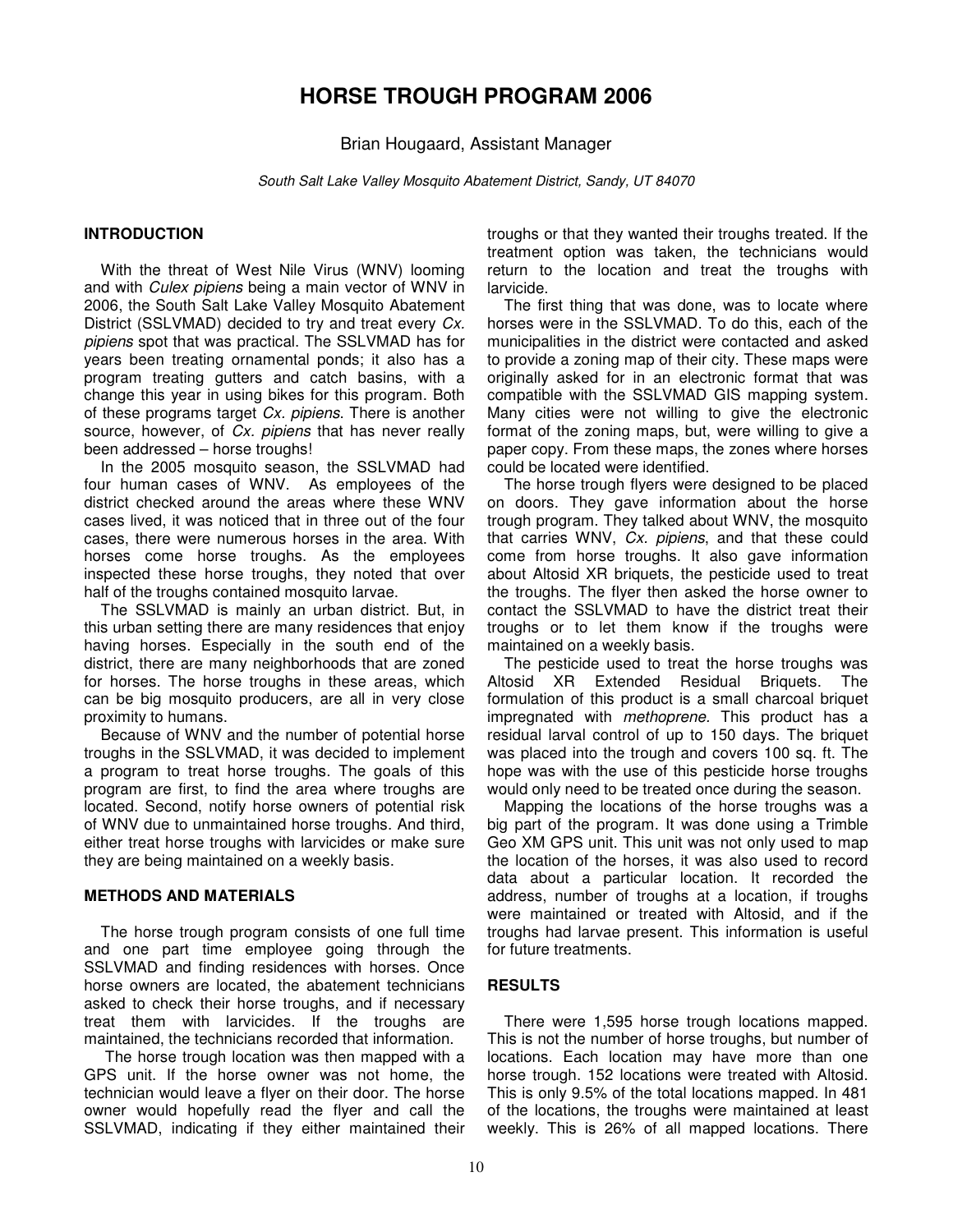were also 30 locations with automatic watering devices, 17 with running water, and 8 with fish in the trough to control mosquito larvae. Trough information, whether treated or maintained, was obtained on only 633 of the 1,595 of all the locations mapped, only 40%. Sixty percent of horse owners in the SSLVMAD did not contact the district with information about their troughs.

Of the 633 trough locations that were treated or maintained, 444 were serviced in response to the flyers. There were 189 locations serviced in response to phone calls. The phone numbers of horse owners were found by using the horse owner's addresses and then a reverse phone directory on the internet.

The total cost of the horse trough program was approximately \$16,657.59. Employee wages were \$10,970.48, GPS equipment cost \$3,430.00, treatment product cost \$1,950.00 and door hangers cost \$307.11.

# **DISCUSSION AND CONCLUSIONS**

The first goal of the horse trough program, to find areas in the SSLVMAD where horse troughs were located, was accomplished very well. Most of the horse trough locations in the valley were mapped. This gives the SSLVMAD valuable information and makes it easier next year when the horse trough program is continued.

The second goal of the program was to inform horse owners of the potential risk of WNV due to untreated horse troughs. This goal was also accomplished. Most horse owners in the SSLVMAD were contacted and informed about WNV, either by personal contact with abatement technicians or by a door hanger / flyer.

The third goal was to lower the number of  $Cx$ . pipiens in the SSLVMAD by treating all of the horse troughs, or making sure they were maintained weekly. This goal was not fully accomplished and needs improvement for 2007.

There are a number of reasons why the third goal was not fully met. As mentioned above, the SSLVMAD used door hanging flyers to let horse owners know that their troughs would be treated. The first flyer used stated that the SSLVMAD technicians would automatically treat troughs within the next few days if horse owners did not call. Most horse owners are very sensitive about their horses and a number of calls came in from angry horse owners, stating they disliked this approach. Also, many horse owners had locked gates or dogs. The horse trough technicians were not comfortable going in yards without permission. Because of this, the SSLVMAD made a second flyer. In this flyer, the horse owners were specifically asked to call the district to indicate whether they maintained their troughs, or, they wanted the mosquito abatement to come and treat them. If the horse owner did not call, troughs were not treated.

Because of the lack of call backs from horse owners about their troughs from the flyers, and after mapping the entire district for troughs, the horse trough crew used a reverse phone directory to obtain phone numbers of horse owners from their addresses. The crew called all the numbers that were listed. Horse owners were asked if the SSLVMAD could come and treat their horse troughs or if the horse owner maintained their troughs. If people were not home, they left messages asking them to call back about their troughs. Again, phone calls were not very successful.

As the management and technicians of the SSLVMAD discussed how the horse trough program could be improved for next year, a number of good suggestions were made.

The first suggestion was to send horse owners a letter in the spring, letting them know that their troughs would be treated during the summer. With the trough locations mapped, the addresses were available to do this.

The second suggestion was to hire a technician to work in the evening. By doing this, hopefully more horse owners would be at home.

Another suggestion was to redo the flyer. It would have a questionnaire on the back, which horse owners would fill out. It would ask if they maintained their troughs or if the troughs could be treated. They would then hang it back on the door and our technicians would pick it up the next day knowing what to do at that location.

The horse trough program for 2006 was not perfect, but a lot was accomplished and learned. Next year improvements will need to be made so that more of the horse troughs will be treated or maintained.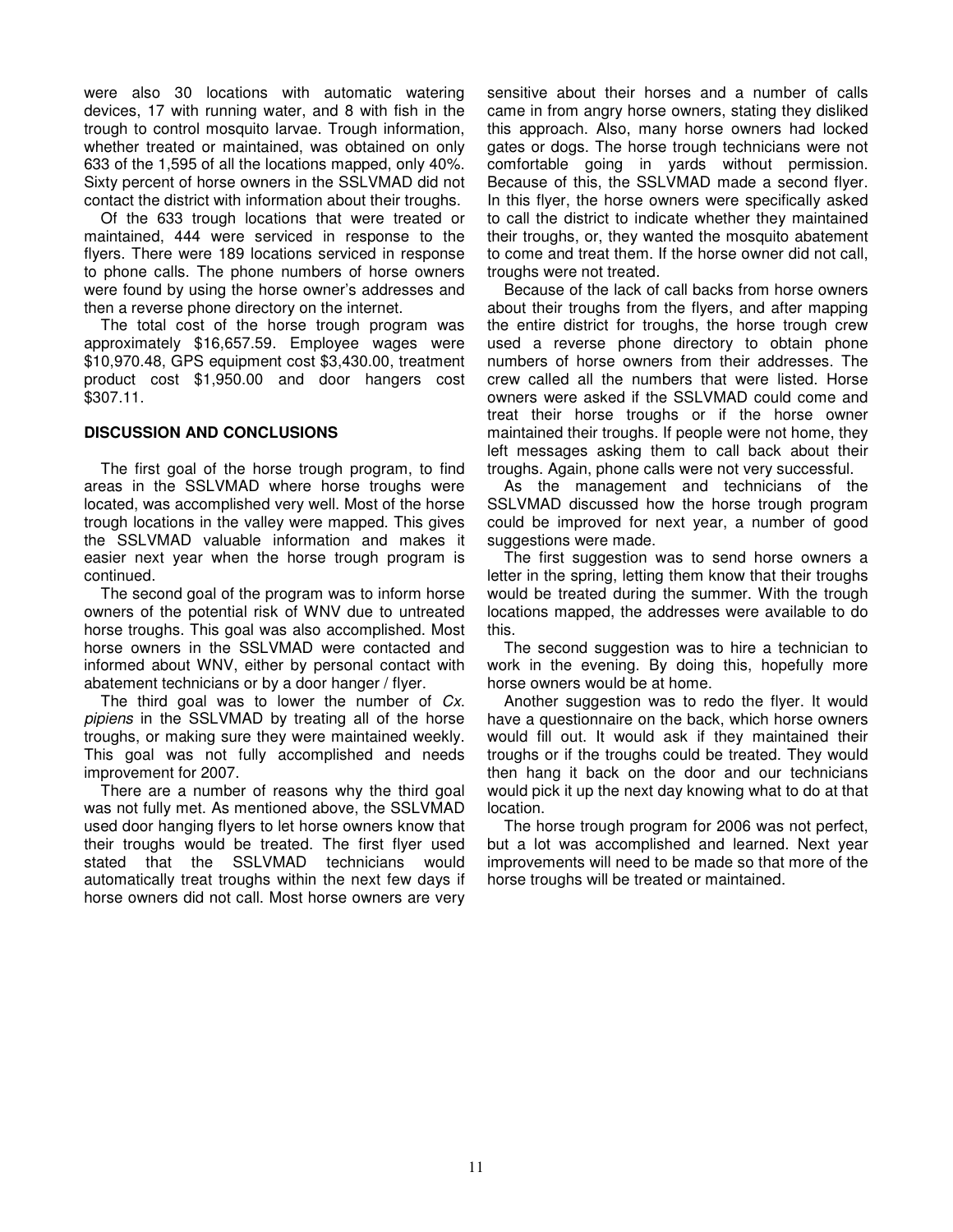# **VECTOMAX® TRIAL**

Ben Sperry and Mike Maynor

Mosquito Abatement District – Davis, Kaysville, UT 84037

In 2006, Utah had 158 cases of West Nile Virus (WNV). Fifty-five of those were neuroinvasive, with five deaths (CDC website). In Davis County there were ten human cases of WNV and three horses. In the interest of public safety it is important that our mosquito control be as efficient and effective as possible. In Davis County, the Mosquito Abatement District Davis (MADD) has an area of *Culex tarsalis* habitat difficult to control for many reasons. Because of the lack of success, we were glad to have the opportunity to do a trial with VectoMax®, a new vector control from Valent Biosciences Corporation. Our results were positive.

 The area that gives us problems has several obstacles that limit our effectiveness. The area is about 50 acres of marshland in the Farmington Bay Bird Refuge. Only a limited portion is accessible by foot. There is a lot of organic matter, tall reeds, and grassy areas. To complicate things further the MADD has restrictions on the types of pesticide used in the area. The area has been treated exclusively with Bacillus thuringiensis israelensis (BTI) for many years and is now becoming more and more difficult to achieve acceptable results. The restriction on organophosphates and other larvicides prevents us from using a diversity of control measures. We decided to try VectoMax<sup>®</sup> to overcome these problems. VectoMax<sup>®</sup> is a special combination of BTI and Bacillus sphaericus (BS), both approved for use in the bird refuge.

Our traps and larval observations throughout the season informed us of the need to test additional pesticides. We conducted our first larval count 24 hours before treatment with VectoMax®. Our numbers were high and across the spectrum – first instars through pupae (Figure 1). In order to best track our numbers, we set up eight flags in permanent locations. For consistency, we took ten dip counts equidistant in a straight line about the flag. We recorded the number of each instar at each dip location, calculating the average for each flag. From the initial dip counts, our

total numbers for all 8 flags were as follows: first instars 886, second instars 260, third instars 174, fourth instars 168, and pupae 112. The total shown in our numbers only represents a very small part of the total area. Larvae were found consistently throughout the entire 50 acre area. With WNV creeping into Davis County we were anxious to control these numbers. There is a high population of birds in this area and therefore a greater chance that WNV will be spread.

 Twenty-four hours after the initial larval count we treated the area by airplane with VectoMax $\circledR$  granules. The rate used in the study was 7.5 lbs. per acre. In order to monitor the application rate, buckets were set up along a line centered by the flag. When the plane applied the pesticide, the granules would fall into the buckets which could then be counted. After counting the granules in each bucket, we were able to formulate the application rate for the area around each flag and the average application rate for the entire area. We had very different application rates among the different flags. The desired, or recommended, application rate was seven and a half pounds per acre but the actual application rate ranged from 33 lbs per acre to 0.6 lbs per acre (Figure 2).

 Another larval count at each flag location was conducted 24 hours after the aerial application with stunning results. We had a 98% kill overnight. Even areas of low application saw a major reduction in numbers. We also did larval counts at 48 hours, 96 hours, 1 week, 2 weeks, and at 3 weeks. Within 96 hours we had a 98% kill (Figure 3). The numbers stayed very low through the whole 3 week trial. By the end of the three weeks the season was winding down. The weather became colder and our  $CO<sub>2</sub>$  traps were collecting fewer adult mosquitoes.

 With 4,219 cases of WNV in the United States and 161 fatalities, we need to be looking for effective vector controls. VectoMax<sup>®</sup>, in this trial, proved to be a very effective vector control. We look forward to it coming on the market.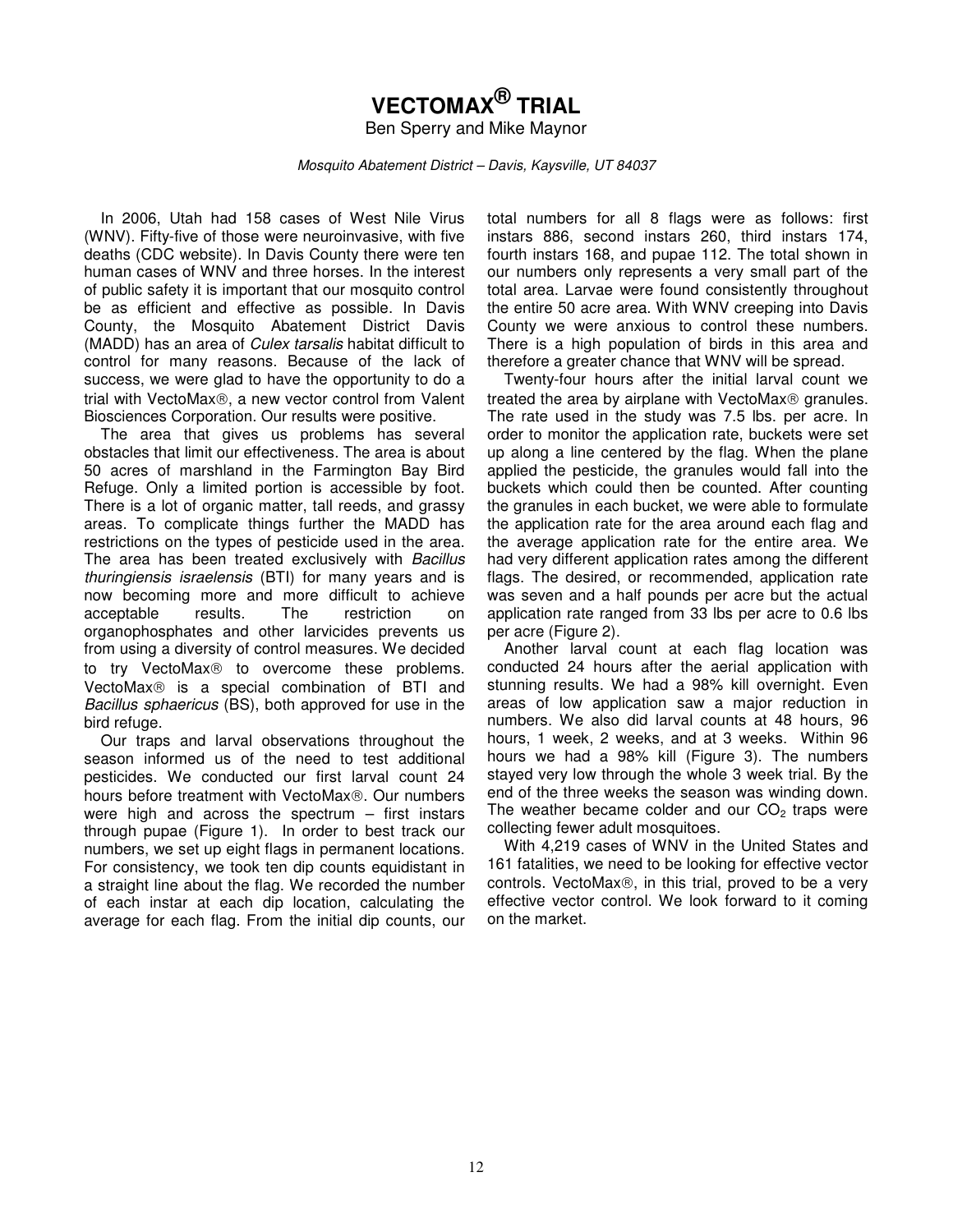

Figure 1. Initial larval count (1600) for the eight flags and the larval count 24 hours (207) post treatment.



Figure 2. Application rate of 7.5 lbs. per acre and the actual application rate recorded at each flag.



Figure 3. Total number of larvae collected pre- and post treatment at eight dipping locations in the study area.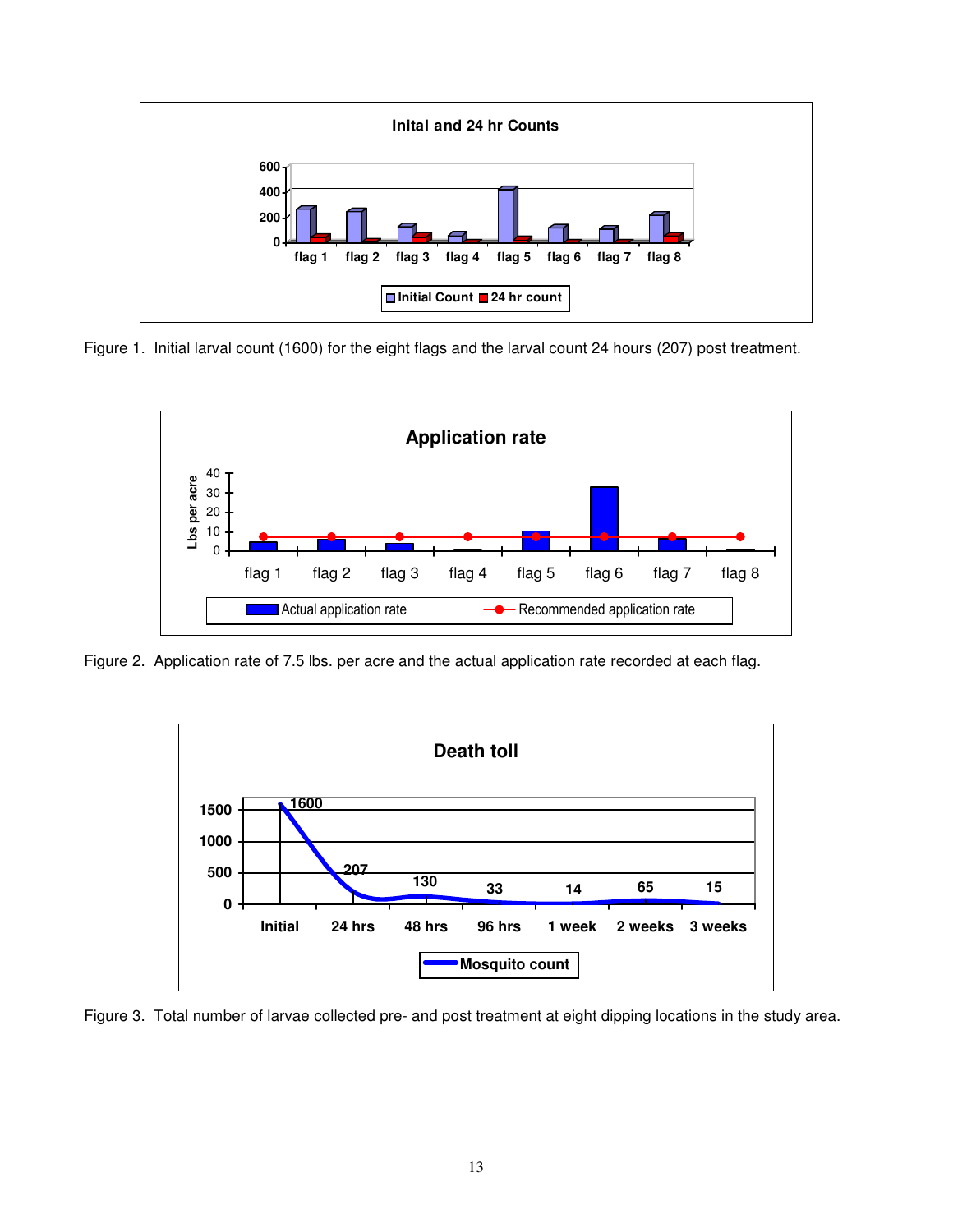# MESA COUNTY ZOONOSES 2006 – WEST NILE VIRUS, PLAGUE, AND TULAREMIA

Steve DeFeyter, Director of Environmental Health

Mesa County Health Department, Grand Junction, CO 81502-5033

### **INTRODUCTION**

The Mesa County Health Department (MCHD) prepared to deal with a resumption of West Nile virus (WNV) activity that had resurfaced in 2005 after severely impacting the county in 2004. WNV surveillance was fine tuned with reliance placed principally on mosquito pool based WNV viral detection and human case monitoring. Avian surveillance for WNV was greatly reduced. The MCHD budgeted \$165,000 for WNV education, surveillance, and control during 2006. By season's end, the county had experienced a resurgence in WNV activity in comparison to 2005, but not as severe as the 2004 outbreak. During 2006 the MCHD also dealt with sylvatic plague and tularemia activity migrating into populated areas.

### **WNV CONTROL EFFORTS**

Mesa County, located on Colorado's central western border with Utah, has an estimated population of 130,000, and encompasses 3,309 square miles, of which approximately 72% is public owned. Most human and WNV activity occurs within the urban area surrounding the city of Grand Junction, which is nestled in the heavily irrigated Grand Valley. The Grand River Mosquito Control District (GRMCD), with a 2006 budget of nearly \$900,000, is responsible for mosquito control along a 20 mile stretch of the valley floor. Ironically, the GRMCD boundary jogs around the main part of the city of Grand Junction, and thereby excludes the most densely populated section of the county. The health department based Mesa County Mosquito Control Team (MCMCT), with a budget of \$165,000, attempts to provide disease vector control coverage in areas outside of the district. Both the GRMCD and MCMCT rely primarily upon larvicides (Bti, B. sph., surfactant, or IGR's), for mosquito control. All identified storm sewer catch basins within urban areas were treated with methoprene briquets by the two control organizations. Mosquito breeding sites identified within MCMCT jurisdiction were entered into the team's ArcView® based geographic information mapping system. Vehicle ground based or aerial adulticiding was not conducted by MCHD or the GRMCD during 2006. The "Fight the Bite" WNV prevention educational campaign returned at about the same level as 2005. However, no additional Mosquito Dunks® were purchased for distribution to the public as part of the "Backyard Mosquito Control" campaign.

# **WNV SURVEILLANCE**

WNV surveillance during 2006 consisted of mosquito collections at 60 trap sites, a limited amount of dead corvid testing, and human case and blood donor reporting. Dead corvids accepted for testing were subjected to oral swab and VecTest®. The MCMCT operated 20  $CO<sub>2</sub>$  baited CDC miniature light trap sites collocated with gravid traps. The GRMCD operated 40  $CO<sub>2</sub>$  baited CDC miniature light traps within their jurisdiction. Mosquito collections were keyed at all sites with Culex mosquitoes sorted and pooled for testing based on individual trap sites or combined pools from geographic areas as deemed appropriate. All Culex mosquito pools collected at the county's single designated "Sentinel" site were submitted for PCR analysis through the Colorado Department of Public Health & Environment (CDPH&E) laboratory in Denver. All other Culex pools were submitted for testing with the less sensitive VecTest® method to the CDPH&E Western Slope Branch Laboratory housed in the Mesa County Health Department. MCHD clinical staff monitored human WNV case reports and performed follow-up interviews where possible. West Nile viremic blood donor reports supplemented the human data component and were obtained through the local blood bank. Some of the blood donor reports converted to human cases following donor interview and case definition comparison.

# **WNV SURVEILLANCE RESULTS**

Mosquito trapping got off to an early start beginning the first week of April at the lower elevation trap sites. Adequate numbers of Culex mosquitoes for WNV testing started showing up four weeks later. After wading through piles of the ubiquitous early bird Aedes vexans, the mosquito ID crew was excited on May 2<sup>nd</sup> to find our first recorded specimens of the Great Basin dwelling Oc. niphadopsis. This excitement was short lived, however, as a backlog of incoming mosquito collection bags began to pile up when the full complement of traps sites came on line around June 1<sup>st</sup>. Total *Culex* mosquito numbers by collection week at the six "reference" trap sites generally paralleled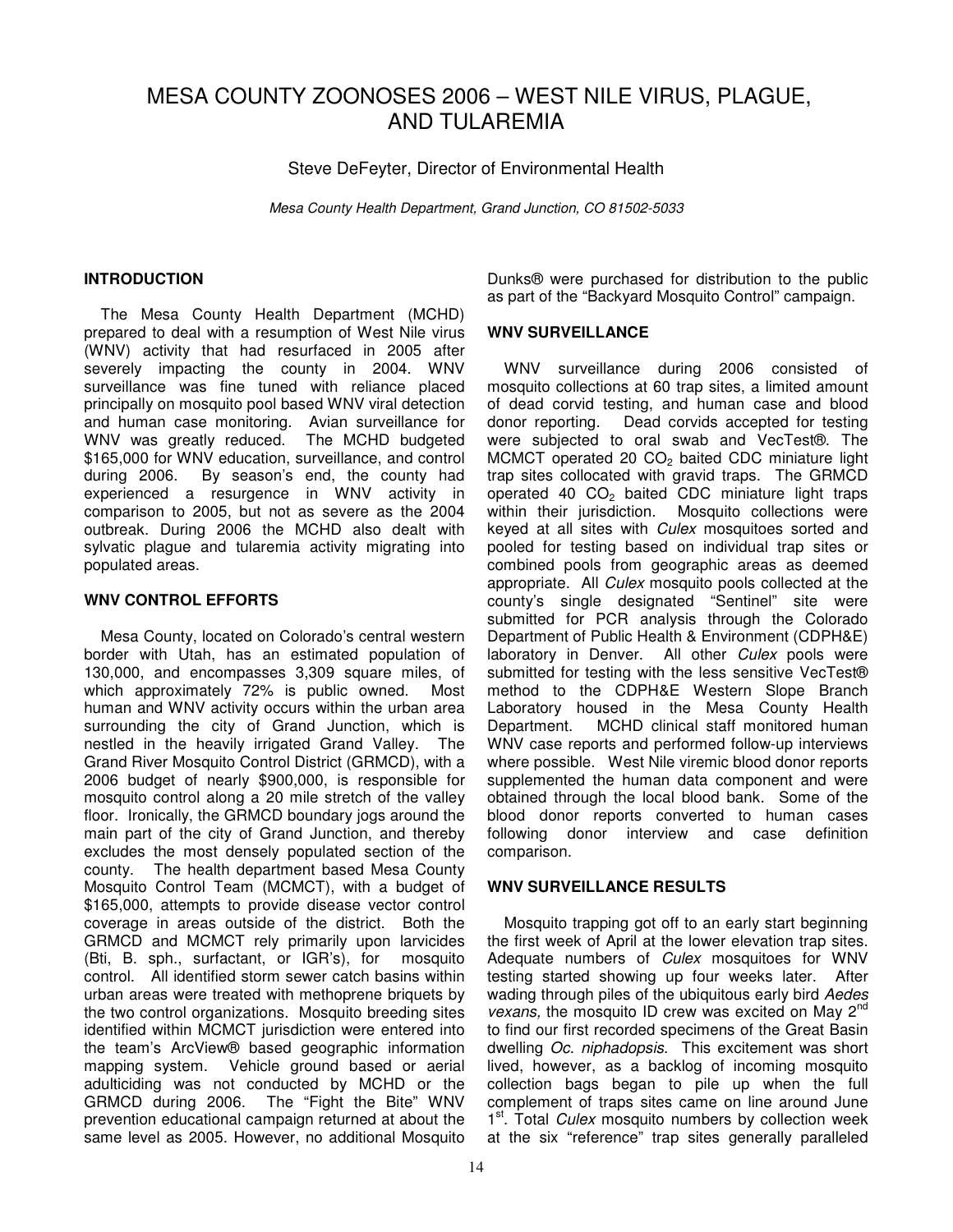previous seasonal population growth trends, but at a somewhat lower level. The first indication of WNV activity in the area (and Colorado) came in the form of a Black-billed Magpie swabbed in early June. Dead corvid testing yielded a total of 5 positive specimens out of 12 tested during the 2006 season. The first WNV positive Culex mosquito pools (2) were collected on July 5th at GRMCD sites in Fruita and the Redlands. This WNV activity indicator was 3 weeks later than the corresponding finding during the 2004 peak outbreak year, yet 4 weeks earlier than that of 2005. Viral activity as determined by positive Culex pools was found to persist through to the middle of September. The percentage of WNV infected pools of the total submitted weekly did not approach 2004 levels which exceeded 50% in mid July. The highest percentage by week for 2006 was 12.5% which occurred a week later than observed in 2004. The highly effective public health emergency aerial adulticiding campaign conducted during July and August of 2004 prevents an accurate comparison of mosquito trap/test results for comparable late season periods in following years. For a comparison of Culex pool WNV testing results over the past 3 years refer to Table 1.

#### **HUMAN CASE SURVEILLANCE**

The finding of WNV bearing mosquitoes in early July alerted staff epidemiologists to watch for human cases and viremic blood donors in the Grand Valley. As is the case with arboviral outbreaks, there is a significant lag between initial infection, illness diagnosis, and case reporting. The first confirmed Mesa County human WNV cases were reported in early August with onset dates that followed initial indications of viral activity by several weeks. As a general trend, human case report onsets rose and fell in concert with WNV positive Culex pool results (Figure 1).

| Year | <b>Cx. Pools Tested</b> | $WW +$ | %    |
|------|-------------------------|--------|------|
| 2004 | 500                     | 114    | 22.8 |
| 2005 | 747                     | 16     | 2.4  |
| 2006 | 522                     | 30     | 5.8  |

Table 1. Mesa County Culex Pool Testing Results 2004 – 2006.



Figure 1. Mesa County, Colorado 2006 Human Case Onset & WNV Positive Culex Pools.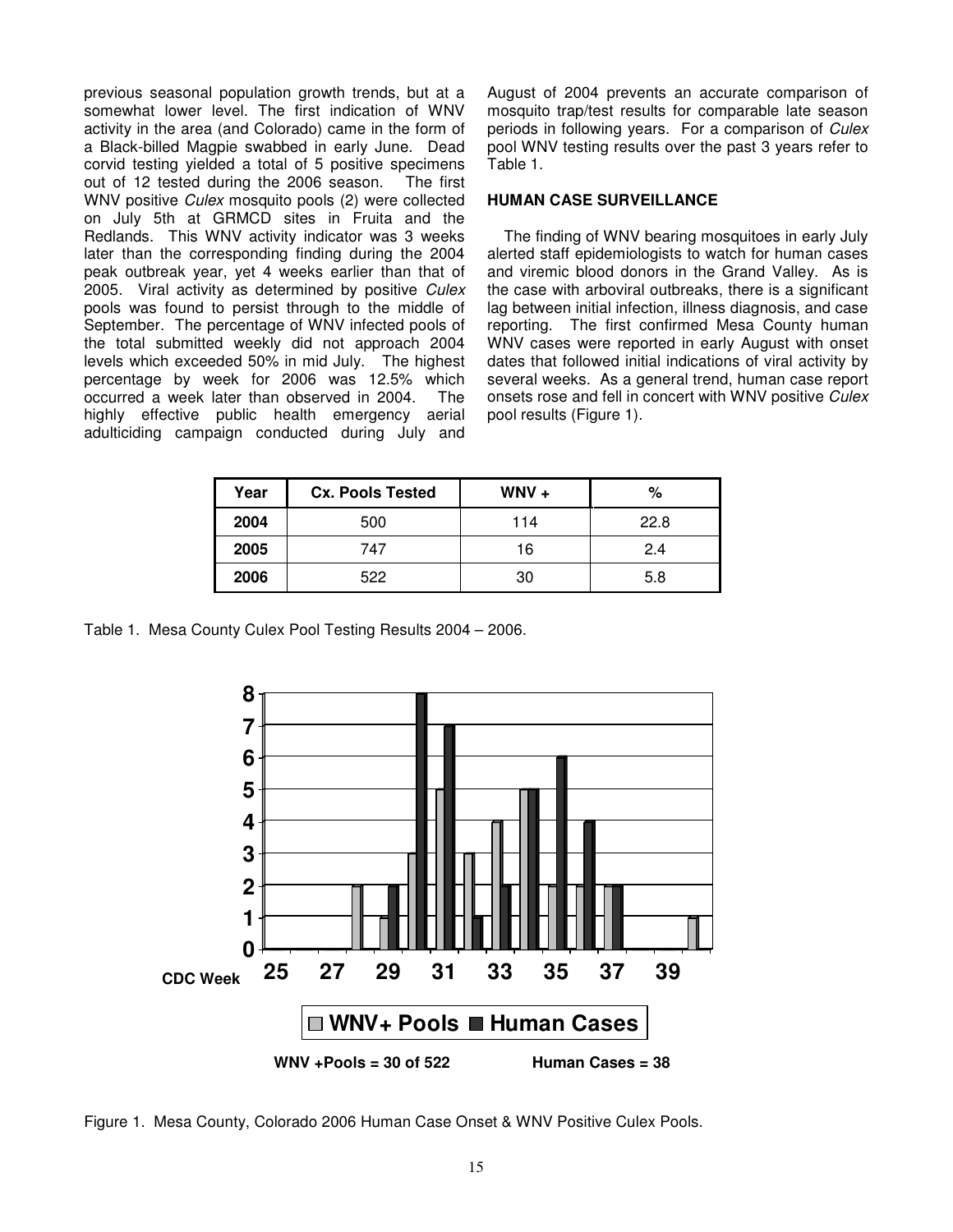Showing similarity to the 2004 outbreak, human case onsets peaked at approximately the same early seasonal point (CDC Week 30/July 23rd) as the corresponding Culex weekly trap totals and Culex testing pool submissions. The similarity ends there however, as the amplitude of the 2006 human epicurve peak was much lower at 8 per week, compared to 23 for 2004. A curious bifurcated curve developed after a secondary human case onset peak emerged around the middle of August. There has been much speculation regarding the relationship of the WNV positive Culex pool increase and the corresponding but delayed jump in human cases around this time. Thirtyeight confirmed WNV human cases and two deaths were identified during the 2006 season (Table 2). Three human cases were confirmed from viremic blood bank donor reports through interviews and positive IgM antibody tests. An additional 9 blood bank donors were still being evaluated as possible cases at season's end.

| Year        | Cases | <b>Deaths</b> |
|-------------|-------|---------------|
| 2003        | 19    |               |
| 2004<br>127 |       |               |
| 2005        | 10    |               |
| 2006        | 38    |               |

Table 2. Mesa County Human WNV Cases 2003 - 2006

# **WNV DISCUSSION**

There was a significant resurgence in WNV activity in Mesa County during 2006. WNV activity, as determined primarily through mosquito pool testing and human case confirmation, did not approach the degree of intensity experienced during the 2004 peak outbreak year. Although a measurable mid-season climb in WNV activity was apparent, the level of concern was not high enough to trigger the declaration of a public health emergency as was done in 2004. The debate will undoubtedly continue among vector control and public health agencies on the best method for determining an emergency adulticiding threshold point. Although MCHD based WNV surveillance and mosquito control funding was slated for reduction in 2007, the resurgence in WNV activity resulted in restoration of program funding to the previous level.

# **PLAGUE AND TULAREMIA**

Plague re-emerged very early this year in Mesa County after carrying over in the wild from 2005. Plague infected chipmunks at the National Park Service managed Colorado National Monument (CNM) near Fruita were found dead on February 2, 2006 at a campground facility. In the spring of 2005 Mesa County experienced the first human case of bubonic plague in recorded MCHD history, which preceded a plague epizootic in wild and domestic animals. Although the Yersinia pestis bacterial transmission route involved in the human case was not clearly ascertained, it was assumed to involve the rodent/flea transmission cycle. A total of 6 cases of plague were identified in rodents, rabbits, and domestic cats that year. After the findings at CNM it became apparent that the outbreak of sylvatic plague was continuing to burn its way through rodent communities on the south side of the Colorado River. Plague sickened domestic cats became an important surveillance tool as veterinarians were advised to watch for and test symptomatic pets. Zoonoses program staff went door-to-door in the vicinity of Redlands neighborhood case sites, contacting adjacent property owners and warning them of the risk of contracting plague. Rodent burrows around case sites were dusted with deltamethrin to eliminate potentially infected fleas. By the end of the season 13 of 76 animal specimens submitted for testing were found to be infected with the plague bacillus. Animals infected included: domestic cats (6), chipmunks (4), white-tailed antelope squirrel (1), and rock squirrel (2). Tularemia activity, caused by infection with the bacteria Franciscella tularensis, was limited to a single dead cottontail rabbit found along U.S. Highway 50 in the south central section of Mesa County. It is quite fortunate that no human cases of plague or tularemia were identified in Mesa County during 2006.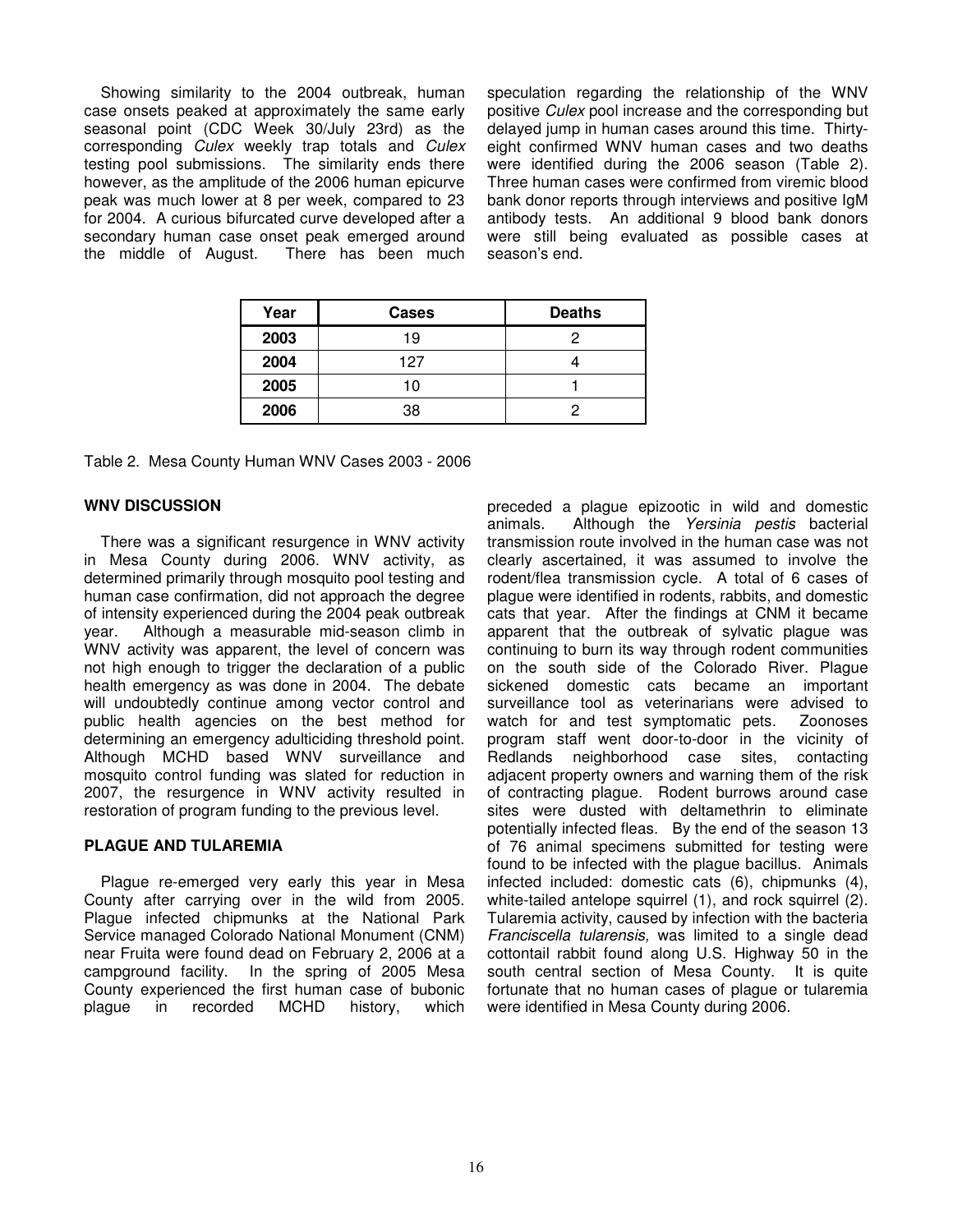# **2006 REVIEW OF WEST NILE VIRUS IN DAVIS COUNTY**

# Ryan J. Arkoudas, Field Supervisor

Mosquito Abatement District – Davis, Kaysville, UT 84037

The 2006 mosquito season was the most active series of months for West Nile Virus (WNV) in Davis County. As expected, the Mosquito Abatement District – Davis (MADD) witnessed a large increase in WNV positive Culex tarsalis and Culex pipiens pools compared to 2004 and 2005. Sentinel chickens, although not a great indicator of early WNV activity indicated the transmission of the virus to animals.

 As a busy summer in 2006 was anticipated at the close of the 2005 season, effective plans were put into place, encephalitis surveillance measures were stepped up, and a public outreach to the county health department, individual city councils, and the citizens of Davis County was extended. All proved to benefit the efforts used in attempting to control WNV.

# **PREPARATIONS FOR 2006**

During 2004 and 2005, changes were made to many of the operating procedures done in the field. Prior to the rapid movement of WNV across the United States, Ochlerotatus dorsalis was the primary mosquito species targeted by the MADD. Although only a nuisance mosquito and not a transmitter of disease in Utah, Oc. dorsalis was the cause of many spray requests. Depending on weather patterns and conditions, multiple migrations of Oc. dorsalis could occur during a summer, moving quickly from the freshly flooded wetlands of the Great Salt Lake a few miles into heavily populated cities along the Wasatch Front.

When it was determined that Cx. tarsalis and Cx. pipiens were to be the species of concern for WNV in the western United States, and specifically in Utah, more attention was placed on the biology of each species. Thresholds for larval ground and aerial spraying were lowered from 4-5 per dip to 1 per dip. Less tolerance for large adult numbers trapped in New Jersey Light Traps and ABC  $CO<sub>2</sub>$  Traps (Clarke Mosquito Control Products) was shown. Rather than selling older ULV foggers, these were kept in storage, brought out during the summer, started, and wired to be ready to be placed in a field truck with only a day's notice.

Better field training for seasonal employees on mosquito biology began with more emphasis on permanent and semi-permanent water sources for Cx. tarsalis and artificial, container, and catch basin sources for Cx. pipiens.

The MADD has contracted for several years with MadFly Aerial Spraying for all its air based larvicide and adulticide needs. However, due to MadFly's use of a single engine aircraft, adulticiding over residential or populated areas has not been allowed. In early 2006, MADD signed a contract with Vector Disease Control, Inc. (VDCI) to conduct aerial adulticiding, using a twin engine plane, over residential areas. Maps were drawn and portions of the county were designated as possible target areas. But when flight plans were submitted and approval requested by VDCI to the Federal Aviation Administration (FAA), they were repeatedly denied throughout the summer.

#### **SURVEILLANCE METHODS**

 The MADD uses eleven sentinel chicken flocks as part of its encephalitis surveillance program (Fig. 1). These flocks are divided into five 10 bird flocks and six 5 bird flocks. From June through September, a blood sample is taken from each chicken on a weekly basis, usually on Monday morning. Results for encephalitis positive chickens are received on Thursday or Friday of the same week from the Utah Veterinary Diagnostic Lab in Nephi. During the testing months of 2006, 13 sentinel chickens tested positive for WNV in Davis County. The first WNV positive chicken was detected during the week of Aug 7-13, 3 full weeks after the first WNV positive Cx. tarsalis pool, and 1 week after the first WNV positive human case. Quite a bit of disappointment has been expressed over the inability of sentinel chickens to be an early indicator of WNV in our area.

 The second method, and more efficient indicator, used in the encephalitis surveillance program for the MADD, is ABC  $CO<sub>2</sub>$  traps (Fig. 1). One to two nights per week, from June until late September, 12 permanent or stationary  $CO<sub>2</sub>$  traps are set. Six parttime, or "floating,"  $CO<sub>2</sub>$  traps are set on an as needed basis. During 2006,  $CO<sub>2</sub>$  traps collected 79,258 total mosquitoes. 1,422 individual mosquito pools were submitted to the Utah Department of Health Public Laboratory; the majority being Cx. tarsalis (Fig. 2).

 The MADD also assists, when called, in the oral swabbing and collecting of dead birds. Most dead bird calls taken by the MADD were birds not in the corvid family or raptors. Only a handful of oral swabs were taken and submitted by MADD personnel.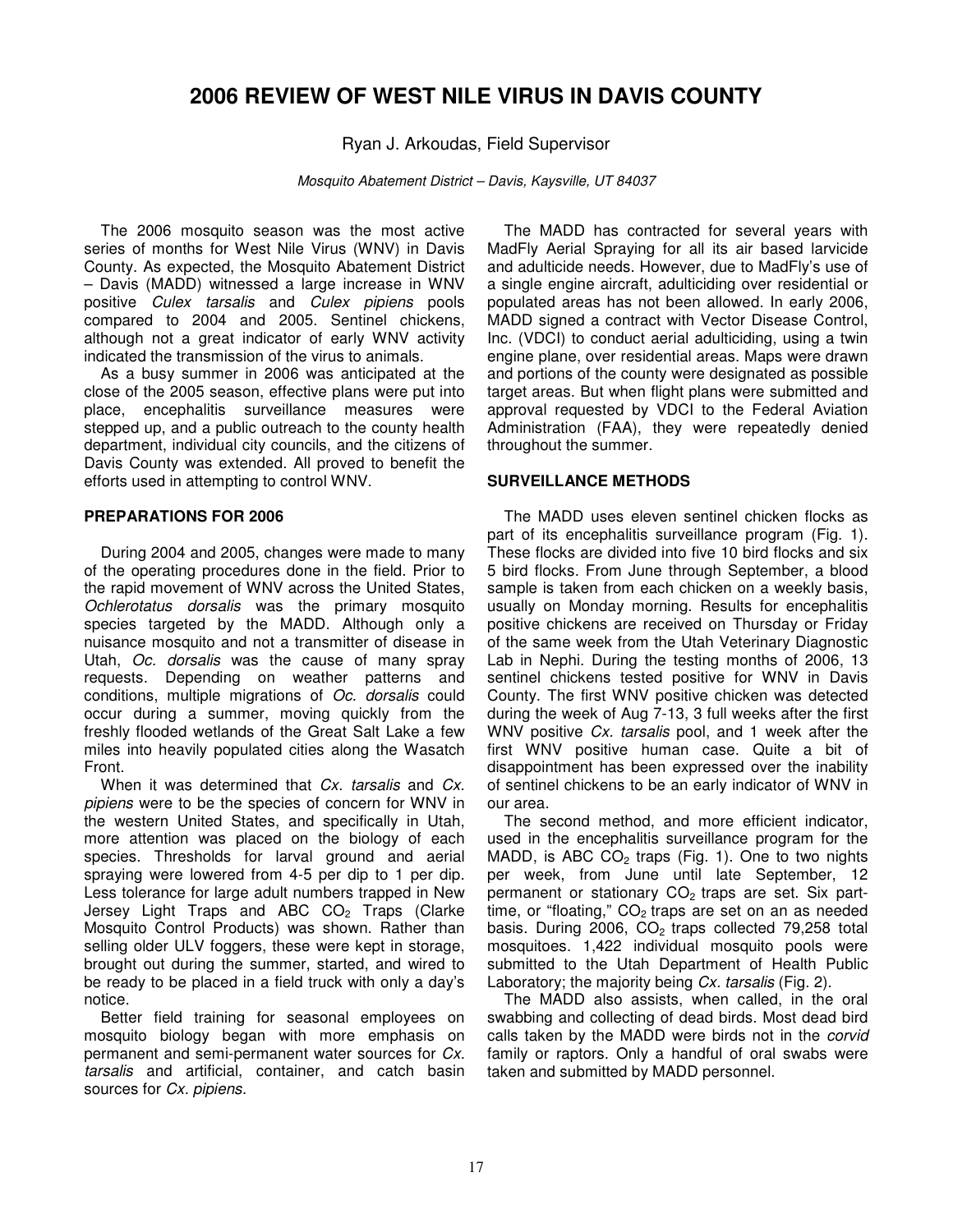

Figure 1. Mosquito Abatement District – Davis' encephalitis surveillance program.



Figure 2. Mosquito species collected in ABC CO<sub>2</sub> traps in 2006.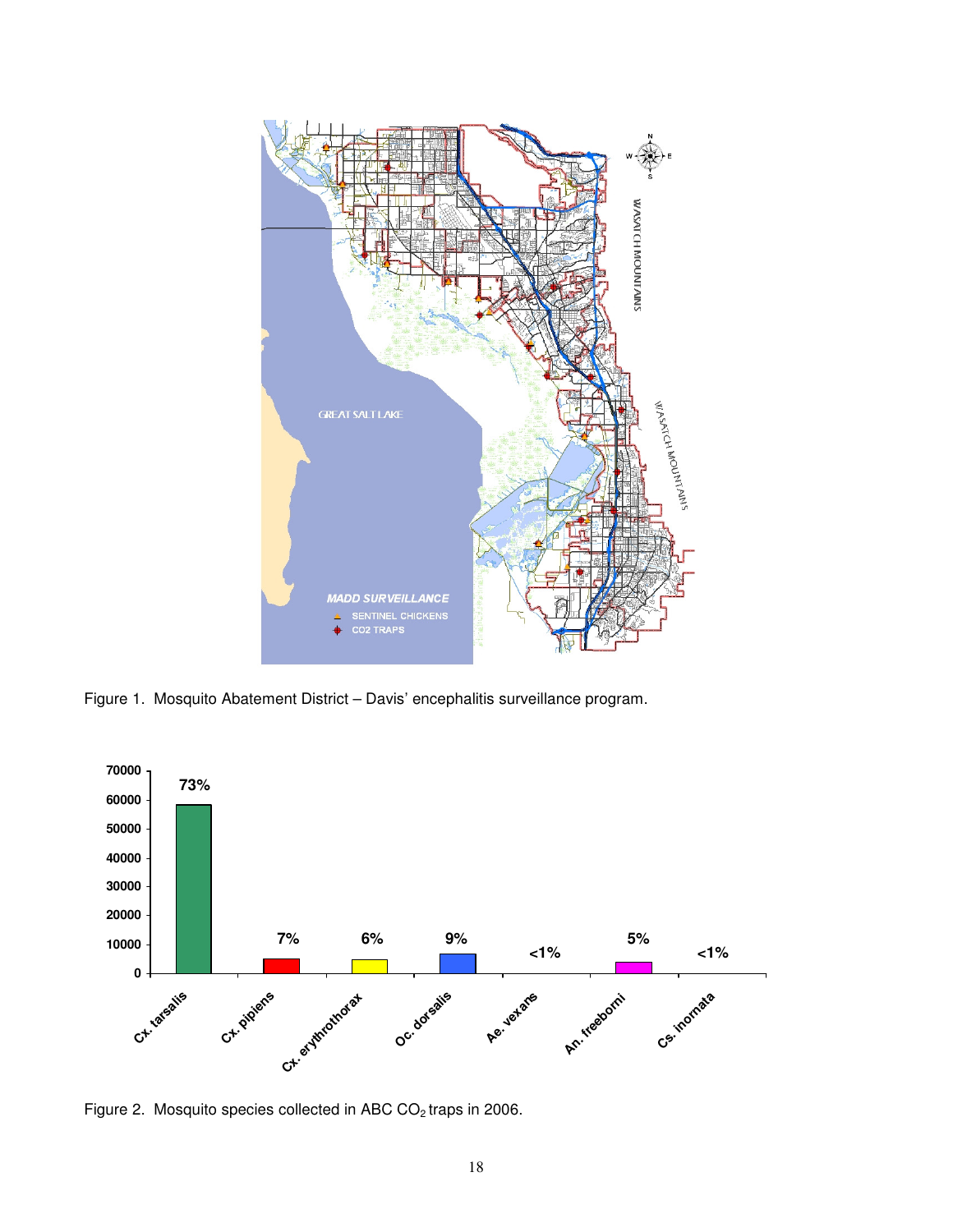#### **WNV CASES IN DAVIS COUNTY**

 History of WNV in the United States and in Utah points to a significant increase in the number of WNV cases in humans and animals during the second year after the virus has established itself in an area. This is true for areas like Utah and Salt Lake Counties. In 2004 Davis County had one human case and no activity detected in mosquitoes, sentinel chickens, wild birds, or horses. There were 6 WNV positive sentinel chickens, 1 WNV positive mosquito pool, and 1 WNV positive horse in 2005. All of these cases happened late in the year. This makes the WNV activity during 2006 the liveliest season on record in Davis County. (Table 1) But it also makes the prospect of 2007 unclear. Was 2006 the "second year" marked increase of WNV in Davis County? Or is the second year phenomenon in 2007?

| Year | <b>Humans</b> | <b>Blood Donor</b> | <b>Mosquitoes</b> | <b>Sentinel Chickens</b> | <b>Wild Birds</b> | <b>Horses</b> |
|------|---------------|--------------------|-------------------|--------------------------|-------------------|---------------|
| 2004 |               |                    |                   |                          |                   |               |
| 2005 |               |                    |                   |                          |                   |               |
| 2006 | 10            |                    | 43                | 13                       |                   |               |

Table 1. History of West Nile Virus cases in Davis County.

 The county's first WNV positives in 2006 were detected in two Cx. tarsalis pools from two  $CO<sub>2</sub>$  trap locations on 18 July – one at the Jones trap in Kaysville and the other in the Farmington Bay trap in Farmington. Lying only a few miles apart, these two trap locations are in the middle of the Great Salt Lake Marsh running north to south in the county. Although considered excellent trapping locations, these were not the traps expected to produce the first detections of WNV in Davis County in 2006. Already during the summer, Salt Lake County, and specifically the Salt Lake City Mosquito Abatement District had positive mosquito pools at its border with Davis County.

 Part of the plan developed for the summer was to hit back hard whenever a WNV positive case was found – whether it was a human, mosquito pool, sentinel chicken, etc. With these first positive pools, the airplane was used to spray a long stretch of marsh, 7,680 acres, encompassing these two positive  $CO<sub>2</sub>$ trap locations. Ground ULV was also used in these areas, with three additional ULV machines being added to a fleet of five spray trucks. This pattern of aerial adulticiding, combined with ground ULV work continued throughout the season until the day and evening temperatures dropped significantly in September.

 As the next week's samples were submitted, three additional Cx. tarsalis pools tested positive for WNV. Each of these pools was from three different  $CO<sub>2</sub>$  trap locations, and did not include the traps from the previous week. The district now had five positive locations stretching from the north end of the county to the south.

 The week of July 31 – August 6 produced the first human detection of WNV, a neuroinvasive case, in Davis County in 2006. When located by a general address it came as no surprise. This person lived less than one mile from a "hot spot" of WNV activity in Salt Lake County. This third week of activity also produced the first positive Cx. pipiens pool. What was most unsettling about this find was its distance from the Great Salt Lake marsh. It was also the sixth  $CO<sub>2</sub>$  trap location to test positive, of which none had tested positive a second time to date.

The fourth week of activity in Davis County reported 2 additional human cases, one being diagnosed as a fever case and the other as an asymptomatic blood donor. This same week, August 7-13, was the first detection of WNV in a sentinel chicken; the location of the chicken coop being in close proximity to the first human case the previous week. This came as a disappointment to MADD personnel (Figure 4). This pattern continued throughout the remainder of the summer as sentinel chickens continued to test positive later than expected.

The next eight weeks, until 1 October, the MADD continued to submit numerous Cx. tarsalis and Cx. pipiens pools, blood samples from sentinel chickens, a handful of oral swabs from dead birds, and continued to receive timely faxes from the Davis County Health Department on additional human cases (Table 2).

#### **DISCUSSION**

A few things MADD personnel wanted to gauge throughout the season was the effectiveness of ground and aerial ULV spraying as WNV cases began to show and to determine the quality of its encephalitis surveillance program. Although  $CO<sub>2</sub>$  trap numbers alone may have required an aerial spray, after 17 July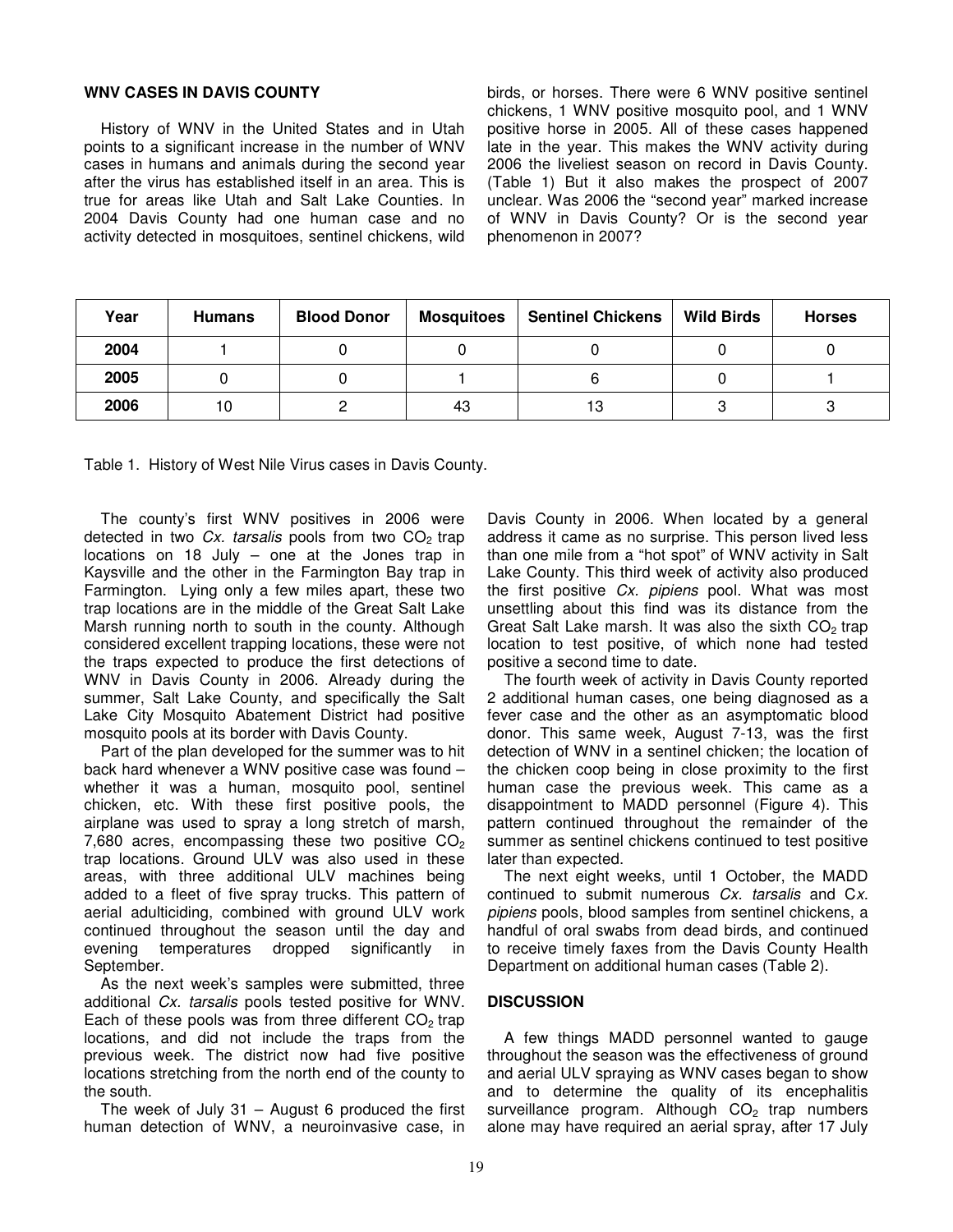those sprays were largely determined by WNV pools of Cx. tarsalis, and, on a few occasions, Cx. pipiens.

In attempting to determine whether the methods were effective, each  $CO<sub>2</sub>$  trap with the total number of trapped mosquitoes and the number of WNV positive pools were all recorded and compared weekly. This information was used to evaluate the reduction of total mosquitoes trapped after an aerial ULV spray and if any positive pools were collected after the spray event compared with positives from the week before. The information provided some valuable help in the MADDs efforts to fight WNV. During those first 3 weeks of WNV activity in the county, six separate  $CO<sub>2</sub>$  trap locations yielded six positive pools. It wasn't until the fourth week that a  $CO<sub>2</sub>$  trap produced a positive a second time. This was the Jones trap in Kaysville which was one of two positive locations the first week of activity.

This area is noted to be a large producer of Cx. tarsalis and is sprayed often by air but because of high tension power lines, the geographic window of getting pesticide to the ground is very difficult. By ground it is even more complex because of the lack of access by truck. The difficulty in controlling the area was proven when the following week, August 14-20, another Cx. tarsalis pool tested positive, the first such time a  $CO<sub>2</sub>$ trap was positive for 2 weeks. However, this location did not yield another positive until the final  $CO<sub>2</sub>$  trap collection on 25 September when just one pool was submitted with only 17 Cx. tarsalis trapped. A sentinel chicken flock of 5 birds, located about 200 yards from the  $CO<sub>2</sub>$  trap site, did not produce a positive during the season.

As was mentioned earlier, sentinel chickens were very disappointing as early indicators of WNV. Although thirteen chickens sero-converted from six of the eleven coop sites, only one showed notable activity and followed a recognizable pattern. The Schillings chicken coop in west Layton produced six of the thirteen positive chickens, all happening after 28 August. This coop continued to produce at least one positive chicken the next four weeks. Meanwhile, four positive mosquito pools were taken from the same site, all before the first positive chicken.

As the MADD tried to evaluate itself during the season, and especially afterwards, a lot of time and thought went in to the effectiveness of the time field employees spend in a ULV truck. The job quality of the

airplane can be determined by pre and post trapping, but a ground vehicle has many more obstacles, obstructions, and limitations. But with the opportunity to use VDCI to spray over residential areas denied by the FAA, ground spraying took on a great importance.

The previous summer MADD purchased four GeoFlow units to be used with London Fog machines from Adapco. These units have the GPS capability to track where the truck travels and sprays during a spray mission. GeoFlow notes when the spray is on and when it is off. The machines also come equipped with a variable flow system which allows the volume sprayed to be matched to the speed of the vehicle. All of this data comes complete in a file which can then be downloaded to a computer and viewed using any program which can view shapefiles (MADD uses ESRI's ArcGIS). With the GPS position recordings and the flow data, MADD personnel were able to daily view previous missions and schedule missions for that evening. With this information, an up to date summary of acres sprayed, hours and miles sprayed, and total number of ounces/gallons sprayed is at hand. (Four other ULV machines used in the field are not equipped with GeoFlow.)

The quality of data collected from the ground ULV machines and the quality of well documented aerial sprays give the MADD a confidence in fighting WNV. Positive mosquito pools from  $CO<sub>2</sub>$  traps, although high with a total 43, had only five of eighteen locations test positive 2 weeks in a row, and only one 3 weeks straight. The determination of the MADD is that consistent, methodical, and well planned and timed aerial and ground ULV spraying continually disrupted the transmission capabilities of Cx. tarsalis and Cx. pipiens throughout the summer. Although the county saw far too many cases, both in animal and, especially, in humans, the information collected and the recognition of "hot spots" provides insight as to what works, what is less effective, and of geographical areas to give more attention. Even though WNV has been documented in Davis County since 2004, the summer of 2007 is being looked at and projected as the second year phenomenon where the virus is established and is ready to strongly show itself. But the plans, methods and equipment, and learned lessons from the past provide the district with the tools it needs to continue its fight against WNV in Davis County.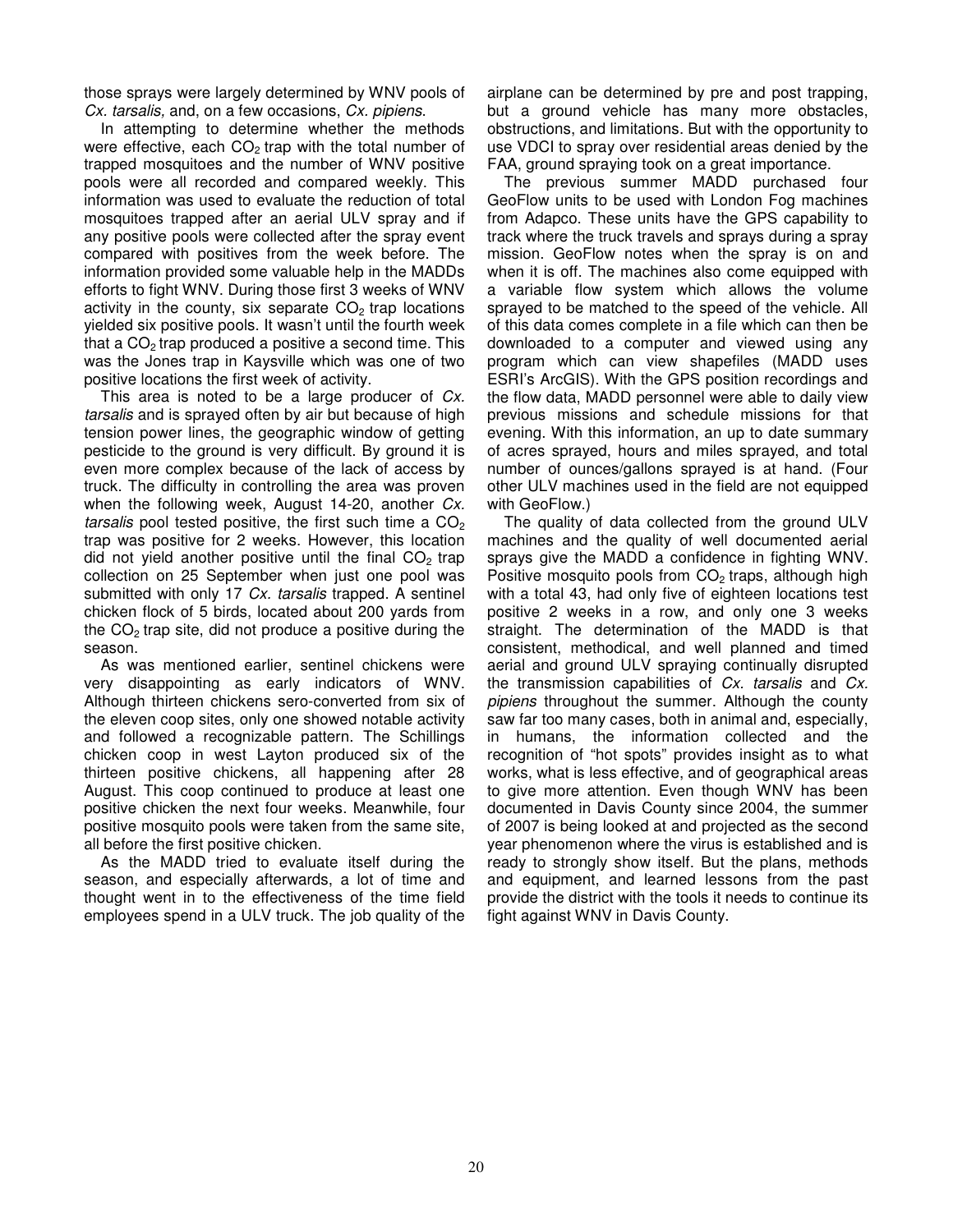

Figure 4. History of mosquito collections and WNV positive pools compared with sentinel chicken seroconversion.

| Date         | Human    | <b>Blood Donor</b> | <b>Mosquito</b> | <b>Sentinel Chickens</b> | <b>Wild Birds</b> | <b>Horses</b>  |
|--------------|----------|--------------------|-----------------|--------------------------|-------------------|----------------|
| Jul 17-23    | $\Omega$ |                    | $\overline{2}$  | O                        | 0                 | 0              |
| Jul 24-30    | 0        | 0                  | 3               | 0                        | $\Omega$          | $\Omega$       |
| Jul 31-Aug 6 |          | $\Omega$           |                 | 0                        | $\Omega$          | $\Omega$       |
| Aug 7-13     |          |                    | 9               |                          | 0                 | 0              |
| Aug 14-20    | 0        |                    | 4               | 0                        | $\Omega$          |                |
| Aug 21-27    |          | 0                  | $\overline{4}$  | 2                        | $\Omega$          | $\overline{2}$ |
| Aug 28-Sep 3 | 2        | $\Omega$           | 13              |                          | $\Omega$          | $\Omega$       |
| Sep 4-10     | 3        | $\Omega$           | 3               | 3                        | 2                 | $\Omega$       |
| Sep 11-17    | $\Omega$ | $\Omega$           | 3               | 3                        | 1                 | $\Omega$       |
| Sep 18-24    |          | $\Omega$           | 1               | 3                        | $\Omega$          | $\Omega$       |
| Sep 25-Oct 1 |          | $\Omega$           | No samples      | No samples               | $\Omega$          | $\Omega$       |
| <b>TOTAL</b> | 10       | 2                  | 43              | 13                       | 3                 | 3              |

Table 2. History of WNV cases in 2006 by the week each was reported.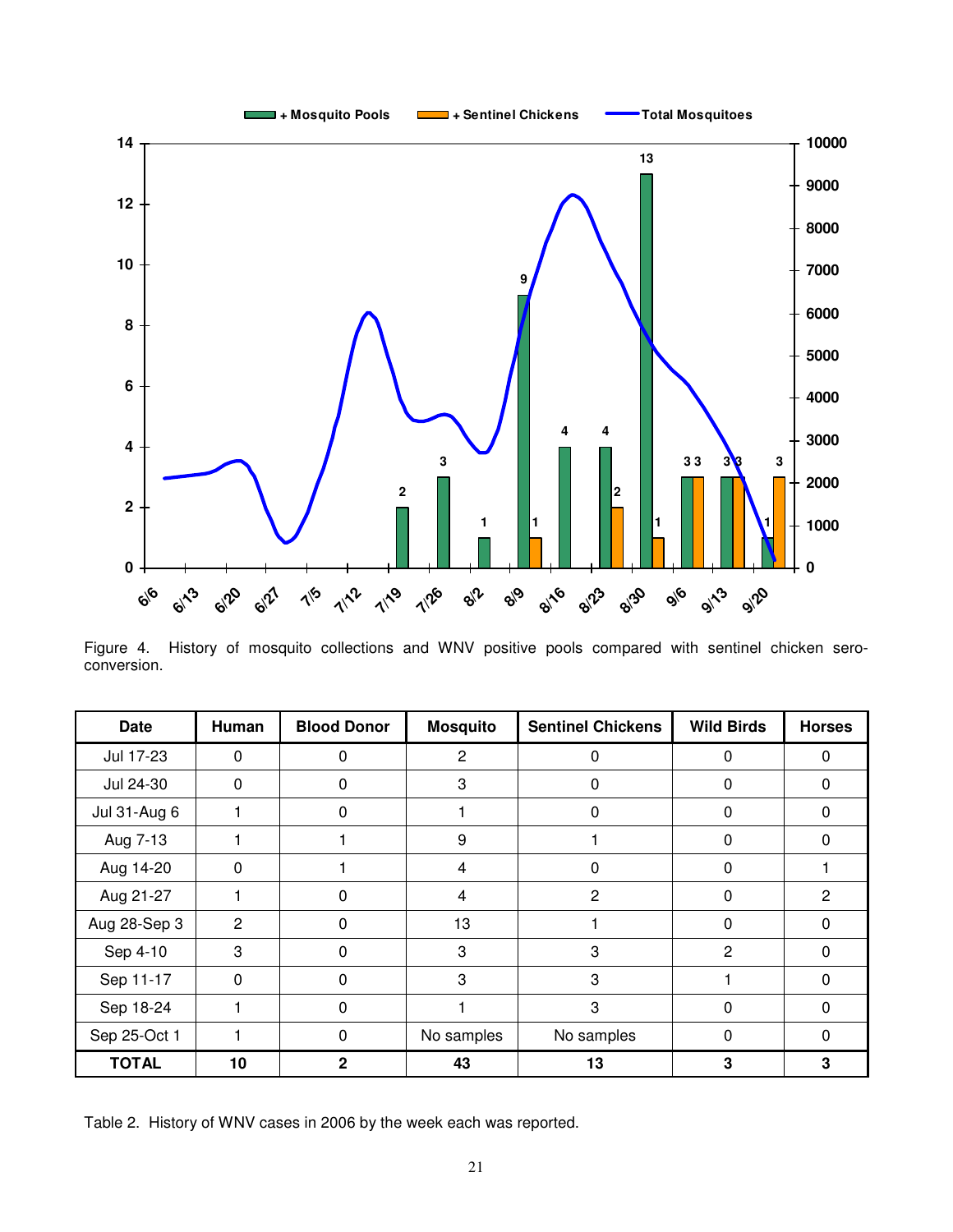# **WEST NILE VIRUS SUMMARY REPORT 2006 SEASON**

# Lisa Wyman

Utah Department of Health, Salt Lake City, UT 84114-1010

The purpose of this document is to provide Utah West Nile virus (WNV) partners a concise summary of this season's major results. Information displayed in this report has been compiled by the Utah Department of Health (UDOH), but reflects information obtained from concerted joint efforts. All activities related to WNV during the 2006 season involved major contributions from many different agencies. These include as follows: blood banks of Utah, local health departments (LHDs), Utah Department of Agriculture and Food (UDAF), Utah Division of Wildlife Resources (UDWR), Utah Mosquito Abatement Association (UMAA), Utah Public Health Laboratory (UPHL), and the Utah Veterinary Diagnostic Laboratory (UVDL). In addition to the direct contribution of surveillance data, these agencies were also involved in the systematic planning and preparation for the 2006 season. The intent of this report is to document the results of the efforts put forth by these entities during the 2006 WNV season.

Please note that the purpose of this report is to describe general trends that occurred during the 2006 season. Specific non-human positive counts may be subject to change as surveillance data continues to be reconciled for the season.

# **INTRODUCTION TO WNV**

During the summer of 2006, WNV reemerged in Utah. This was the fourth year WNV activity has been detected in Utah. WNV is a disease transmitted by mosquitoes. Birds are the natural hosts of the disease with humans and horses serving as accidental hosts. The majority of people infected with WNV never develop symptoms. A small percentage of infected individuals will display West Nile fever symptoms (i.e. fever, headache, and body aches). A more serious form of the disease, West Nile neuroinvasive illness, may also occur when the virus infects the central nervous system. People with this form of the disease will have high fevers, severe headaches, neck stiffness, and mental confusion. Hospitalization may be required and death is possible.

# **INTRODUCTION TO WNV SURVEILLANCE IN UTAH**

Surveillance for WNV activity involves several different components. Since the disease is zoonotic in nature, both human and animal surveillance occurs. In Utah, WNV surveillance involves human, mosquito, wild bird, horse, and sentinel chicken populations. Due to the involvement of these different populations, surveillance efforts this season enlisted the expertise and abilities of many different agencies. Local mosquito abatement districts in conjunction with the UMAA performed the necessary trapping and identification for mosquito surveillance. Testing of these mosquitoes occurred at the UPHL. Sentinel chicken flocks were also maintained and bled by mosquito abatement personnel. Chicken blood samples were processed at the UVDL - Nephi. Oral swabs from wild birds, live and dead, collected by UDWR officials and other designated staff were sent to the UPHL for testing. Horse blood samples were collected and submitted by local veterinarians with the UDAF coordinating testing efforts at the UVDL - Logan. Major health care providers submitted human samples across the state with testing occurring at both the UPHL as well as private laboratories such as ARUP (Associated Regional and University Pathologists). The three major blood banks servicing Utah (American Red Cross, ARUP, and Mountain Star) coordinated screening of donated blood for identification of viremic donors. All LHDs in Utah were involved with disseminating, investigating, and responding to surveillance data indicative of local WNV activity.

# **2006 SEASON NATIONAL HIGHLIGHTS**

As of November 28, 2006 avian, animal, or mosquito WNV infections have been reported to CDC ArboNET from the following states: Alabama, Arizona, Arkansas, California, Colorado, Connecticut, Delaware, District of Columbia, Florida, Georgia, Idaho, Illinois, Indiana, Iowa, Kansas, Kentucky, Louisiana, Maine, Maryland, Massachusetts, Michigan, Minnesota, Mississippi, Missouri, Montana, Nebraska, Nevada, New Hampshire, New Jersey, New Mexico, New York, North Carolina, North Dakota, Ohio, Oklahoma, Oregon, Pennsylvania, Rhode Island, South Carolina, South Dakota, Tennessee, Texas, Utah, Vermont, Virginia, Washington, West Virginia, Wisconsin, and Wyoming.

 As of November 7, 2006, a total of 2,093 (55%) cases for which such data were available occurred in males with a median age of patients being 51 years with a range: 3 months-99 years. Dates of illness onset ranged from January 6 to October 22, a total of 119 cases were fatal. (Fig. 1)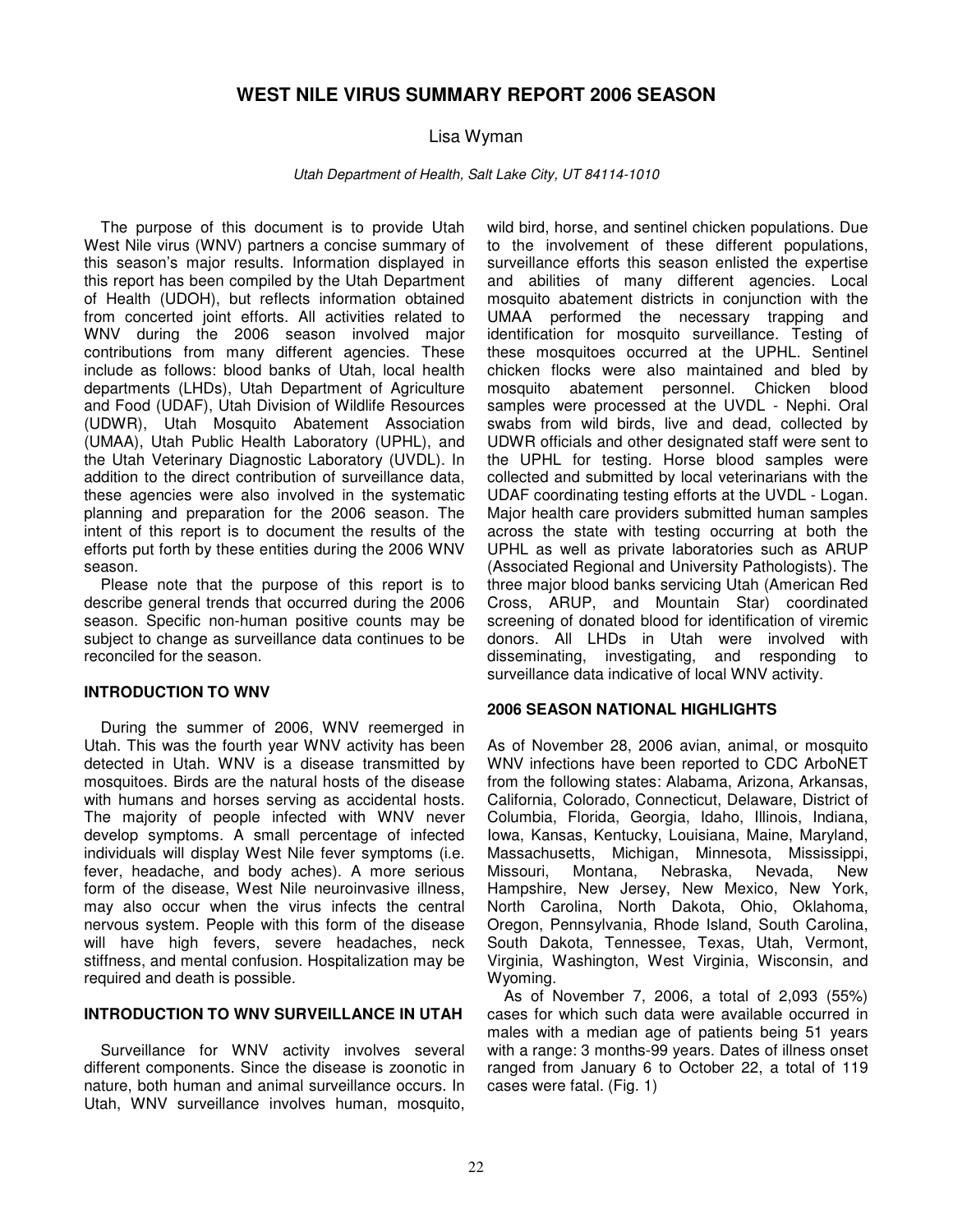

Figure 1. 2006 U.S. WNV Human Case Counts (reported to the CDC as of 11/28/2006).

# **2006 SEASON UTAH HIGHLIGHTS**

2006 was the most active WNV season for Utah as of present. The magnitude of activity was a dramatic increase compared to activity detected during prior seasons. The geographic spread of activity was also increased over past seasons with human and animal activity detected in northern areas of the state where activity had not been previously detected. A total of 19 counties had activity detected during the 2006 season (Table 1). Major areas of activity included more populous regions of the state, fueling higher human case counts.

### **PAST SEASON COMPARISON**

2003 was the first year WNV activity was established in Utah. Similar to many initial seasons in other states, activity was muted. One human case was reported for the 2003 season in Utah in addition to one viremic donor who did not develop symptoms. Horse activity was the main indication of WNV presence in 2003. 2004 was the first year WNV activity was established in northern Utah along the Wasatch Front. The majority of activity for 2004 occurred in extreme southern and eastern areas of Utah such as Washington and Grand counties. During 2005, activity expanded into more northern regions of the state and Utah and Uintah counties served as focal points for detected activity (Table 2).

#### **2006 UTAH ACTIVITY TIMELINE**

The majority of surveillance measures began in May 2006. West Nile activity was detected on June 2, 2006 in an oral swab taken from a bird in Salt Lake County (Fig. 2). This is the earliest West Nile has been detected in Utah with past season detection typically occurring in July. Activity was detected throughout August and September with WNV activity being detected in all surveillance measures (human, horse, wild bird, chicken, mosquito) by July. Human and equine cases continued to be reported into October. All active surveillance for the 2006 season had ceased by the end of October. However, testing of suspect human and horse cases continues year-round.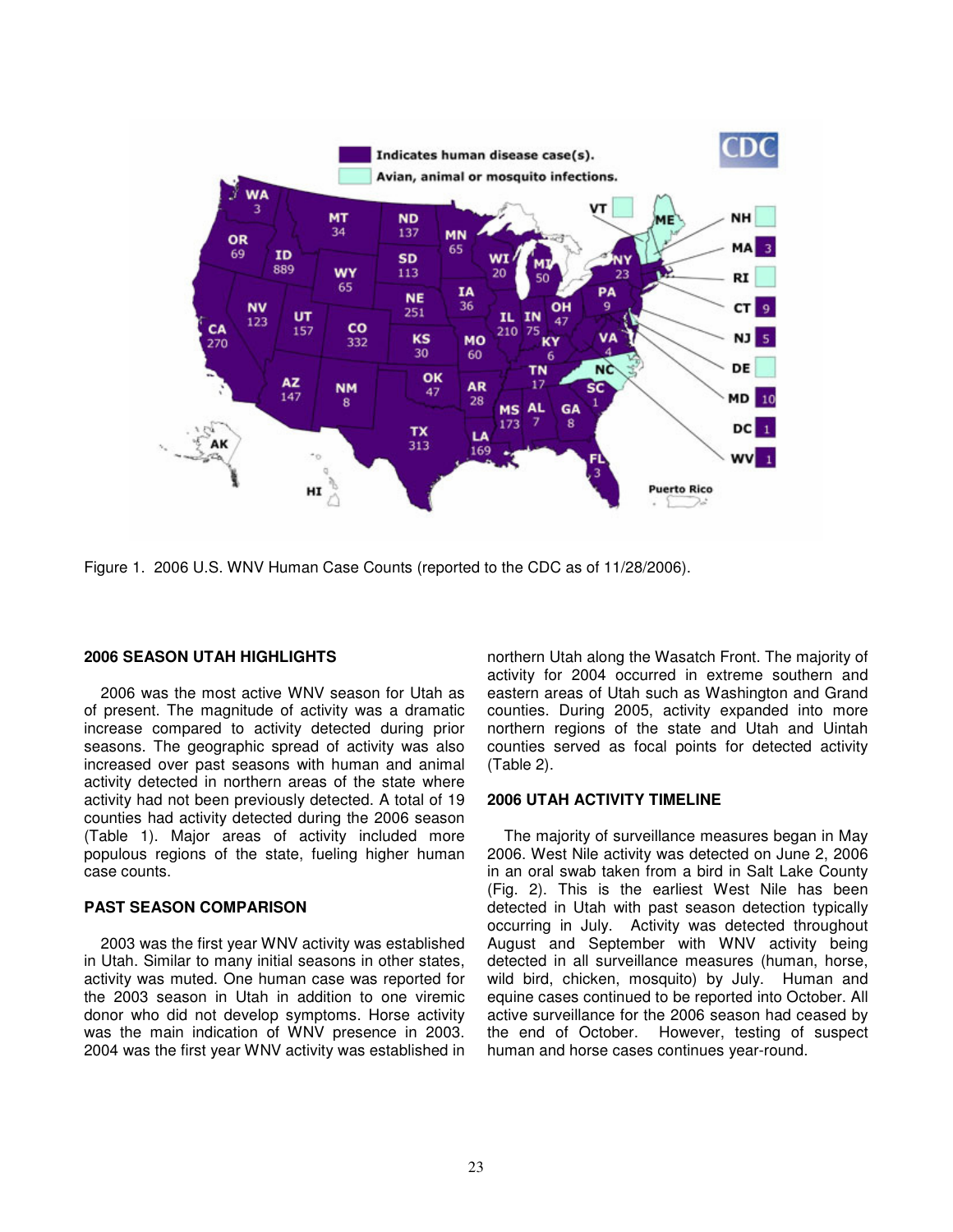| <b>COUNTY</b>      | Human            | <b>Horse</b>            | <b>Bird</b>      | <b>Chicken</b>   | <b>Mosquito</b>         |
|--------------------|------------------|-------------------------|------------------|------------------|-------------------------|
| <b>BEAVER</b>      | $\overline{0}$   | $\Omega$                | $\Omega$         | $\Omega$         | $\overline{0}$          |
| <b>BOX ELDER</b>   | $\mathbf{1}$     | $\overline{2}$          | $\boldsymbol{0}$ | $\boldsymbol{0}$ | 13                      |
| <b>CACHE</b>       | $\overline{2}$   | 10                      | $\overline{0}$   | 9                | $\mathbf{1}$            |
| <b>CARBON</b>      | $\overline{3}$   | $\boldsymbol{0}$        | $\overline{c}$   | $\overline{4}$   | $\boldsymbol{0}$        |
| <b>DAGGETT</b>     | $\boldsymbol{0}$ | $\mathbf{0}$            | $\boldsymbol{0}$ | $\boldsymbol{0}$ | $\boldsymbol{0}$        |
| <b>DAVIS</b>       | 11               | $\overline{\mathbf{4}}$ | 3                | $\overline{4}$   | 42                      |
| <b>DUCHESNE</b>    | 3                | $\mathbf{1}$            | $\mathbf{1}$     | 19               | $\boldsymbol{0}$        |
| <b>EMERY</b>       | $\overline{0}$   | $\mathbf{1}$            | $\mathbf{1}$     | $\overline{3}$   | $\overline{0}$          |
| <b>GARFIELD</b>    | $\boldsymbol{0}$ | $\boldsymbol{0}$        | $\boldsymbol{0}$ | $\overline{0}$   | $\boldsymbol{0}$        |
| <b>GRAND</b>       | $\boldsymbol{0}$ | $\mathbf{0}$            | $\mathbf{1}$     | $\boldsymbol{0}$ | $\boldsymbol{0}$        |
| <b>IRON</b>        | $\mathbf{1}$     | $\mathbf{0}$            | $\mathbf{0}$     | $\boldsymbol{0}$ | $\boldsymbol{0}$        |
| <b>JUAB</b>        | $\mathbf{1}$     | $\mathbf{1}$            | $\boldsymbol{0}$ | $\boldsymbol{0}$ | $\overline{\mathbf{3}}$ |
| <b>KANE</b>        | $\boldsymbol{0}$ | $\overline{0}$          | $\overline{0}$   | $\overline{0}$   | $\overline{0}$          |
| <b>MILLARD</b>     | $\boldsymbol{0}$ | $\mathbf{1}$            | $\boldsymbol{0}$ | $\overline{0}$   | 5                       |
| <b>MORGAN</b>      | $\boldsymbol{0}$ | $\overline{0}$          | $\boldsymbol{0}$ | $\Omega$         | $\overline{0}$          |
| <b>PIUTE</b>       | $\boldsymbol{0}$ | $\overline{0}$          | $\mathbf{0}$     | $\overline{0}$   | $\mathbf{0}$            |
| <b>RICH</b>        | $\boldsymbol{0}$ | $\overline{0}$          | $\overline{0}$   | $\boldsymbol{0}$ | $\overline{0}$          |
| <b>SALT LAKE</b>   | 56               | 11                      | 48               | 23               | 290                     |
| <b>SAN JUAN</b>    | $\boldsymbol{0}$ | $\boldsymbol{0}$        | $\boldsymbol{0}$ | $\overline{0}$   | $\boldsymbol{0}$        |
| <b>SANPETE</b>     | $\boldsymbol{0}$ | $\mathbf{0}$            | $\boldsymbol{0}$ | $\boldsymbol{0}$ | $\boldsymbol{0}$        |
| <b>SEVIER</b>      | $\boldsymbol{0}$ | $\overline{0}$          | $\overline{0}$   | $\overline{0}$   | $\boldsymbol{0}$        |
| <b>SUMMIT</b>      | $\boldsymbol{0}$ | $\mathbf{1}$            | $\boldsymbol{0}$ | $\mathbf{1}$     | $\boldsymbol{0}$        |
| <b>TOOELE</b>      | 3                | $\overline{0}$          | $\overline{0}$   | 11               | 9                       |
| <b>UINTAH</b>      | $\mathbf{1}$     | $\boldsymbol{0}$        | $\mathbf{1}$     | 3                | $\overline{1}$          |
| <b>UTAH</b>        | 66               | 18                      | 12               | 24               | 95                      |
| <b>WASATCH</b>     | $\boldsymbol{0}$ | $\overline{3}$          | $\boldsymbol{0}$ | $\overline{0}$   | $\boldsymbol{0}$        |
| <b>WASHINGTON</b>  | $\boldsymbol{0}$ | $\boldsymbol{0}$        | $\boldsymbol{0}$ | $\overline{3}$   | $\overline{4}$          |
| <b>WAYNE</b>       | $\overline{0}$   | $\overline{0}$          | $\overline{0}$   | $\overline{0}$   | $\overline{0}$          |
| <b>WEBER</b>       | 10               | 6                       | $\tau$           | 3                | 3                       |
| <b>STATE TOTAL</b> | 158              | 59                      | 76               | 107              | 466                     |

Table 1. 2006 WNV Activity in Utah (Positive Counts Only).

|                                | 2006 | 2005 | 2004 | 2003 |
|--------------------------------|------|------|------|------|
| <b>Human</b>                   | 158  | 52   |      |      |
| <b>Horse</b>                   |      | 68   |      |      |
| <b>Bird</b>                    |      |      |      |      |
| <b>Chicken</b>                 |      |      |      |      |
| <b>Mosquito Pools</b>          |      | οU   | 181  |      |
| <b>Counties with Detection</b> |      |      |      |      |

Table 2. Utah WNV Season Comparison, 2003-2006.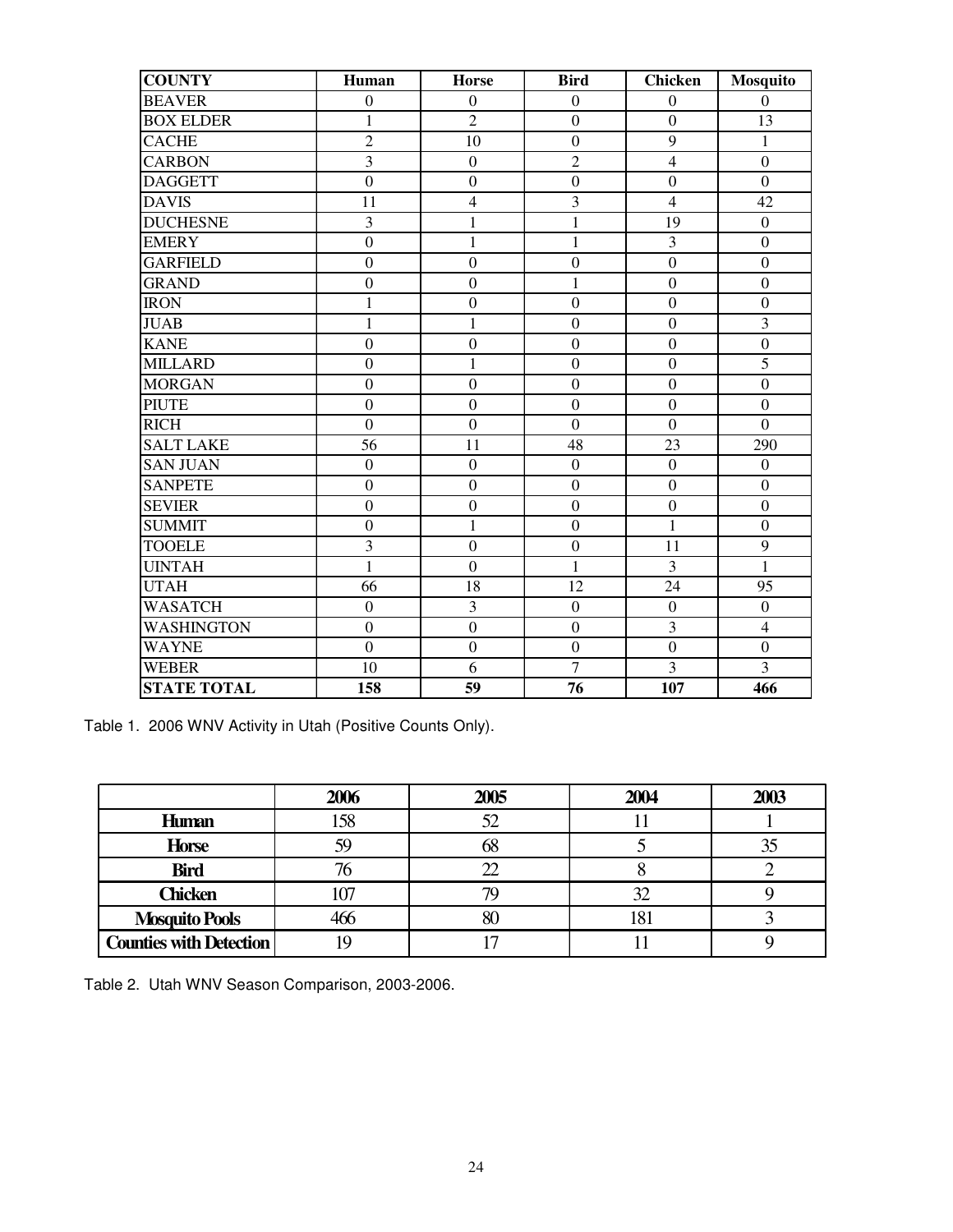

Figure 2. West Nile Virus by Type and Week, Utah 2006.

# **HUMAN SURVEILLANCE**

Human surveillance occurs primarily through reporting of results indicative of acute infection from major laboratories. LHDs were immediately notified in these instances for the initiation of case investigations. The majority of private lab specimens for positive humans were forwarded to the UPHL for verification of results. The UPHL tested samples for both WNV and St. Louis Encephalitis (SLE) antibodies. Additionally, major blood banks servicing Utah screened donations for the presence of WNV. The total Utah human case count for the 2006 season currently stands at 158 cases (Tables 3 and 4).

Twenty-two individuals were identified as being infected with WNV through blood donation screening. Eight of these individuals were identified as having symptoms and were classified as WNV cases. The remaining 14 individuals (2 Davis, 6 Salt Lake, 1 Tooele, 4 Utah, and 1 Washington) remained under the asymptomatic viremic donor classification.

|                    | Utah                                     | <b>United States</b> |
|--------------------|------------------------------------------|----------------------|
| <b>Case Number</b> | 158                                      | 4028                 |
| <b>Fatalities</b>  | 5                                        | 135                  |
| Fatalities (%)     | 3                                        | 3                    |
| Neuroinvasive (%)  | 35                                       | 34                   |
| Male $(\%)$        | 51                                       | 55                   |
| <b>Median Age</b>  | 48 years                                 | 51 years             |
| <b>Age Range</b>   | 1 year - 88 years<br>3 months - 99 years |                      |

Table 3. 2006 WNV Season, Clinical and Demographic Comparison of Human Cases. United States versus Utah.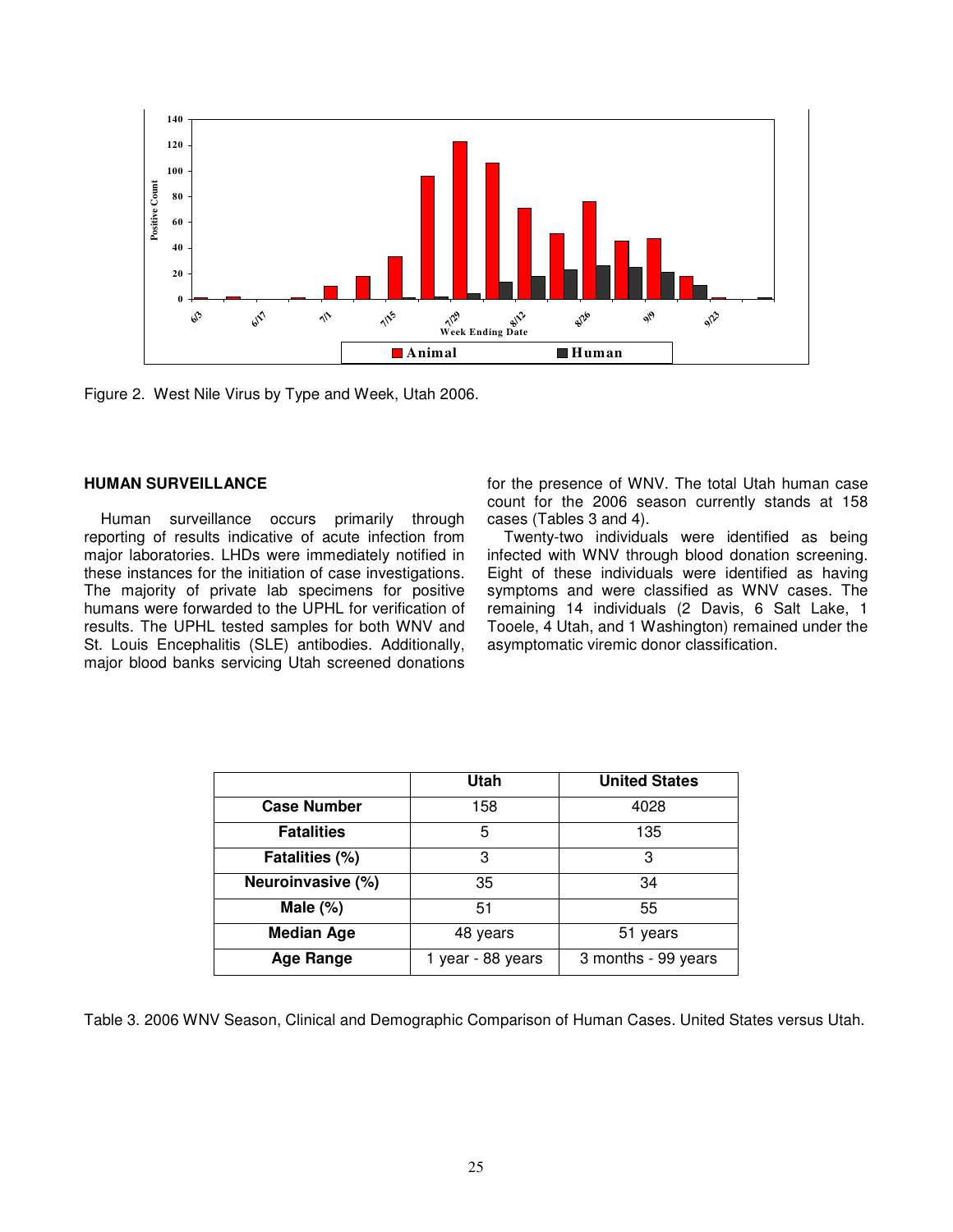|                    | $\leq 18$ years | 19-39 years | 40-64 years | $\geq 65$ years |
|--------------------|-----------------|-------------|-------------|-----------------|
| <b>Case Number</b> |                 | 47          | 82          |                 |
| <b>Fatalities</b>  |                 |             |             |                 |
| Neuroinvasive (%)  | 67              | 28          | っっ          |                 |
| Hospitalized (%)   | 50              | 28          | 32          | 76              |
| Male $(\%)$        | 67              | 37          | 57          | 65              |

Table 4. Clinical and Demographic Characteristics by Age Group, Utah 2006.



Figure 3. WNV Human Cases by Symptom Onset and Mosquito Activity, Utah 2006.

# **MOSQUITO SURVEILLANCE**

Personnel from mosquito abatement districts across the state performed the primary functions of trapping mosquitoes at various locations in their district. Trapped mosquitoes were identified and sorted into "pools" based on species. Each mosquito pool contained 10-50 individual mosquitoes. These pools were shipped to the UPHL for testing. The pools were individually tested for WNV, SLE, and WEE using PCR techniques. Figure 3 identifies human case onset in comparison to positive mosquito pools.

# **SENTINEL CHICKEN SURVEILLANCE**

This season, approximately 38 flocks (10 chickens per flock) were distributed across the state. Mosquito abatement personnel maintained flocks and flocks of 10 were sometimes split into two flocks of five for greater geographical coverage. Chicken blood samples were tested at the UVDL-Nephi. Samples from sentinel flocks from Grand County were sent to a diagnostic laboratory in California.

#### **HORSE SURVEILLANCE**

Surveillance of equine disease related to WNV infection was again coordinated by the UDAF. Veterinarians across the state were encouraged to submit samples from suspect equine cases to the UVDL-Logan for testing. Results of these serum tests were reported by the UDAF to the UDOH with appropriate notification occurring for positive cases. The majority of samples submitted for testing were from domestic, privately owned horses with symptoms indicative of infection and histories of not being vaccinated. Disease awareness among veterinarians and horse owners was accomplished through distribution of pamphlets and periodic updates using the Utah Veterinary Alert Listserver.

#### **WILD BIRD SURVEILLANCE**

Surveillance of WNV infection in wild bird populations was again coordinated by the UDWR. The UDWR officers and other certified personnel collected oral swabs from reported dead birds meeting testing